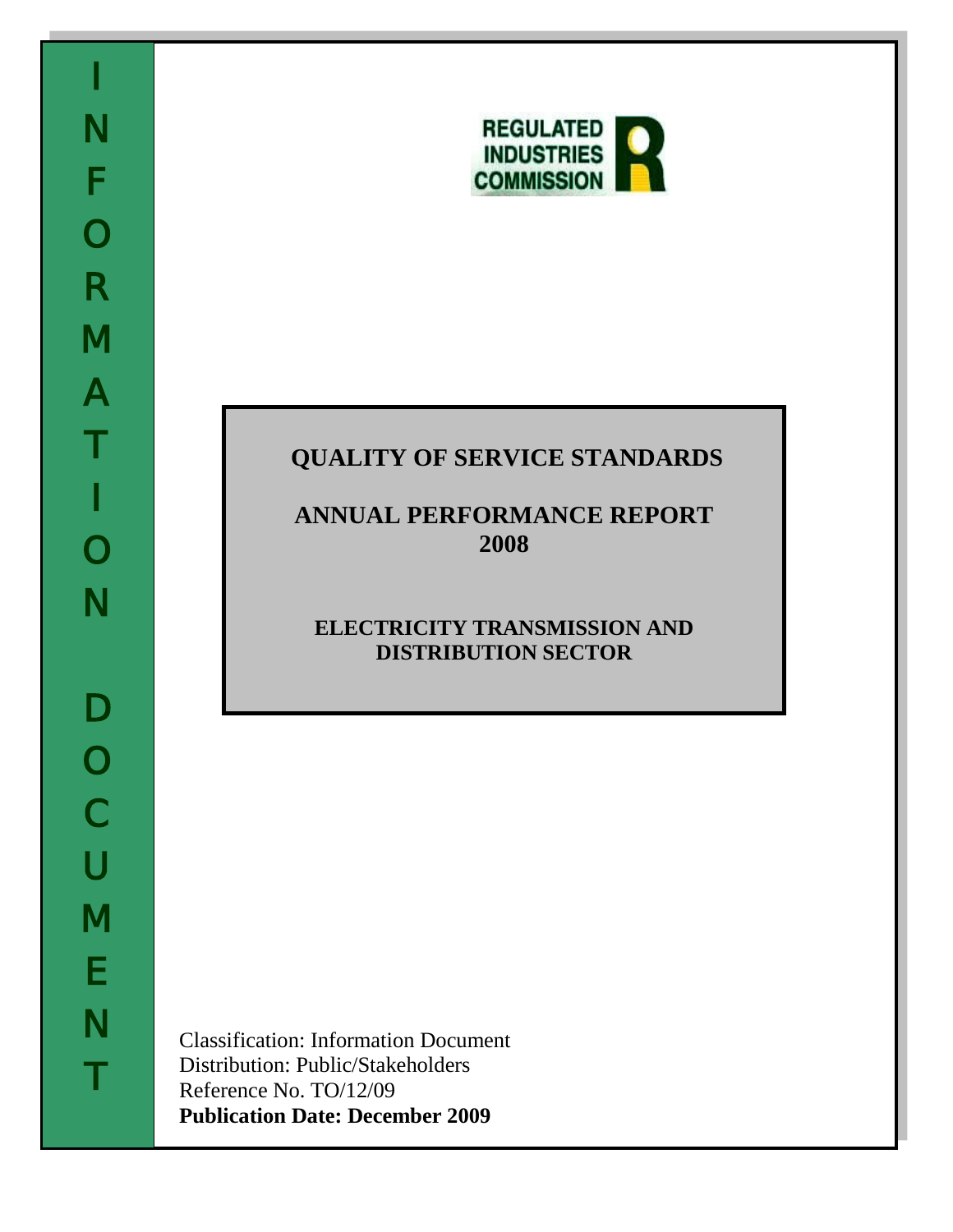## **TABLE OF CONTENTS**

| <b>SECTION 2</b> | PERFORMANCE REVIEW FOR THE PERIOD JANUARY TO                                 |  |
|------------------|------------------------------------------------------------------------------|--|
|                  |                                                                              |  |
|                  |                                                                              |  |
|                  |                                                                              |  |
|                  |                                                                              |  |
|                  |                                                                              |  |
|                  |                                                                              |  |
|                  |                                                                              |  |
|                  |                                                                              |  |
|                  |                                                                              |  |
|                  | OES 1: Line Faults affecting Customers repaired within a Specified Period 12 |  |
|                  |                                                                              |  |
|                  |                                                                              |  |
|                  |                                                                              |  |
|                  |                                                                              |  |
|                  |                                                                              |  |
|                  |                                                                              |  |
|                  |                                                                              |  |
|                  |                                                                              |  |
|                  |                                                                              |  |
|                  |                                                                              |  |
|                  |                                                                              |  |
|                  |                                                                              |  |
|                  |                                                                              |  |
|                  |                                                                              |  |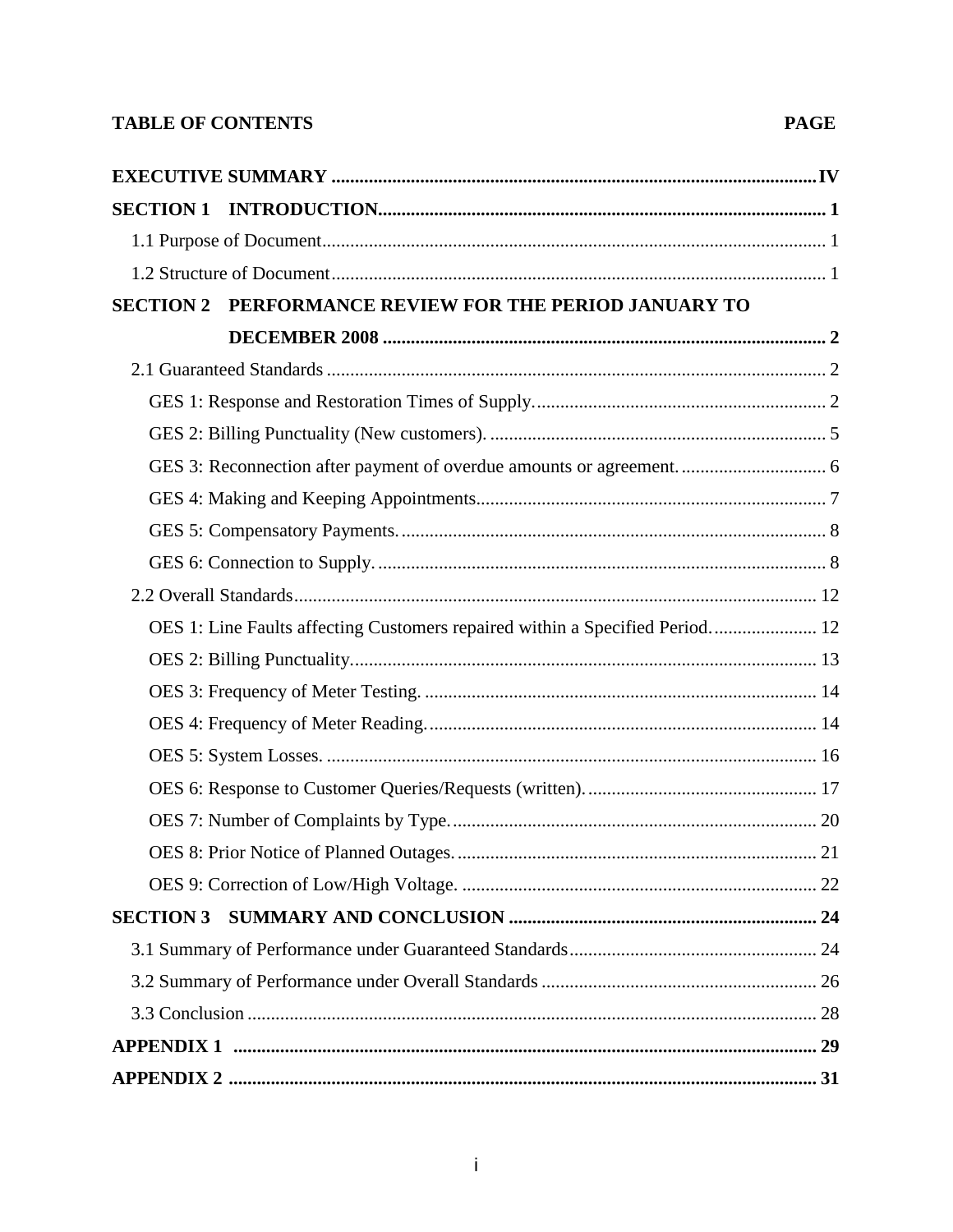| <b>LIST OF TABLES</b><br><b>PAGE</b>                                                    |
|-----------------------------------------------------------------------------------------|
|                                                                                         |
|                                                                                         |
| Table 1 - No. of unplanned outages for the period January to December 2008 2            |
|                                                                                         |
|                                                                                         |
|                                                                                         |
| Table 5 - Reconnection after Payment of Overdue Amounts or Agreement7                   |
|                                                                                         |
|                                                                                         |
|                                                                                         |
|                                                                                         |
|                                                                                         |
|                                                                                         |
|                                                                                         |
|                                                                                         |
|                                                                                         |
| Table 14 - Breaches under OES 6 - Response to Customers' Queries/Requests (written). 19 |
|                                                                                         |
|                                                                                         |
|                                                                                         |
| Table 18 - Number of Breaches under the Guaranteed Standards by Quarter (2008) 24       |
|                                                                                         |
|                                                                                         |
|                                                                                         |
|                                                                                         |
| Table A3 - Compliance Rates (%) for Guaranteed Standards from January 2006 to           |
|                                                                                         |
| Table A4 - Compliance Rates (%) for Overall Standards from January 2006 to December     |
|                                                                                         |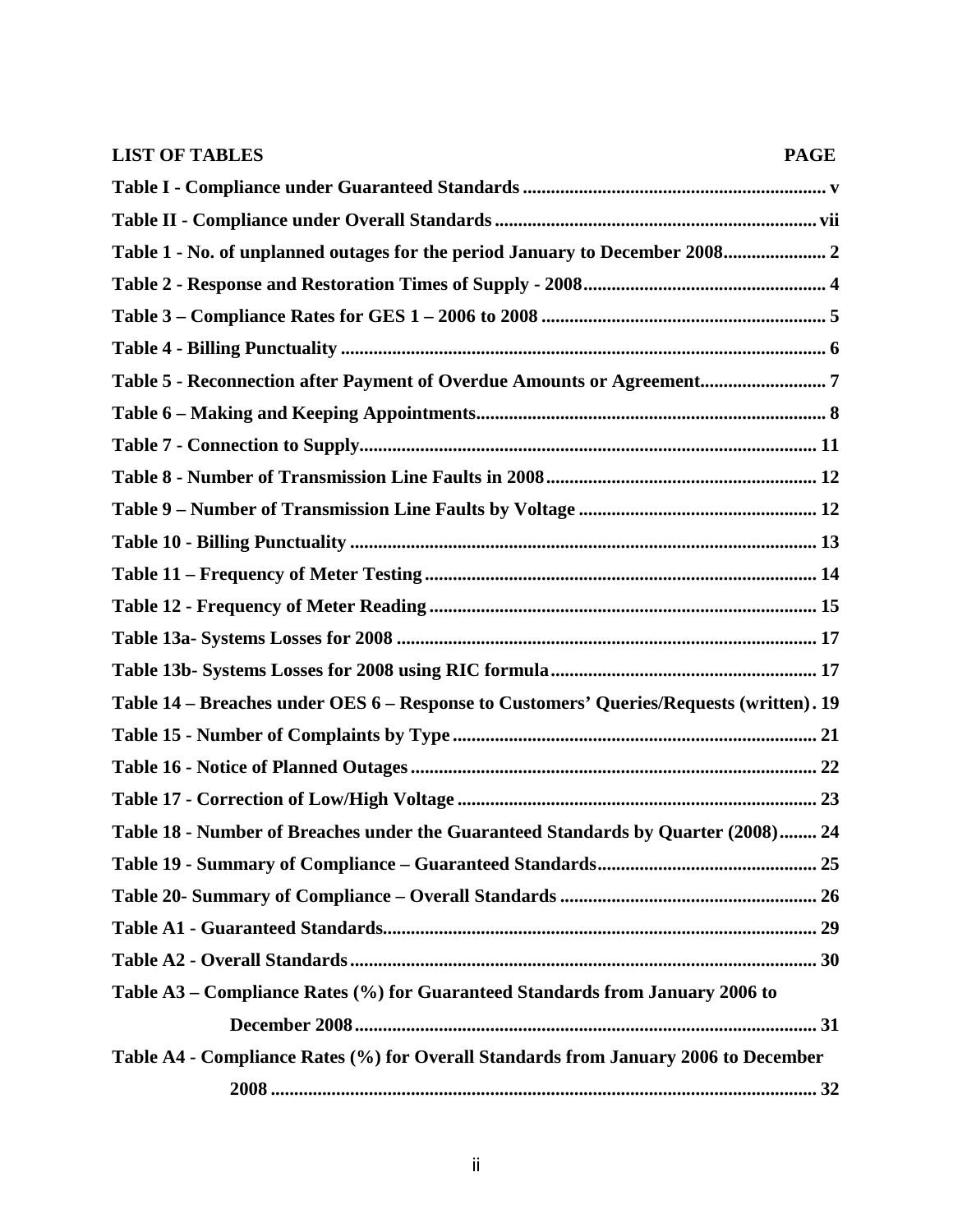# **LIST OF FIGURES**

| Figure 2 - The Number of Breaches or the Total Monthly Customer Outages Incidents Greater |  |
|-------------------------------------------------------------------------------------------|--|
|                                                                                           |  |
|                                                                                           |  |
|                                                                                           |  |
|                                                                                           |  |
|                                                                                           |  |
|                                                                                           |  |
|                                                                                           |  |
|                                                                                           |  |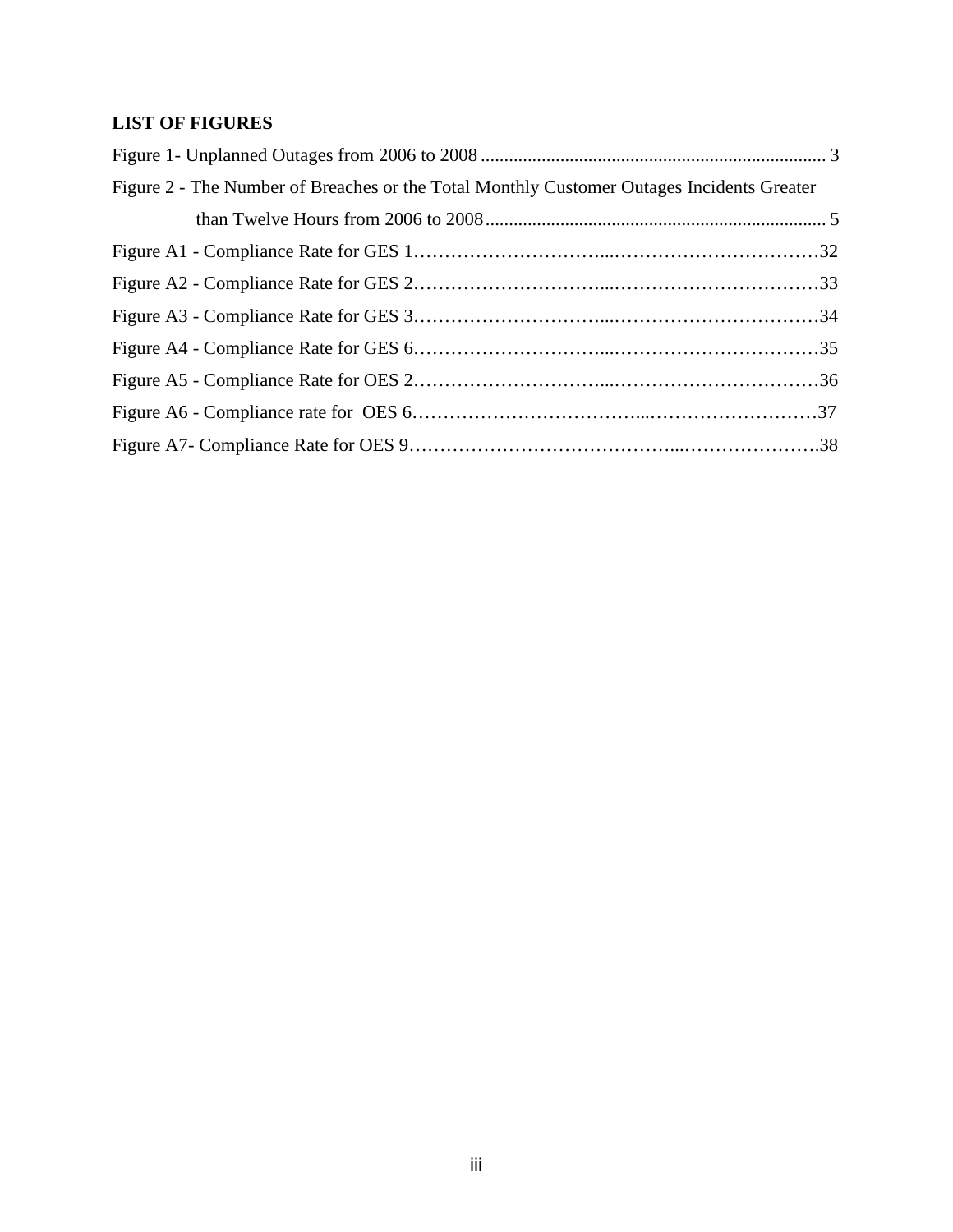### <span id="page-4-0"></span>**EXECUTIVE SUMMARY**

Section 6 of Act No. 26 of 1998 mandates the Regulated Industries Commission (RIC) to prescribe standards of service, monitor and ensure compliance, and impose sanctions for non compliance. In carrying out these functions, the RIC implemented Quality of Service Standards (QSS) for the Electricity Transmission and Distribution Sector in April of 2004. The RIC receives information from the service provider on a monthly, quarterly and annual basis, which assists in the monitoring of the performance of the service provider with respect to the existing standards.

This is the fifth Annual Performance Report by the RIC, and its purpose is to present an analysis of the performance of the Trinidad and Tobago Electricity Commission (T&TEC) with respect to the established Quality of Service Standards, over the four quarterly periods from January to December 2008. The report examines the performance of T&TEC in each of the Guaranteed and Overall Standards, provides reasons for poor performance and compares the performance with that of the previous year.

#### **Summary of Performance under Guaranteed Standards**

Guaranteed Standards are those which set service levels that must be met in each individual case by the service provider. These standards also carry compensatory payments to the affected customers if the utility fails to provide the level of service required. These generally relate to the relationship between the utility and the individual customer. At present, six (6) Guaranteed Standards exist for T&TEC.

In 2008, a total of 23,885 breaches were recorded for which T&TEC would have been required to compensate customers. The highest number of breaches (13,271, which represents 55.6% of the total) was recorded for the Guaranteed Standard, GES 1, while the next highest number (10,246 or 42.9%) was recorded for GES 2. Together, these two standards accounted for 98.5% of all of the breaches under the Guaranteed Standards. Overall, there has been a decline in the performance of T&TEC in meeting the Guaranteed Standards for the period January to December 2008 when compared with the previous year, 2007.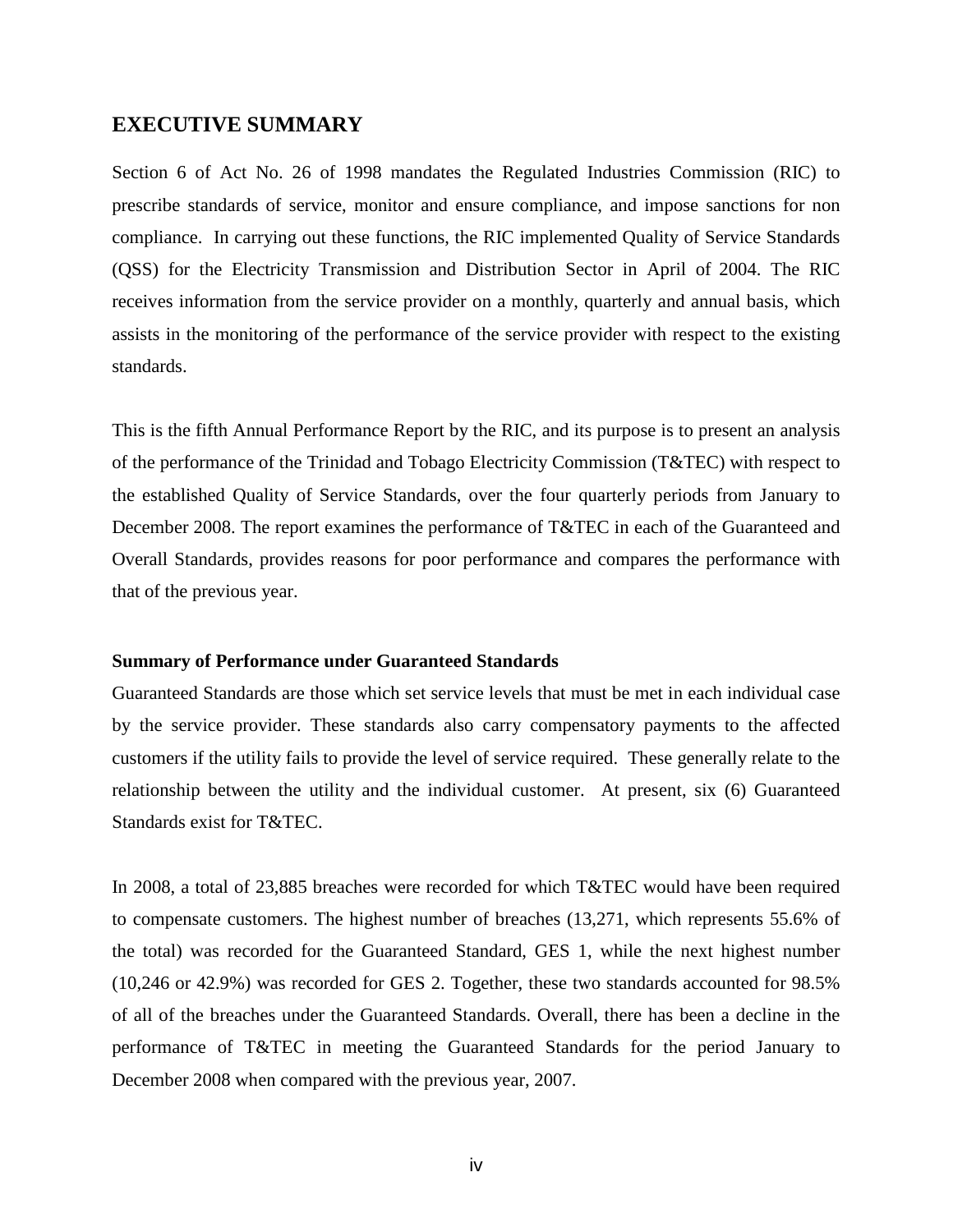Based on the number of breaches, the RIC estimates that compensatory payments of approximately \$716,550 would have been due to customers had claims been made and payments approved. However, no claims were made in 2008. The low level of claims continues to be an area of concern to the RIC.

The following table presents the assessment of T&TEC's performance against the established Guaranteed Standards for 2008.

<span id="page-5-0"></span>

| Code             | <b>Service</b><br><b>Description</b>                                                             | <b>Performance</b><br><b>Measure</b>                                                                        | <b>2008 Compliance</b><br>Rates $(\% )$ |
|------------------|--------------------------------------------------------------------------------------------------|-------------------------------------------------------------------------------------------------------------|-----------------------------------------|
| GES1             | Response and restoration time<br>after unplanned (forced) outages<br>on the distribution system. | Time for restoration of supply to<br>affected customers                                                     | 99.5                                    |
| GES <sub>2</sub> | <b>Billing Punctuality (new</b><br>customers)                                                    | Time for first bill to be mailed<br>after service connection:<br>(a) Residential                            | 52.8                                    |
|                  |                                                                                                  | (b) Non-Residential                                                                                         | 8.6                                     |
| GES3             | Reconnection after payment of<br>overdue amounts or agreement<br>on payment schedule             | Time to restore supply after<br>payment is made (All customers)                                             | 99.9                                    |
| GES4             | Making and keeping<br>appointments                                                               | Where required, appointments<br>will be made on a morning or<br>afternoon basis                             | 62.8                                    |
| GES5             | Compensatory payment                                                                             | (i) Time to credit compensatory<br>payment after non-compliance                                             | N/A                                     |
|                  |                                                                                                  | (ii) Time to complete<br>investigation, determine liability<br>and make payment after<br>receiving a claim. | N/A                                     |
| GES <sub>6</sub> | Connection to supply:                                                                            |                                                                                                             |                                         |
|                  | Under 30 metres                                                                                  | Service drop and meter to be<br>installed                                                                   | 99.95                                   |
|                  | 30 to 100 metres                                                                                 | (a) Provision of estimate (subject)<br>to all documents being provided)                                     | 68.6                                    |
|                  | 30 to 100 metres                                                                                 | (b) Complete construction (after<br>payment is made)                                                        | 56.8                                    |
|                  | 100 to 250 metres                                                                                | (a) Provision of estimate (subject<br>to all documents being provided)                                      | 56.7                                    |
|                  | 100 to 250 metres                                                                                | (b) Complete construction (after<br>payment is made)                                                        | 69.1                                    |

**Table I - Compliance under Guaranteed Standards**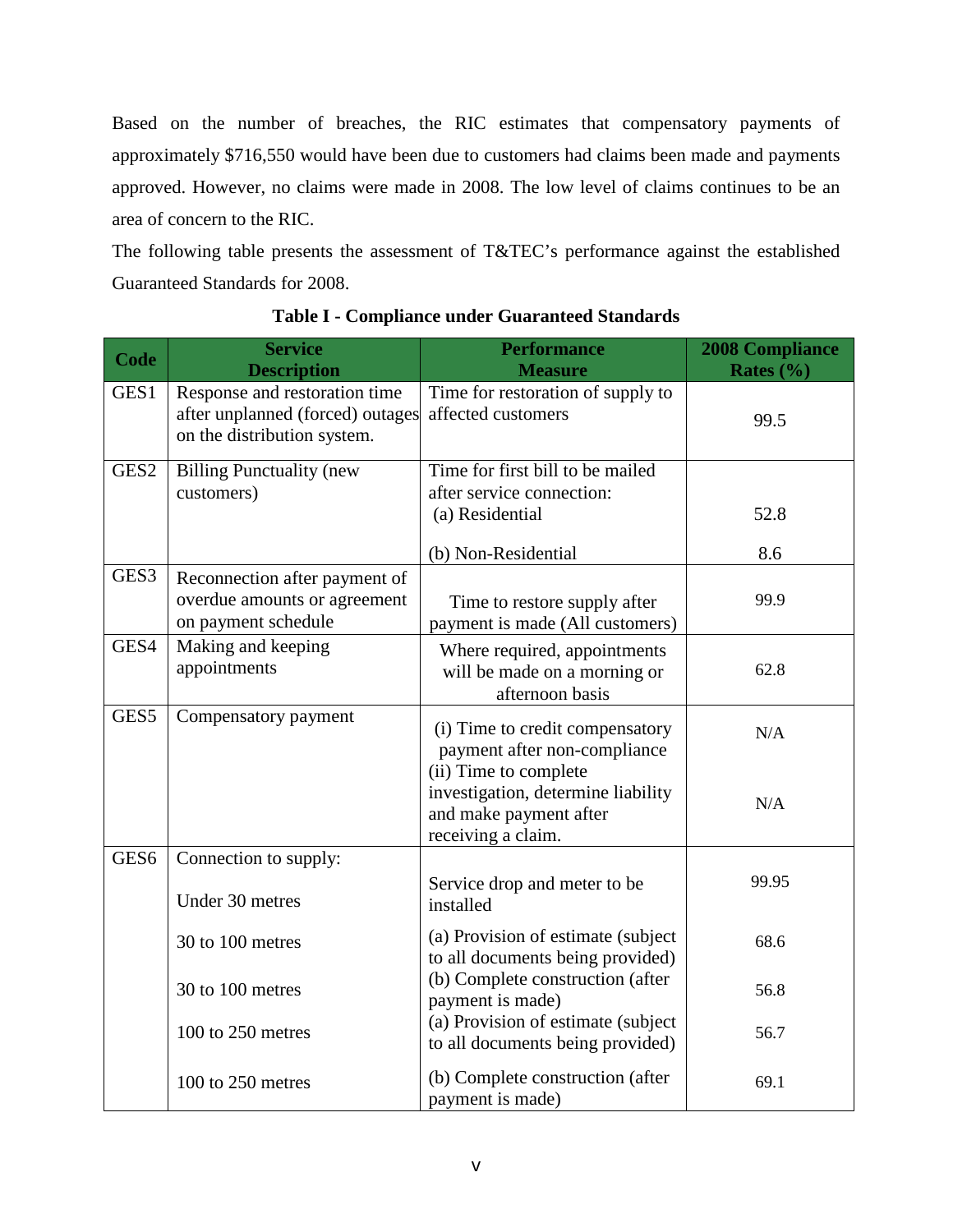#### **Summary of Performance under Overall Standards**

Overall Standards are those which cover areas of service where it is not appropriate or feasible to give individual guarantees, but where the expectation is that the utility will provide predetermined minimum levels of service. These standards generally relate to the reliability of service affecting a group of customers. Nine (9) Overall Standards currently exist for T&TEC.

With respect to the Overall Standards, there was full compliance with three of them - OES 1 (Line faults repaired within 48 hours), OES 3 (Frequency of meter testing) and OES 4 (Frequency of meter reading). While there were breaches during the period January to December 2008 for the other six Overall Standards, T&TEC's performance under OES 2 (Billing Punctuality), OES 6 (Response to customer queries/requests), and OES 8 (Prior notice of planned outages) were not satisfactory.

An assessment of T&TEC's performance with respect to the Overall Standards is presented in **Table II.**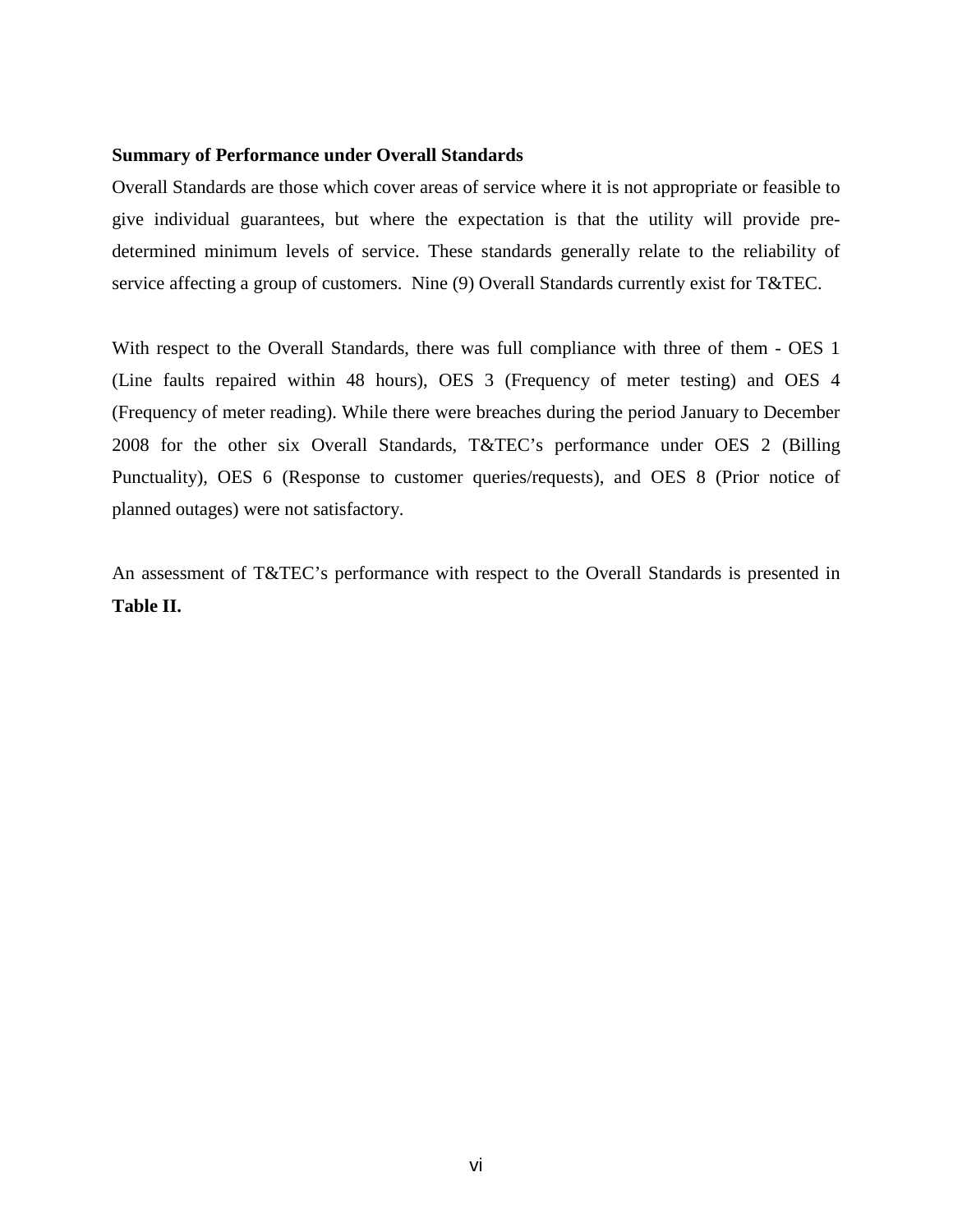<span id="page-7-0"></span>

| <b>Code</b>      | <b>Description</b>                                                                                                                    | <b>Required Performance Units</b>                                                                  | 2008<br><b>Compliance Rate (%)</b> |
|------------------|---------------------------------------------------------------------------------------------------------------------------------------|----------------------------------------------------------------------------------------------------|------------------------------------|
| OES1             | repaired<br>within<br>Line<br>faults<br>a<br>specified period (for line faults that<br>result in customers being affected)            | 100% within 48 hours                                                                               | 100.0                              |
| OES <sub>2</sub> | <b>Billing</b> punctuality                                                                                                            | 98% of all bills to be mailed within<br>ten (10) working days after meter<br>reading or estimation | 41.5                               |
| OES3             | Frequency of meter testing                                                                                                            | 10% of industrial customers' meters<br>tested for accuracy annually.                               | 100.0                              |
| OES4             | Frequency of meter reading                                                                                                            | 90% of industrial meters should<br>(a)<br>be read every month                                      | 100.0                              |
|                  |                                                                                                                                       | 90% of residential and<br>(b)<br>commercial meters read<br>according to schedule                   | 100.0                              |
| OES5             | System revenue losses (difference<br>between energy received and energy<br>for which revenue is derived)                              | 7.5 % of total energy delivered to<br>customers                                                    | 100.0                              |
| OES6             | Response<br>customer<br>to<br>queries/requests (written)<br>(i) Time to respond after receipt of<br>queries.                          | Within 5 working days                                                                              | 73.5                               |
|                  | (ii) Time to complete investigation<br>and to communicate final position                                                              | Within 15 working days of inquiry                                                                  | 68.1                               |
|                  | (iii) Time to complete investigation<br>and communicate final position if<br>third party is<br>involved<br>(e.g.<br>insurance claim.) | Within 30 working days after third<br>party action s completed                                     | 75.4                               |
| OES7             | Number of complaints to TTEC by<br>type:<br><b>Billing</b> queries<br>(a)                                                             | 500<br>telephone<br>and/or<br>written<br>complaints per 10,000 customers<br>per annum              | 0.0                                |
|                  | Voltage<br>(b)<br>Fluctuations/Damage                                                                                                 | 300<br>telephone<br>and/or<br>written<br>complaints per 10,000 customers<br>per annum              | 100.0                              |
|                  | (c) Street Lights/<br>Poles/Disconnections/Other                                                                                      | 1000<br>telephone and/or written<br>complaints per 10,000 customers<br>per annum                   | 100.0                              |
| OES8             | Prior Notice of planned outages                                                                                                       | At least 72 hours (3 days) advance<br>notice of planned outages 100% of<br>the time                | 48.0                               |
| OES9             | Correction of Low/ High Voltage<br>complaints                                                                                         | voltage<br>complaints<br>All<br>be<br>to<br>responded to within 24 hours.                          | 98.9                               |
|                  |                                                                                                                                       | All voltage complaints<br>be<br>to<br>rectified within 15 working days.                            | 96.8                               |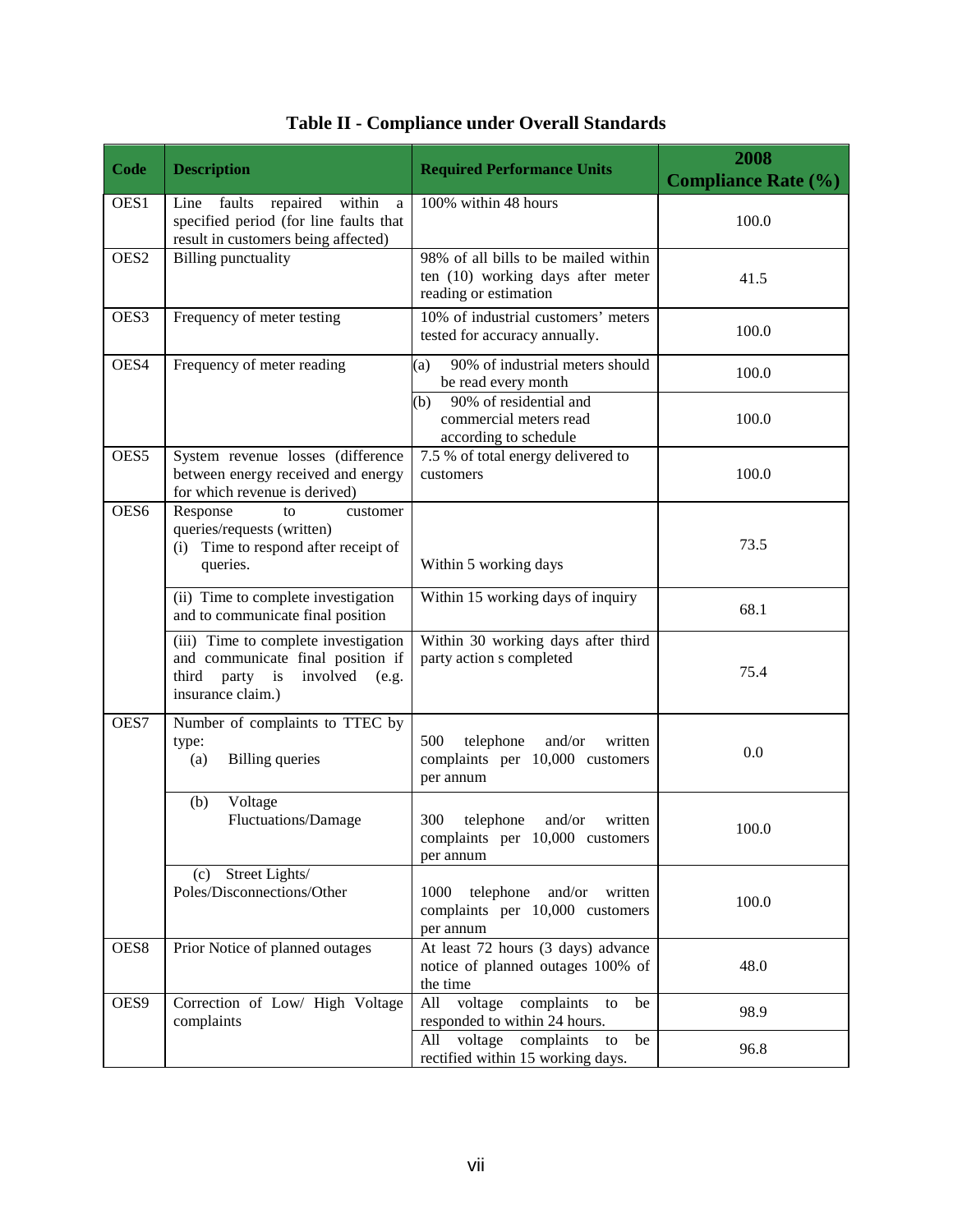### <span id="page-8-0"></span>**SECTION 1 INTRODUCTION**

This is the fifth Annual Performance Report of the RIC on the Quality of Service Standards (QSS) for the Electricity Transmission and Distribution Sector. Section 6 of the Act empowers the RIC to prescribe standards of service and impose sanctions for non-compliance. Standards of performance are important elements in the regulatory framework, as they serve to protect the interests of customers of the service providers in key service areas. The QSS for the Electricity Transmission and Distribution Sector were implemented on April 13<sup>th</sup>, 2004.

### <span id="page-8-1"></span>**1.1 Purpose of Document**

The purpose of this report is to present an analysis of the performance of T&TEC with respect to the QSS over the four quarterly periods, January to December 2008. The information utilized in this report has been supplied by T&TEC.

### <span id="page-8-2"></span>**1.2 Structure of Document**

The remainder of this document is structured as follows:

- In Section 2, the performance of T&TEC in the areas of each of the Guaranteed and Overall Standards is presented;
- The summary and conclusion are presented in Section 3;
- In Appendix 1, tables of the Guaranteed and Overall Standards with a description of the required performance units, and the compensatory payment levels for each standard are presented; and
- In Appendix 2, a table and charts showing the compliance rates of the Trinidad and Tobago Electricity Commission with respect to the Guaranteed and Overall Standards for Electricity Transmission and Distribution for the period April 2004 to December 2008 are presented.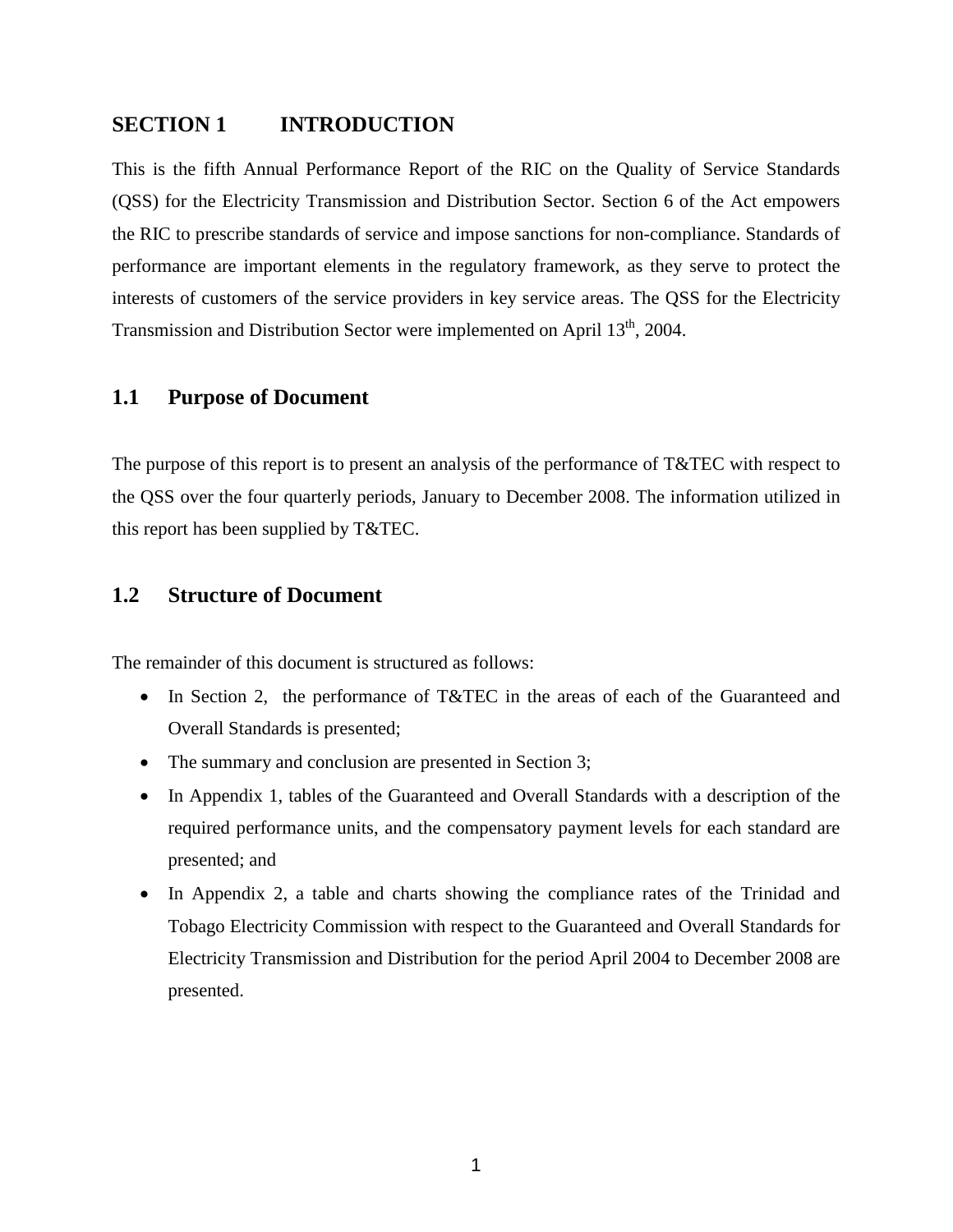# <span id="page-9-0"></span>**SECTION 2 PERFORMANCE REVIEW FOR THE PERIOD JANUARY TO DECEMBER 2008**

### <span id="page-9-1"></span>**2.1 Guaranteed Standards**

Guaranteed Standards are those which set service levels that must be met in each individual case by the service provider. These standards also carry compensatory payments to the affected customers if the utility fails to provide the level of service required, and they generally relate to the relationship between the utility and the individual customer. There are six guaranteed standards. The performance of the service provider in each of these is reviewed below.

### <span id="page-9-2"></span>**GES 1: Response and Restoration Times of Supply.**

One way of measuring of T&TEC's efficiency is by observing its response time to trouble calls and its ability to quickly restore supply. This standard seeks to ensure that T&TEC responds promptly to any unplanned outage and restores supply in the shortest time possible. Accordingly, this standard requires that supply be restored to affected customers within 12 hours after an unplanned outage on the distribution system.

There was a total of 10,466 unplanned outages in 2008. It can be observed in **Table 1,** that a low of 743 occurred in March, and a peak of 1,122 in October. In comparison with 2007, a similar pattern was observed. More outages occurred in the second half of the year in both instances, and this may be attributed to adverse weather patterns at this time of the year. There was a 12% decline in the number of unplanned outages in 2008 when compared with 2007. There had been steady increases in the previous years.

| Area                   | Jan | Feb | Mar  | Apr | May  | Jun  | Jul  | Aug  | Sept | Oct  | <b>Nov</b> | Dec | <b>TOTAL</b><br>(2008) | <b>TOTAL</b><br>(2007) | <b>TOTAL</b><br>(2006) |
|------------------------|-----|-----|------|-----|------|------|------|------|------|------|------------|-----|------------------------|------------------------|------------------------|
| North                  | 188 | 163 | 160  | 165 | 171  | 172  | 228  | 207  | 220  | 272  | 159        | 165 | 2270                   | 2214                   | 2289                   |
| South                  | 253 | 200 | 159  | 184 | 200  | 112  | 154  | 187  | 165  | 147  | 119        | 102 | 1982                   | 3436                   | 2427                   |
| Tobago                 | 74  | 78  | 62   | 123 | 92   | 81   | 145  | 102  | 102  | 108  | 95         | 81  | 1143                   | 1092                   | 873                    |
| East                   | 295 | 223 | 214  | 221 | 171  | 274  | 299  | 409  | 81   | 404  | 294        | 249 | 3134                   | 2664                   | 2331                   |
| Central                | 174 | 133 | 148  | 133 | 135  | 148  | 146  | 172  | 249  | 191  | 134        | 174 | 1937                   | 2488                   | 2062                   |
| <b>TOTAL</b><br>(2008) | 984 | 797 | 743  | 826 | 769  | 787  | 972  | 1077 | 817  | 1122 | 801        | 771 | 10466                  |                        |                        |
| <b>TOTAL</b><br>(2007) | 821 | 745 | 1022 | 833 | 1048 | 1168 | 1131 | 1081 | 1020 | 1167 | 961        | 897 |                        | 11894                  |                        |
| <b>TOTAL</b><br>(2006) | 700 | 649 | 692  | 819 | 817  | 754  | 794  | 958  | 937  | 1024 | 1017       | 821 |                        |                        | 9982                   |

<span id="page-9-3"></span>**Table 1 - No. of unplanned outages for the period January to December 2008**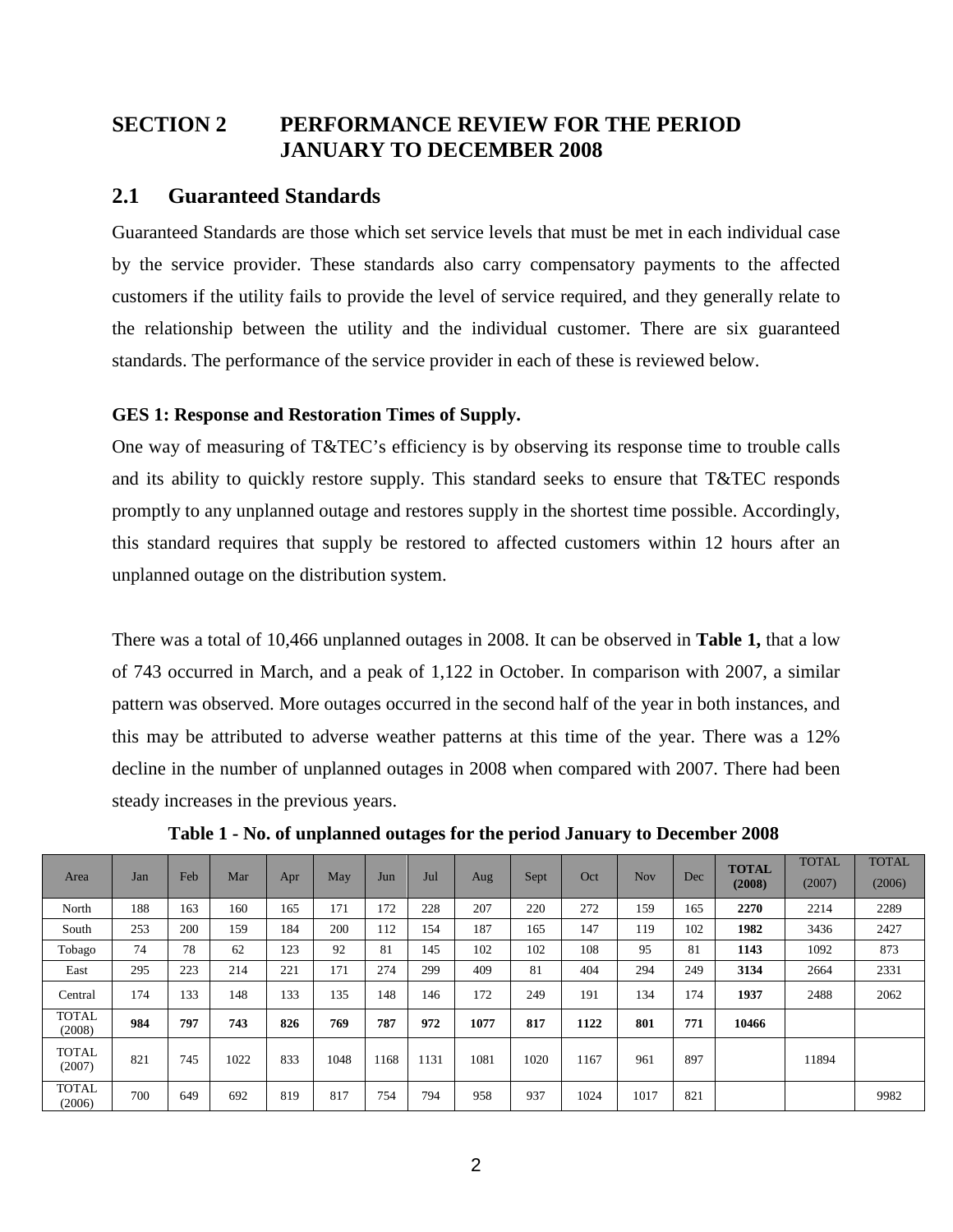In the two years prior to 2008, a pattern of a low number of unplanned outages in first quarter and a high number in the fourth quarter was observed, mainly because the dry season is at its peak in the first quarter, and the rainy season, when more severe weather is experienced, occurs in the fourth quarter.

<span id="page-10-0"></span>



A breach of GES 1 occurs when the electricity supply to each customer is not restored within 12 hours of the report being received by the utility. Additionally, a breach is also registered for each further 12-hour period, up to a maximum of 36 hours that the service is not restored. An unplanned outage experienced by a customer is referred to as an outage incident. It should be noted that some customers might have experienced several outage incidents within the period, each of which, if not restored within a 12-hour period, would count as a breach.

**Table 2** shows the number of customers experiencing outages and the number of breaches for 2008 which totals 13,271, as compared to 3,760 in 2007 and 3,301 in 2006. It can be observed that most breaches of the standard (3468) occurred in the month of July.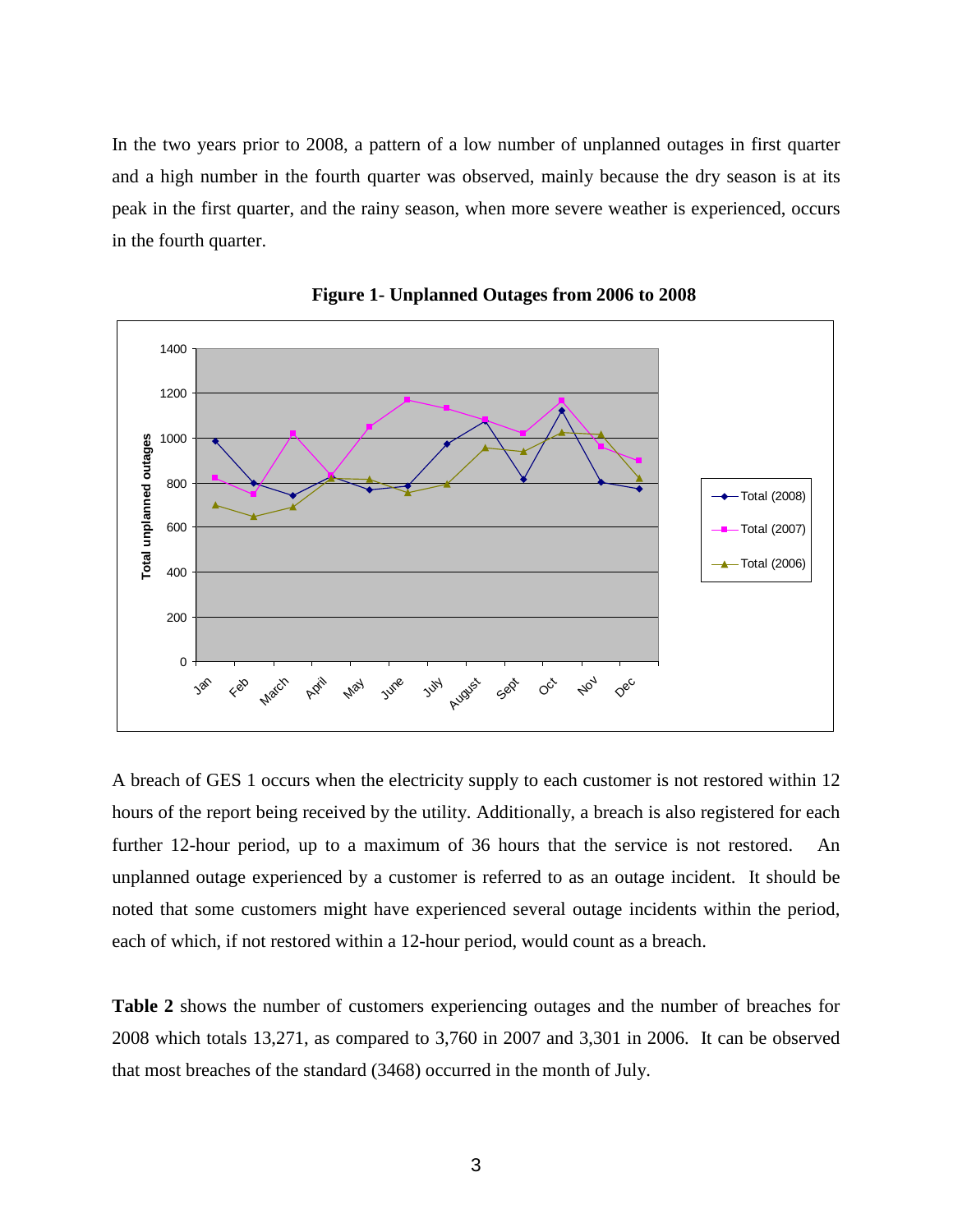<span id="page-11-0"></span>

|                                                                                                                                                                                  | Jan               | Feb   | Mar   | Apr   | May   | Jun   | Jul   | Aug   | Sep   | Oct   | <b>Nov</b> | Dec   | <b>TOTAL</b><br>(2008) |
|----------------------------------------------------------------------------------------------------------------------------------------------------------------------------------|-------------------|-------|-------|-------|-------|-------|-------|-------|-------|-------|------------|-------|------------------------|
| No.<br>of<br>customer<br>incidents > 12<br>outage<br>hours $(2008)$                                                                                                              | 31                | 126   | 1571  | 126   | 667   | 1,432 | 3,468 | 1,603 | 1,251 | 524   | 1,401      | 1,071 | 13,271                 |
| customers 254,688   139,304   157,291   249,351   250,831   216,396   316,065   250,831   216,396   323,883   237,255   194,444<br>No. of<br>affected<br>by<br>outages<br>(2008) |                   |       |       |       |       |       |       |       |       |       |            |       | 2,806,735              |
| breach<br>Percentage<br>(% )                                                                                                                                                     | 0.01              | 0.09  | 1.00  | 0.05  | 0.27  | 0.66  | 1.10  | 0.64  | 0.58  | 0.16  | 0.59       | 0.55  | 0.47                   |
| Compliance<br>$(\%)$                                                                                                                                                             | <b>Rate 99.99</b> | 99.91 | 99.00 | 99.95 | 99.73 | 99.34 | 98.90 | 99.36 | 99.42 | 99.84 | 99.41      | 99.45 | 99.53                  |

**Table 2 - Response and Restoration Times of Supply - 2008**

The next highest figure was 1603, recorded in August. T&TEC reported that in July there was an accumulation of trouble reports mainly due to severe weather causing flooding in low lying areas, and industrial action by crews, and these led to delays to response and the restoration times of supply. Other reasons given by T&TEC included:

- Trees, fallen or otherwise;
- Blown transformer fuses and blown HT fuses;
- Burst low voltage wires; and
- Absence of equipment/vehicles to respond to trouble calls.

It should be noted that while the total number of customers affected by outages increased from 2006 to 2007, there was a decline in 2008. However, there was almost a four fold increase in the number of breaches from 2007 to 2008, resulting in a lower compliance rate for the year 2008. See **Table 3.**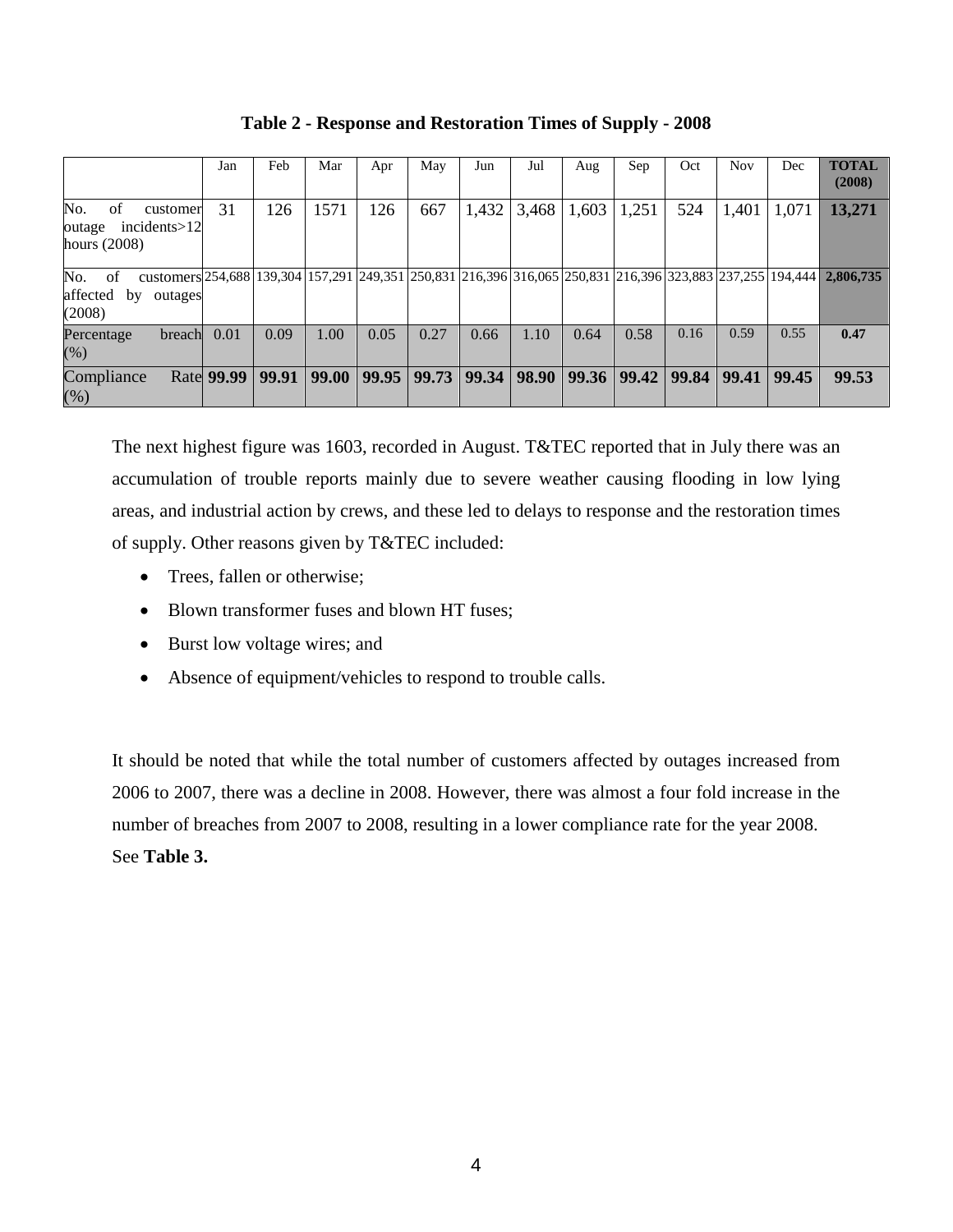<span id="page-12-1"></span>

|                                                                          | 2008      | 2007      | 2006      |
|--------------------------------------------------------------------------|-----------|-----------|-----------|
|                                                                          |           |           |           |
| Total<br>of<br>customer<br>outage<br>no.<br>incidents $>12$ hours (2008) | 13,271    | 3,760     | 3,301     |
| No. of customers affected by outages<br>(2008)                           | 2,806,735 | 3,275,009 | 3,135,244 |
| Percentage breach (%)                                                    | 0.47      | 0.11      | 0.11      |
| <b>Compliance Rate (%)</b>                                               | 99.53     | 99.89     | 99.89     |

**Table 3 – Compliance Rates for GES 1 – 2006 to 2008**

### <span id="page-12-2"></span>**Figure 2 - Total Monthly Customer Outages Incidents Greater than Twelve Hours**



 **– 2006 to 2008**

**Figure 2** shows the number of breaches or the total monthly customer outage incidents greater than twelve hours for the years 2006 to 2008.

### <span id="page-12-0"></span>**GES 2: Billing Punctuality (New customers).**

This standard seeks to ensure a prompt and efficient billing process and as such requires that the first bill, after a service connection, be mailed within 65 days for residential customers and 35 days for non-residential customers.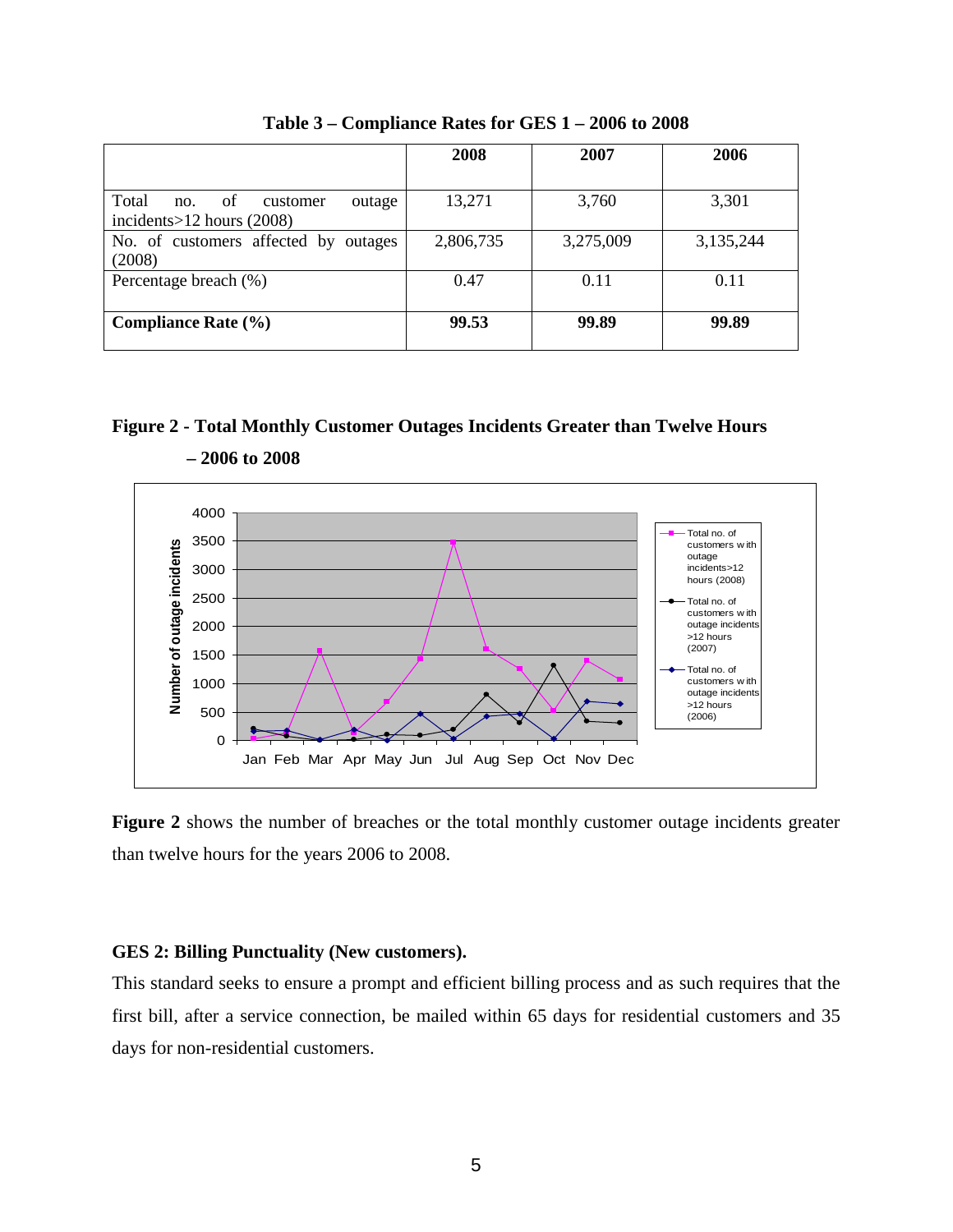As may be seen from **Table 4**, there was a general decline in the compliance rate for this standard for both residential and non-residential customers over the period. T&TEC was unable to meet the standard for billing punctuality in any quarter of the year for both residential and non-residential customers.

The breaches for residential customers have been as a result of the fact that the new automated meters that had been installed at domestic customers' premises and there were resultant delays in the timely receipt of appropriate information by T&TEC for billing. No reason was given by T&TEC for the low compliance rate for non-residential customers.

<span id="page-13-1"></span>

|                                                                               | <b>Item</b>                                                      | 1 <sup>st</sup> Quarter | $2^{\rm nd}$ Quarter | $3^{\rm rd}$ Quarter | 4 <sup>th</sup> Quarter | <b>TOTAL</b><br>2008 | <b>TOTAL</b><br>2007 | <b>TOTAL</b><br>2006 |
|-------------------------------------------------------------------------------|------------------------------------------------------------------|-------------------------|----------------------|----------------------|-------------------------|----------------------|----------------------|----------------------|
| Number of<br>new<br>customers                                                 | Residential                                                      | 5,043                   | 4,841                | 5,281                | 6,558                   | 21,723               | 20,779               | 20,543               |
| requesting<br>supply                                                          | Non-<br>Residential                                              | 19                      | 48                   | 40                   | 40                      | 147                  | 118                  | 149                  |
|                                                                               | No. of bills not mailed within<br>65 days (Residential) (breach) | 2,010                   | 1,771                | 3,165                | 3,300                   | 10,246               | 10,508               | 11,110               |
| No. of bills not mailed within<br>35<br>(Non-Residential)<br>days<br>(breach) |                                                                  | 11                      | 45                   | 39                   | 40                      | 135                  | 106                  | 149                  |
| Percentage<br>breach $(\%)$                                                   | Residential                                                      | 39.9                    | 36.6                 | 59.9                 | 50.3                    | 47.1                 | 50.6                 | 54.1                 |
|                                                                               | Non<br>Residential                                               | 57.9                    | 93.8                 | 97.5                 | 100.0                   | 91.8                 | 89.8                 | 52.3                 |
| Compliance<br>Rate $(\% )$                                                    | Residential                                                      | 60.1                    | 63.4                 | 40.1                 | 49.7                    | 52.8                 | 49.4                 | 45.9                 |
|                                                                               | Non<br>Residential                                               | 42.1                    | 6.2                  | 2.5                  | 0.0                     | 8.6                  | 10.2                 | 47.7                 |

**Table 4 - Billing Punctuality**

#### <span id="page-13-0"></span>**GES 3: Reconnection after payment of overdue amounts or agreement.**

Customers of T&TEC are disconnected for non-payment of bills. Once a bill has been settled or some agreement has been reached on a payment schedule, T&TEC should demonstrate efficiency in its response to restore the service. This standard requires that reconnection of supply after payment of overdue amounts be completed within 24 hours.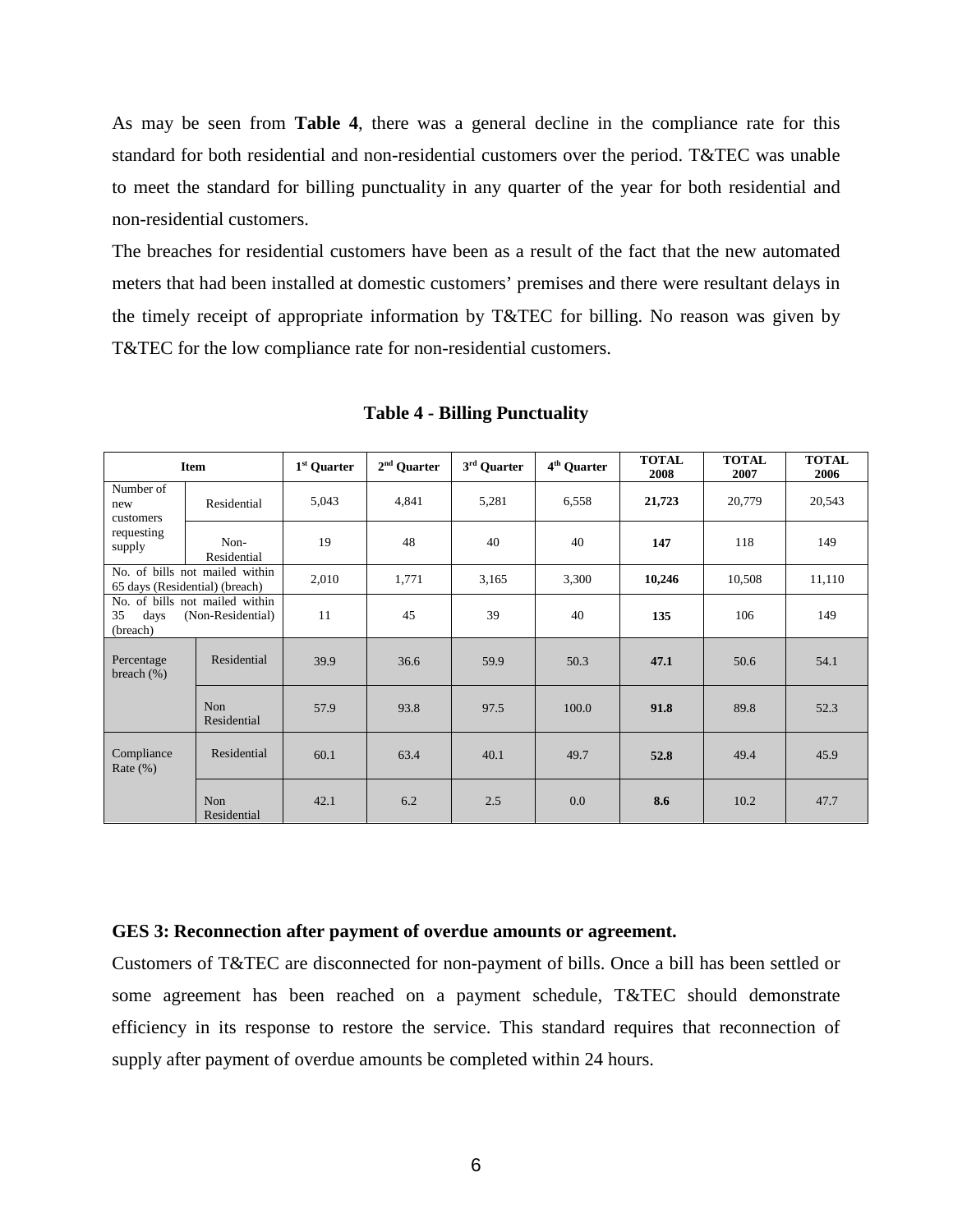As shown in **Table 5**, the compliance rate remained consistently high for this standard in 2008, with 100% compliance being achieved in the third and fourth quarters. The number of disconnections in 2008 was 46% less than in 2007 and the number of customers making payments or arrangements in 2008 was 39% less than in 2007. This was due mainly to the issues surrounding retroactive billing, during which time, T&TEC had made a decision to suspend disconnecting customers, resulting in a lower number of disconnections for the year 2008.

| <b>Item</b>                                     | 1 <sup>st</sup> Quarter | $2nd$ Quarter | $3rd$ Quarter | 4 <sup>th</sup> Quarter | <b>TOTAL</b><br>(2008) | <b>TOTAL</b><br>(2007) | <b>TOTAL</b><br>(2006) |
|-------------------------------------------------|-------------------------|---------------|---------------|-------------------------|------------------------|------------------------|------------------------|
| <b>Total Disconnections</b>                     | 4,454                   | 3,039         | 2,267         | 585                     | 10,345                 | 19,098                 | 23,174                 |
| Customers making<br>payments/arrangements       | 3.919                   | 2,245         | 1,702         | $592*$                  | 8,458                  | 13,920                 | 20,688                 |
| Number<br>not<br>reconnected<br>within 24 hours | 3                       | 3             | $\Omega$      | $\Omega$                | 6                      | 68                     | 51                     |
| Percentage breach (%)                           | 0.1                     | 0.1           | 0.0           | 0.0                     | 0.6                    | 0.5                    | 0.2                    |
| Compliance Rate (%)                             | 99.9                    | 99.9          | 100.0         | 100.0                   | 99.95                  | 99.5                   | 99.8                   |

<span id="page-14-1"></span>**Table 5 - Reconnection after Payment of Overdue Amounts or Agreement**

**\*NOTE: The 4th Quarter figure for "Customers making payments/arrangements" is larger than the figure for "Total Disconnections" because of a quantity brought forward from the 3rd quarter. The reason given by T&TEC was that payments were not always made in the same period that the disconnections took place.**

#### <span id="page-14-0"></span>**GES 4: Making and Keeping Appointments.**

It is sometimes necessary for T&TEC to make appointments to visit customers' premises. In the unfortunate event that appointments made by T&TEC are not kept, customers are more greatly inconvenienced. The standard requires that 24 hours notice of inability to keep appointments be given to customers.

There was a total of 5393 appointments made in 2008, a 27% increase over the figure for 2007. Fifty nine appointments were cancelled with 24 hours' notice being given. **Table 6** shows that there was progressively improved performance for this standard from the first to the fourth quarters of 2008, with 99.0% compliance being achieved in the fourth quarter, and an overall improved performance when compared with the previous year.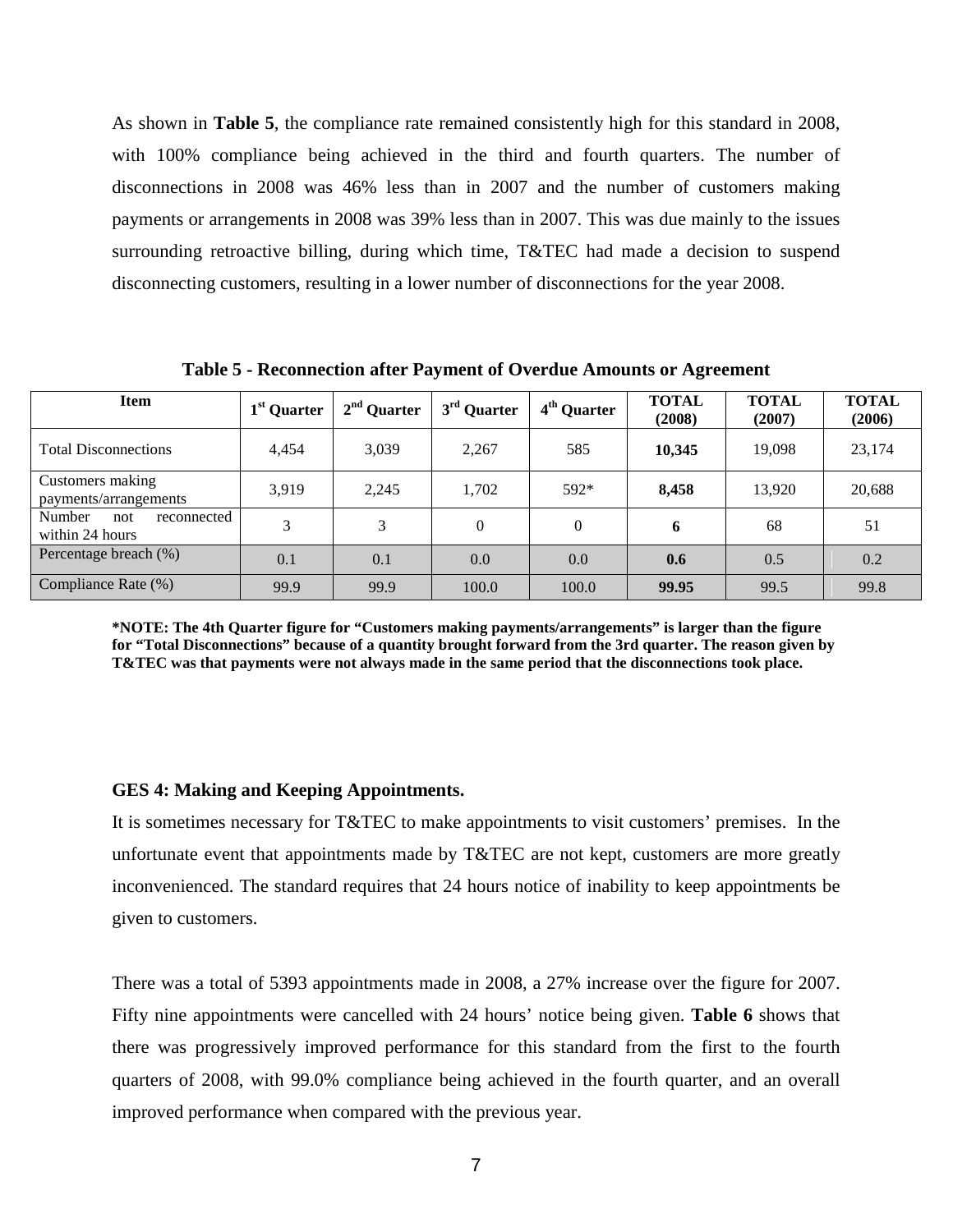<span id="page-15-2"></span>

| <b>Item</b>                                                                    | $\blacksquare$ st | $2^{\text{nd}}$ | $\mathbf{a}^{\rm rd}$ | 4 <sup>th</sup> | <b>TOTAL</b> | <b>TOTAL</b> | <b>TOTAL</b> |
|--------------------------------------------------------------------------------|-------------------|-----------------|-----------------------|-----------------|--------------|--------------|--------------|
|                                                                                | <b>Ouarter</b>    | <b>Ouarter</b>  | <b>Ouarter</b>        | <b>Ouarter</b>  | (2008)       | (2007)       | (2006)       |
| Number of<br>appointments arranged                                             | 1,138             | 1,251           | 1,612                 | 1,392           | 5,393        | 4241         | 128          |
| with customers                                                                 |                   |                 |                       |                 |              |              |              |
| Number of<br>appointments not kept<br>within 30 mins of<br>appointed time      | 40                | 20              | 20                    | 14              | 94           | 24           | 0            |
| of<br>Number<br>appointments<br>cancelled or postponed<br>with 24 hours notice | 17                | 8               | 14                    | 20              | 59           | $\theta$     | $\Omega$     |
| Percentage breach (%)                                                          | 3.6               | 1.6             | 1.3                   | 1.0             | 1.76         | 12.5         | 0.0          |
| Compliance Rate (%)                                                            | 96.4              | 98.4            | 98.7                  | 99.0            | 98.23        | 87.5         | 100.0        |

**Table 6 – Making and Keeping Appointments**

#### <span id="page-15-0"></span>**GES 5: Compensatory Payments.**

The Guaranteed Standards Scheme not only sets prescribed levels of service, but also set penalties for failure to meet these levels. Therefore this standard limits the time to credit compensatory payment to the customer's account to 35 working days. The standard also requires that the time to complete investigation, determine liability and make payment after receiving a claim be within 35 working days.

As in 2007, no claims were received under GES 5 (Time to Credit Compensatory Payments) during 2008 and hence there was no opportunity to assess T&TEC's performance under this standard.

#### <span id="page-15-1"></span>**GES 6: Connection to Supply.**

New customers are normally added to the system because of growth and expansion. Some of the new customers will be near to appropriate utility infrastructure, while others may require additional work before the connection can be made. This standard sets a response time to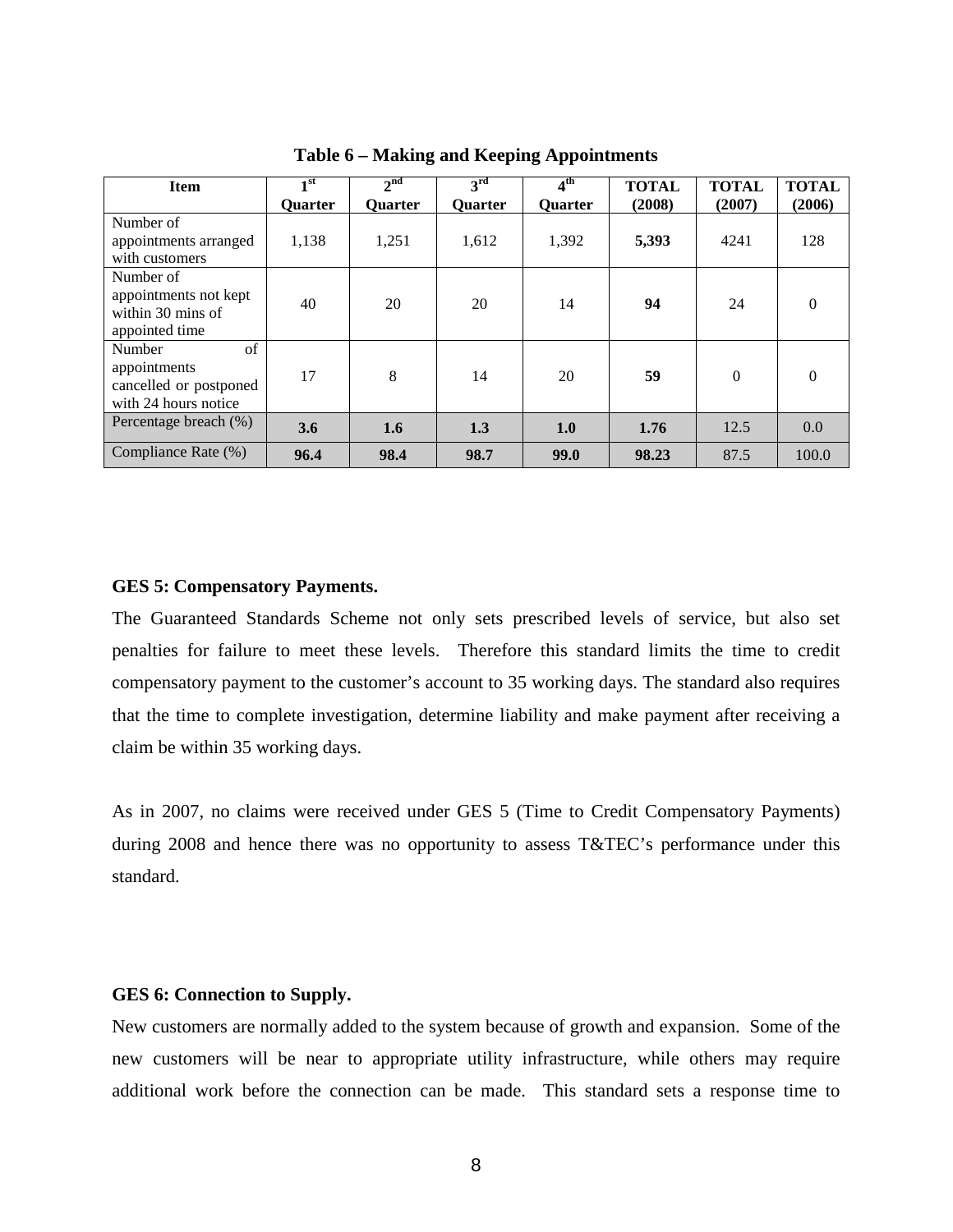requests for new connection services from the time of requests to the point of actual connection and requires the following:

(a) For requests for connections less than 30 metres from T&TEC's network, the service drop and meter should be installed within 3 working days.

(b) For connections between 30 and 100 metres, the provision of estimate (subject to all documents being provided) should occur within five working days. Time to complete construction after payment is made should be within 15 working days.

(c) For connections between 100 to 250 metres, the provision of estimate (subject to all documents being provided) should occur within seven working days. Time to complete construction after payment is made should be within 20 working days.

As can be observed in **Table 7 (page 11) Item 6a,** while the number of supply connections less than 30 meters was substantial for each quarter (between 3400 and 4100 requests), on average, the compliance rate was 99.9% for the year.

A gradual decrease in performance was observed in each quarter Item 6b (supply connections requested between 30 to 100 m: estimates not provided within five working days), with a high of 85.3% in the first quarter to a low of 46.2% in the fourth quarter. On average, a compliance rate of 68.6% was achieved for 2008 - a decline in performance when compared with the previous year's performance in this category, where the compliance rate averaged 94.8%.

A similar trend was observed in Item 6c (supply connections requested between 30 to 100 m: jobs not completed within 15 working days). The compliance rate decreased from 80.9% to 46.2% from the first to the fourth quarter in 2008, with an overall average of 56.8%. In 2007, however, it decreased from 89.0% to 77.0%, an average of 80.5%.

A significant decline in performance also occurred in Item 6d (supply connections requested from 100 to 250 m; estimates not provided within 7 working days), in which the compliance rate ranged from a high of 93.3% to a low of 55.6%, an average of 74.7% for the year. This can be compared with an average of 93.5% for the same statistic in 2007.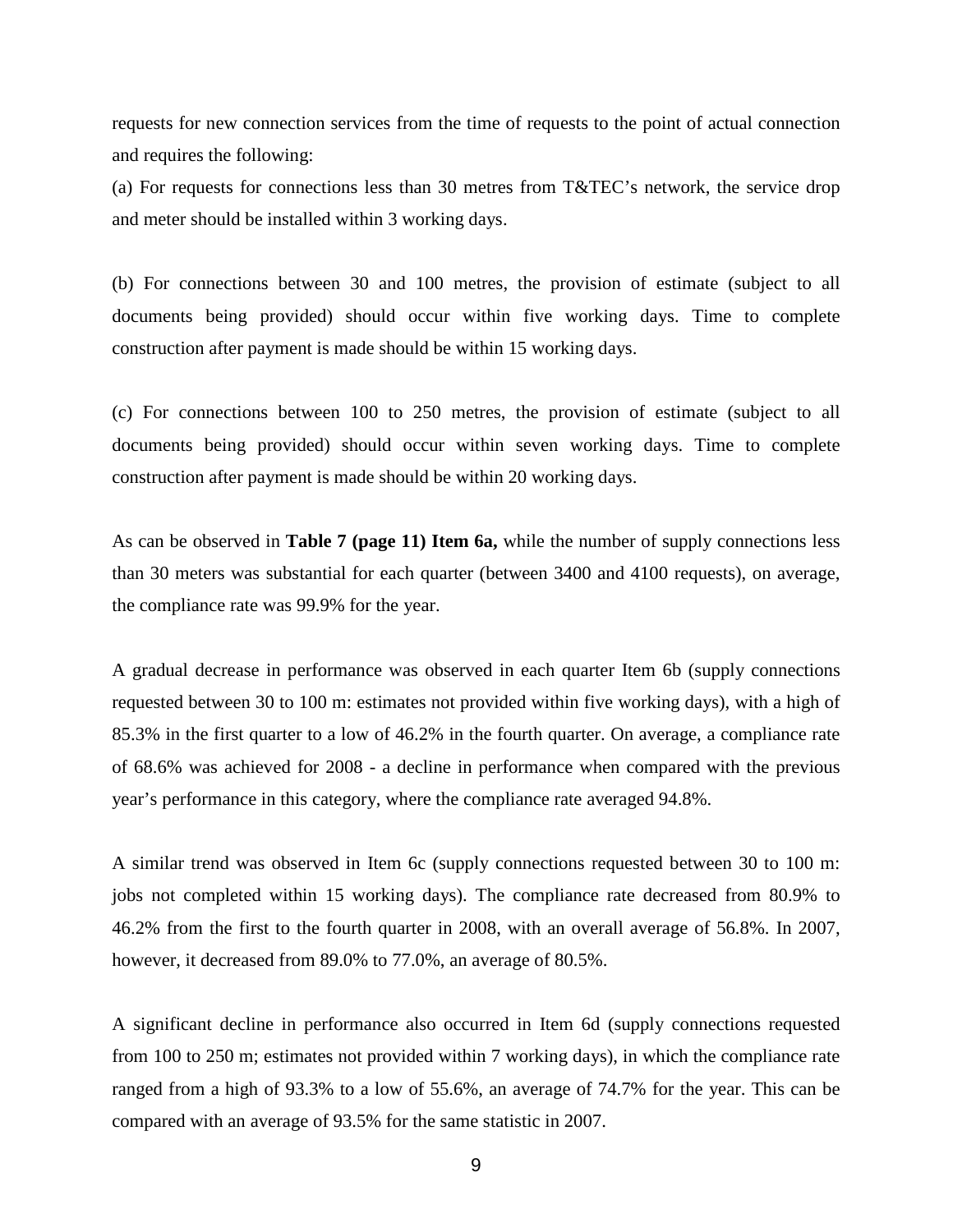In item 6e, the compliance rate ranged from a high of 85.2% to a low of 40.0%, an average of 69.1% for the year. There was also a slight decline in the average performance when compared to figures in 2007, in which the compliance rate averaged 70.7% for the year. There is a definite need for T&TEC to examine its processes in order to determine ways in which Items 6b, 6c, 6d, and 6e of this standard may be met. The RIC will continue to closely monitor T&TEC's performance and intervene in the appropriate manner if necessary.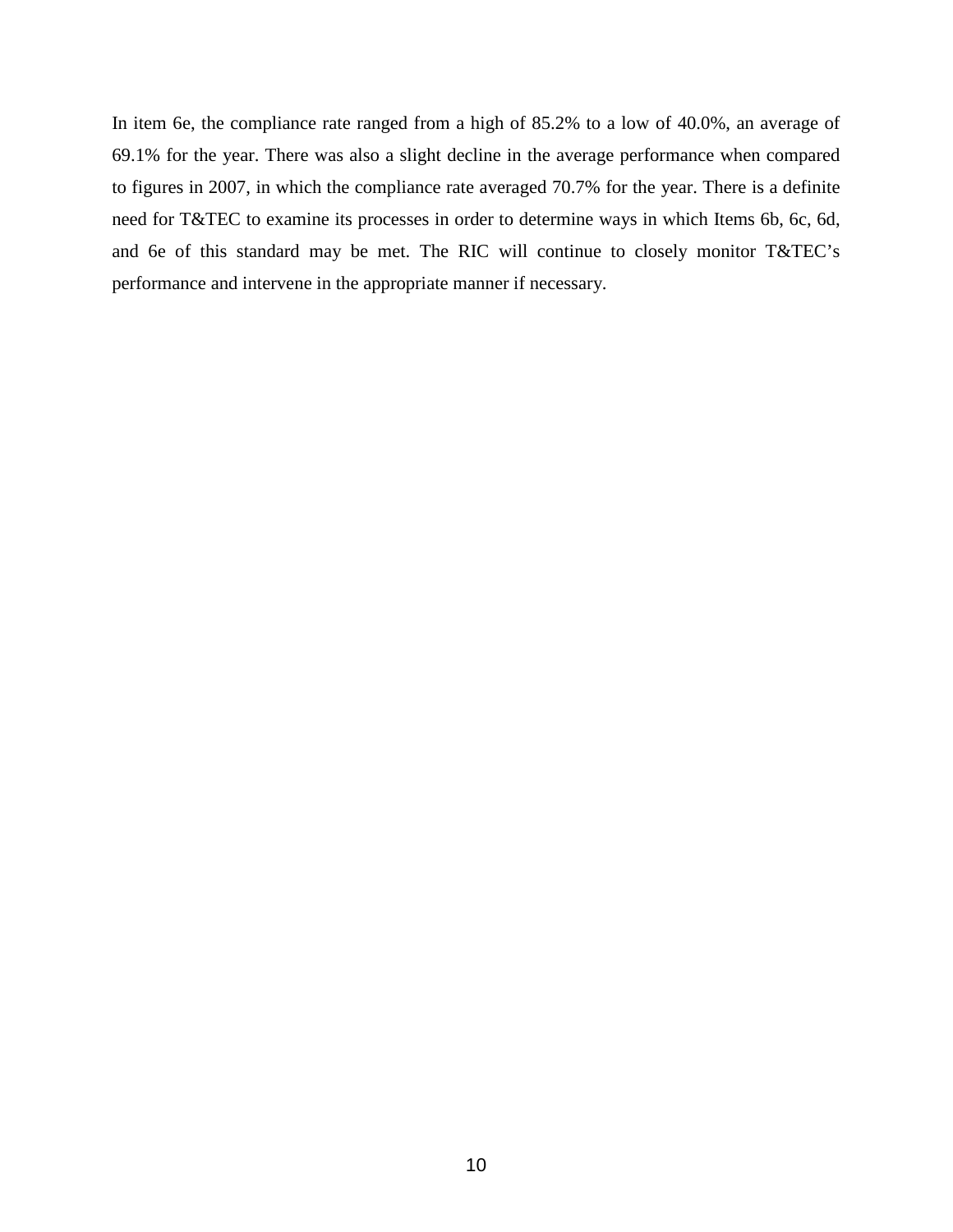<span id="page-18-0"></span>

| <b>Guaranteed</b><br><b>Standard</b><br>Code<br>GES <sub>6</sub> | <b>Item</b>                                                          | 1 <sup>st</sup><br><b>Ouarter</b> | 2 <sup>nd</sup><br><b>Ouarter</b> | 3rd<br><b>Ouarter</b> | 4 <sup>th</sup><br>Quarter | <b>TOTAL</b><br>(2008) | <b>TOTAL</b><br>(2007) |
|------------------------------------------------------------------|----------------------------------------------------------------------|-----------------------------------|-----------------------------------|-----------------------|----------------------------|------------------------|------------------------|
| 6a                                                               | No. of supply connections<br>requested <30m                          | 3426                              | 3643                              | 3492                  | 4068                       | 14629                  | 14323                  |
|                                                                  | No. not connected within 3<br>working days (breaches)                | $\boldsymbol{0}$                  | $\boldsymbol{0}$                  | $\mathbf{1}$          | $\overline{7}$             | 8                      | 16                     |
|                                                                  | Percentage breach%                                                   | $\bf{0}$                          | $\bf{0}$                          | $\bf{0}$              | 0.2                        | 0.05                   | 0.1                    |
|                                                                  | <b>Compliance Rate %</b>                                             | 100.0                             | 100.0                             | 100.0                 | 99.8                       | 99.95                  | 99.9                   |
| 6 <sub>b</sub>                                                   | No. of supply connections<br>requested $-30$ to 100m                 | 68                                | 52                                | 39                    | 26                         | 185                    | 534                    |
|                                                                  | No. of estimates not provided<br>within 5 working days<br>(breaches) | 10                                | 15                                | 19                    | 14                         | 58                     | 28                     |
|                                                                  | Percentage breach%                                                   | 14.7                              | 28.8                              | 48.7                  | 53.8                       | 31.3                   | 5.2                    |
|                                                                  | <b>Compliance Rate %</b>                                             | 85.3                              | 71.2                              | 51.3                  | 46.2                       | 68.6                   | 94.8                   |
| 6c                                                               | No. of jobs not completed<br>within 15 working days<br>(breaches)    | 13                                | 24                                | 29                    | 14                         | 80                     | 104                    |
|                                                                  | Percentage breach%                                                   | 19.1                              | 46.2                              | 74.4                  | 53.8                       | 43.2                   | 19.5                   |
|                                                                  | <b>Compliance Rate %</b>                                             | 80.9                              | 53.8                              | 25.6                  | 46.2                       | 56.8                   | 80.5                   |
| 6d                                                               | No. of supply connections<br>requested $-100$ to 250m                | 27                                | 15                                | 15                    | 18                         | 75                     | 92                     |
|                                                                  | No. of estimates not provided<br>within 7 working days<br>(breaches) | 6                                 | $\overline{4}$                    | $\mathbf{1}$          | 8                          | 19                     | 6                      |
|                                                                  | Percentage breach%                                                   | 22.2                              | 26.7                              | 6.7                   | 44.4                       | 25.3                   | 6.5                    |
|                                                                  | <b>Compliance Rate %</b>                                             | 77.8                              | 73.3                              | 93.3                  | 55.6                       | 74.7                   | 93.5                   |
| 6e                                                               | No. of jobs not completed<br>within 20 working days<br>(breaches)    | $\overline{4}$                    | $\overline{9}$                    | $\overline{4}$        | $\overline{4}$             | 21                     | 27                     |
|                                                                  | Percentage breach%                                                   | 14.8                              | 60.0                              | 26.7                  | 22.2                       | 30.9                   | 29.3                   |
|                                                                  | <b>Compliance Rate %</b>                                             | 85.2                              | 40.0                              | 73.3                  | 77.8                       | 69.1                   | 70.7                   |
|                                                                  | <b>Total No. of Breaches</b>                                         | 33                                | 52                                | 54                    | 47                         | 186                    | 181                    |

# **Table 7 - Connection to Supply**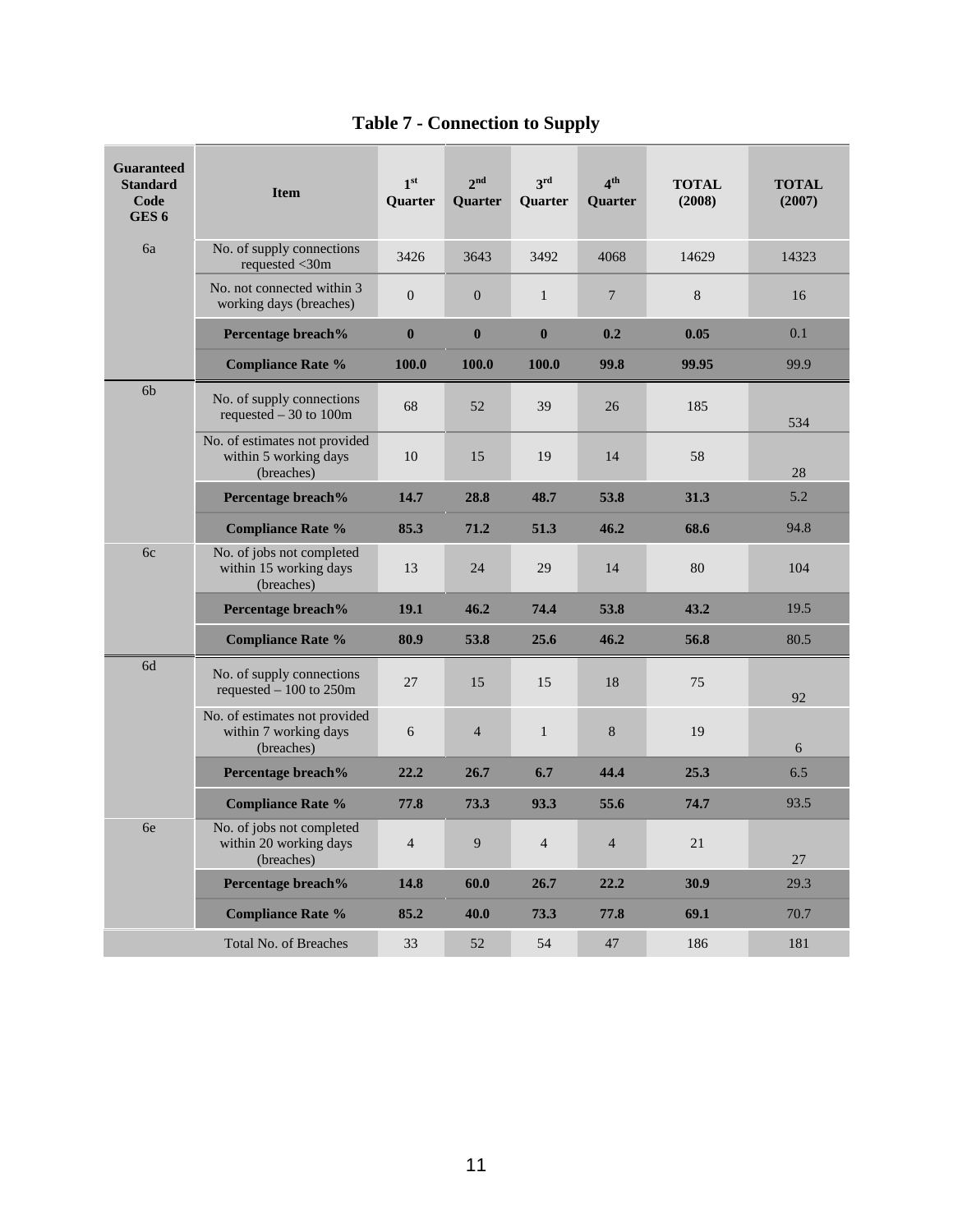### <span id="page-19-0"></span>**2.2 Overall Standards**

Overall Standards are those which cover areas of service where it is not appropriate or feasible to give individual guarantees, but where the expectation is that the utility will provide predetermined minimum levels of service. These standards generally relate to the reliability of service affecting a group of customers. Nine such standards are in place for T&TEC.

### <span id="page-19-1"></span>**OES 1: Line Faults affecting Customers repaired within a Specified Period.**

This standard requires that 100% of transmission line faults that result in service to customers being affected be repaired within 48 hours. There were no breaches in this standard for the period, with all faults being repaired within 48 hours.

There was an overall increase of 46% over the previous year's total in the number of line faults (322) recorded for the year 2008, with most of these occurring in the Eastern and Southern Distribution Areas. In 2007, a total of 221 was recorded, with most of these faults occurring in the South, followed by the East and North respectively. Of the 322 faults in 2008, 177 occurred at the 33kV level, 134 occurred at the 66kV level and 11 at the 132 kV level.

<span id="page-19-2"></span>

| Area    |                | 1st Quarter |          |              | 2nd Quarter |          | 3rd Quarter |      | 4th Quarter    |          | <b>TOTAL</b><br>2008) | <b>TOTAL</b><br>2007) |     |     |
|---------|----------------|-------------|----------|--------------|-------------|----------|-------------|------|----------------|----------|-----------------------|-----------------------|-----|-----|
|         | 33kV           | 66kV        | 132kV    | 33kV         | 66kV        | 132kV    | 33kV        | 66kV | 132kV          | 33kV     | 66kV                  | 132kV                 |     |     |
| North   | 9              |             | $\Omega$ | 19           | 3           | $\theta$ | 23          | 4    | $\theta$       | 22       | 6                     | $\theta$              | 87  | 57  |
| South   | 6              | 11          | $\Omega$ | 4            | 14          | $\theta$ | 13          | 22   |                | 17       | 14                    | 0                     | 102 | 77  |
| Tobago  | $\theta$       | $\theta$    | 0        | $\mathbf{0}$ | $\Omega$    | $\theta$ |             | 0    | $\Omega$       | $\theta$ | 0                     | $\theta$              |     |     |
| East    | $\overline{ }$ |             | $\Omega$ | 12           | 8           |          | 26          | 11   | ◠              | 18       | 10                    |                       | 103 | 58  |
| Central | 0              | 4           | $\Omega$ | $\mathbf{0}$ |             | ◠        | 0           |      |                | 0        | Q                     | 3                     | 29  | 28  |
| Total   | 22             | 23          | $\Omega$ | 35           | 30          | 3        | 63          | 42   | $\overline{4}$ | 57       | 39                    | 4                     | 322 | 221 |

**Table 8 - Number of Transmission Line Faults in 2008**

**Table 9 – Number of Transmission Line Faults by Voltage** 

<span id="page-19-3"></span>

| <b>Voltage</b> | 2008 | 2007 | $\frac{0}{0}$<br><b>Increase/Decrease</b> |
|----------------|------|------|-------------------------------------------|
| 33kV           | 177  | 105  | 69                                        |
| 66kV           | 134  | 91   | 47                                        |
| 132kV          |      | 25   | (56)                                      |
| <b>TOTAL</b>   | 322  | 221  | 46                                        |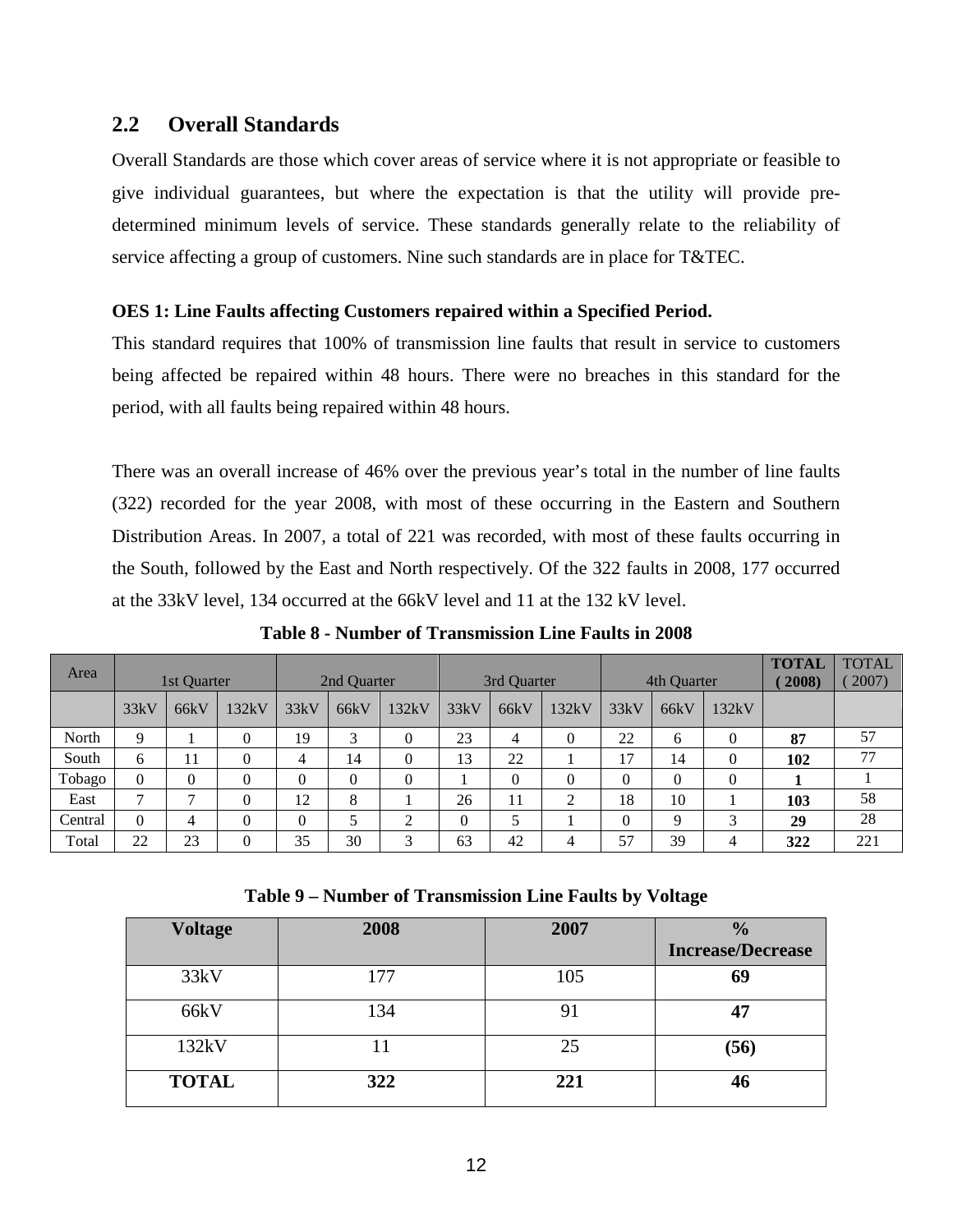The substantial increases in the numbers of faults during 2008 at the 33kV and 66kV levels (as seen in **Table 9**) highlight the need for increased maintenance on these areas of the network.

### <span id="page-20-0"></span>**OES 2: Billing Punctuality.**

T&TEC's customers are billed by cycles in each of its five (5) Distribution Areas. Bills are mailed to the customers in the respective cycles after readings are estimated or the meters are read according to the meter-reading schedule. This standard seeks to ensure timely billing and requires that 98% of all bills be mailed to customers within ten working days after meter reading or estimation.

T&TEC was unable to achieve compliance with this standard in each quarter of 2008, with particularly poor performance in the third and fourth quarters. It stated that one of the reasons for non-compliance was that a retroactive billing exercise was conducted over the third and fourth quarters of 2008. This exercise was deemed necessary to address issues such as bills estimated for a prolonged period of time, for example, in high crime areas. It also addressed challenges faced with respect to the two rate increases in May and August of that year which coincided with the introduction of the automated metering. These issues caused delays in the preparation and mailing of bills to customers.

<span id="page-20-1"></span>

| <b>Performance Data</b>                                          | 1 <sup>st</sup><br><b>Ouarter</b> | 2 <sup>nd</sup><br><b>Ouarter</b> | 3 <sup>rd</sup><br><b>Ouarter</b> | $4^{\text{th}}$<br><b>Ouarter</b> | <b>TOTAL</b><br>(2008) | <b>TOTAL</b><br>(2007) |
|------------------------------------------------------------------|-----------------------------------|-----------------------------------|-----------------------------------|-----------------------------------|------------------------|------------------------|
| Number of meters read and<br>estimated                           | 508,268                           | 549.755                           | 518,961                           | 772,999                           | 2,349,983              | 2,298,900              |
| bills<br><b>Number</b><br>of<br>mailed<br>within 10 working days | 450,437                           | 416.390                           | 1154                              | 87,716                            | 955.697                | 1,987,390              |
| Percentage of bills mailed<br>within 10 working days $(\%)$      | 88.6                              | 75.7                              | 0.2                               | 11.3                              | 40.7                   | 86.4                   |
| Percentage breach (%)                                            | 9.6                               | 22.8                              | 99.8                              | 88.5                              | 58.5                   | 12.2                   |
| Compliance rate (%)                                              | 90.4                              | 77.2                              | 0.2                               | 11.5                              | 41.5                   | 87.8                   |

**Table 10 - Billing Punctuality**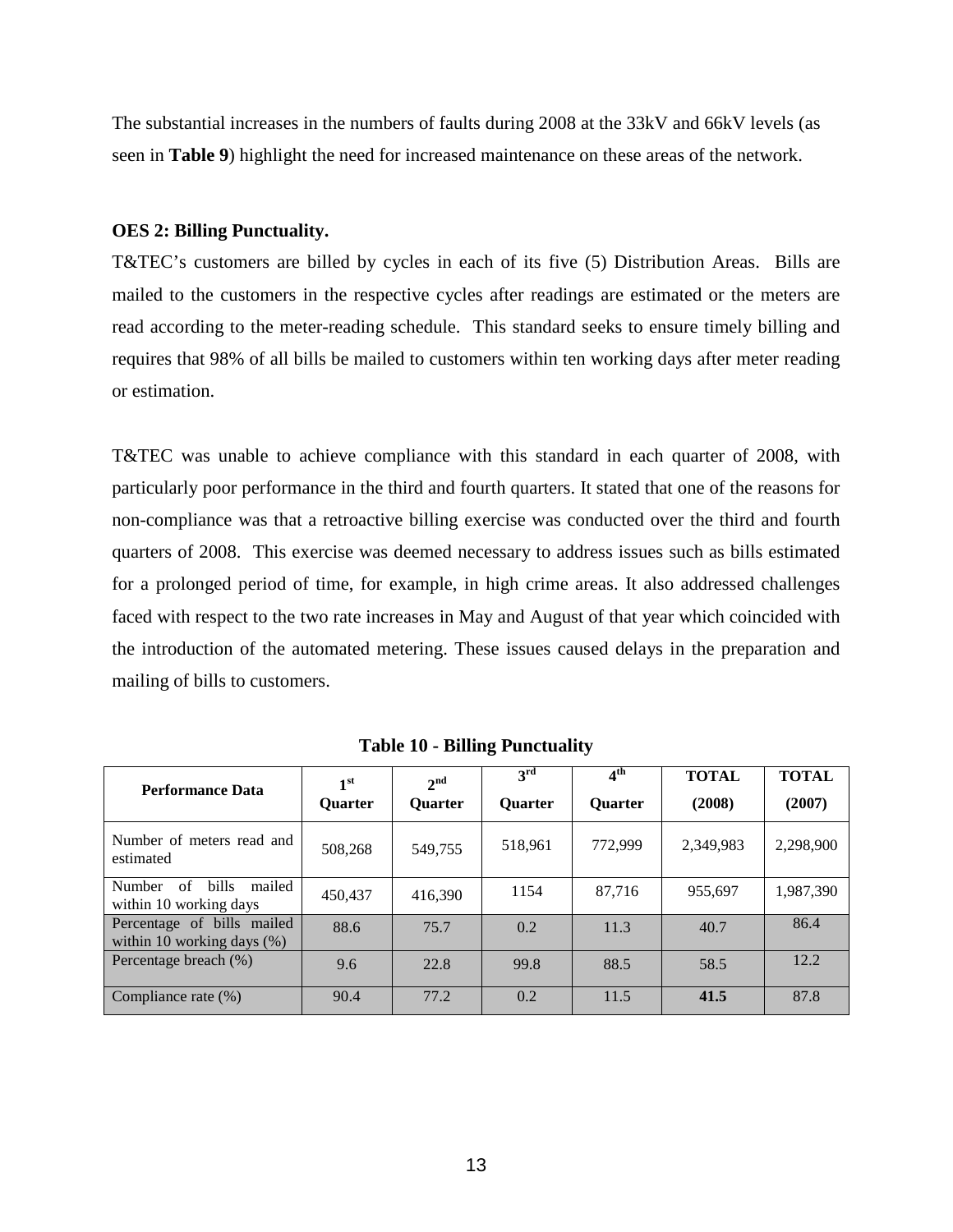### <span id="page-21-0"></span>**OES 3: Frequency of Meter Testing.**

Proper functioning meters are important for accurately registering a customer's consumption. This is even more critical for Industrial customers whose electricity consumption is much higher than that of the Residential and Commercial customers. As such, Industrial meters should be checked periodically to ensure continued accuracy. This standard requires that 10% of industrial customers' meters be tested for accuracy annually.

As shown in **Table 11**, the compliance rate for this standard was 100%, as 865 (29.0%) out of 3003 industrial meters were tested in 2008.

<span id="page-21-2"></span>

|                                            | <b>Performance Data</b> | <b>Performance Data</b> |
|--------------------------------------------|-------------------------|-------------------------|
| <b>Item</b>                                | 2008                    | 2007                    |
| Number of industrial meters                | 3,003                   | 2,810                   |
| Number of industrial meters tested         | 865                     | 2,082                   |
| Percentage of industrial meters tested (%) | 29.0                    | 74.1                    |
| Percentage breach (%)                      | 0.0                     | 0.0                     |
| Compliance rate (%)                        | 100.0                   | 100.0                   |

**Table 11 – Frequency of Meter Testing**

### <span id="page-21-1"></span>**OES 4: Frequency of Meter Reading.**

The issue of estimated billing has been one of the recurring complaints received from customers; especially when customers receive an estimated bill when they were due to receive an actual billing. The goal is to eventually have all meters read `when scheduled. However, in the interim, this standard requires that:

- 90% of all residential and commercial meters be read when scheduled; and
- 90% of all industrial meters be read every month.

**Table 12** shows the actual numbers of meters read, percentage breaches and compliance rates in 2008 for the reading of all categories of meters.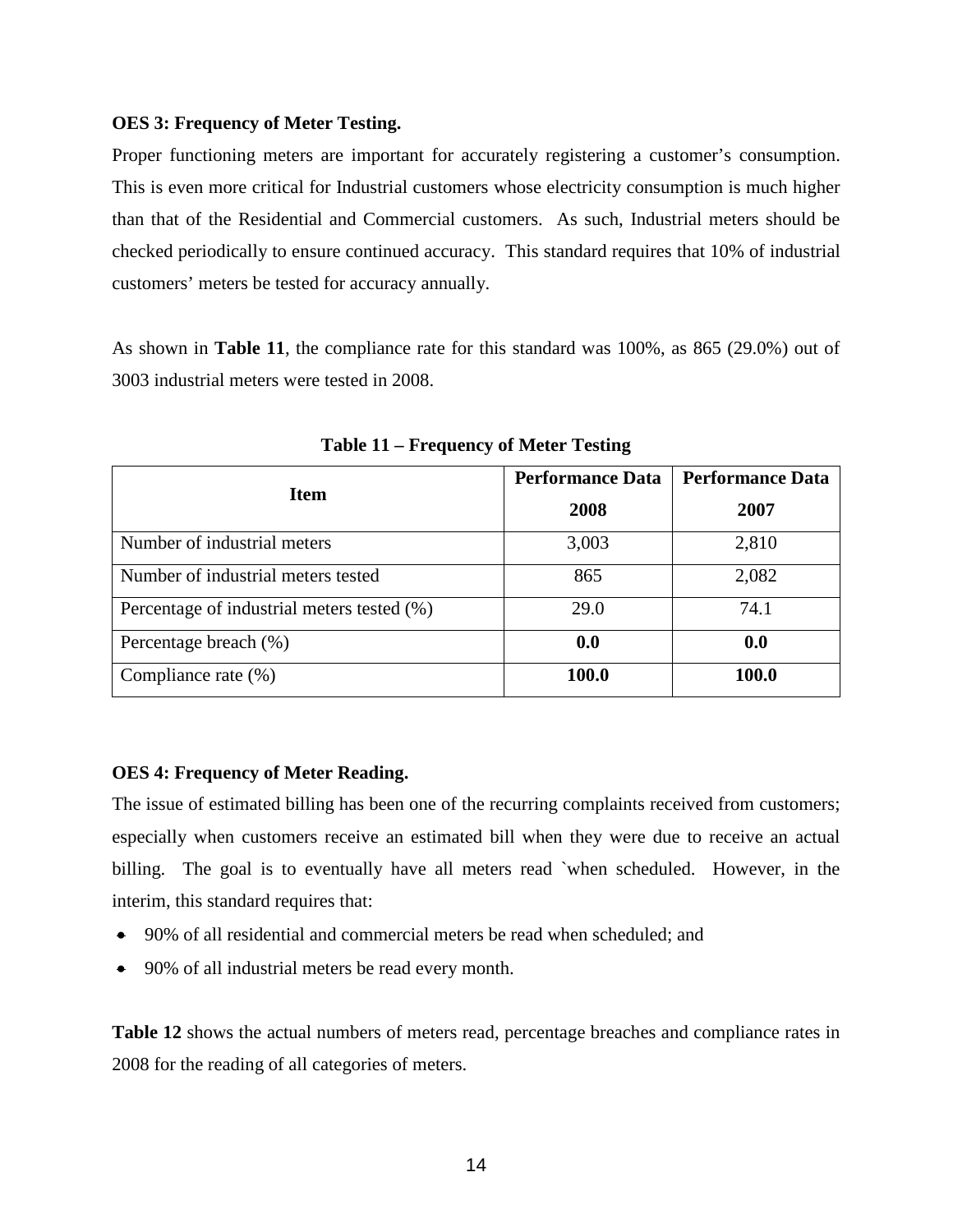In the case of residential and commercial meter readings, for the year 2008, T&TEC was unable to attain full compliance with the standard. It can be observed that the scheduled number of meter reads increased by 51.8% while the actual number of meter reads for the year increased by 28.1% over 2007 figures. Meeting this standard would have been challenging for T&TEC during 2008, partially due to the increase in the number of meters installed at new housing developments and commercial buildings, and also due to delays in the processing of information on the Advanced Metering Infrastructure project.

The average scheduled monthly industrial meter readings for the year 2008 increased by 6.9% from 2007. Despite this increase, T&TEC was able to fully meet the standard, having obtained 95% of the scheduled meter readings for the year.

<span id="page-22-0"></span>

| <b>Item</b>                                          | <b>Performance</b> | Performance    |
|------------------------------------------------------|--------------------|----------------|
|                                                      | <b>Data 2008</b>   | Data 2007      |
| Number of scheduled readings for residential and     | 1,777,514          | 1,171,040      |
| commercial meters                                    |                    |                |
| Number of residential and commercial meters read     | 1,374,124          | 1,072,665      |
| according to schedule                                |                    |                |
| Percentage of residential and commercial meters read | 77.3%              | 91.6%          |
| according to schedule                                |                    |                |
| Percentage breach (%)                                | 100                | $\overline{0}$ |
| Compliance rate (%)                                  | $\mathbf 0$        | 100            |
| Numbers of industrial meters                         | 3,003              | 2,810          |
| Number of scheduled readings for industrial meters   | 36,036             | 33,720         |
| Number of actual readings for industrial meters      | 34,245             | 30,697         |
| Percentage of industrial meter readings              | 95.0%              | 91.0%          |
| Percentage breach (%)                                | $\mathbf 0$        | $\overline{0}$ |
| Compliance rate (%)                                  | <b>100</b>         | 100            |

**Table 12 - Frequency of Meter Reading**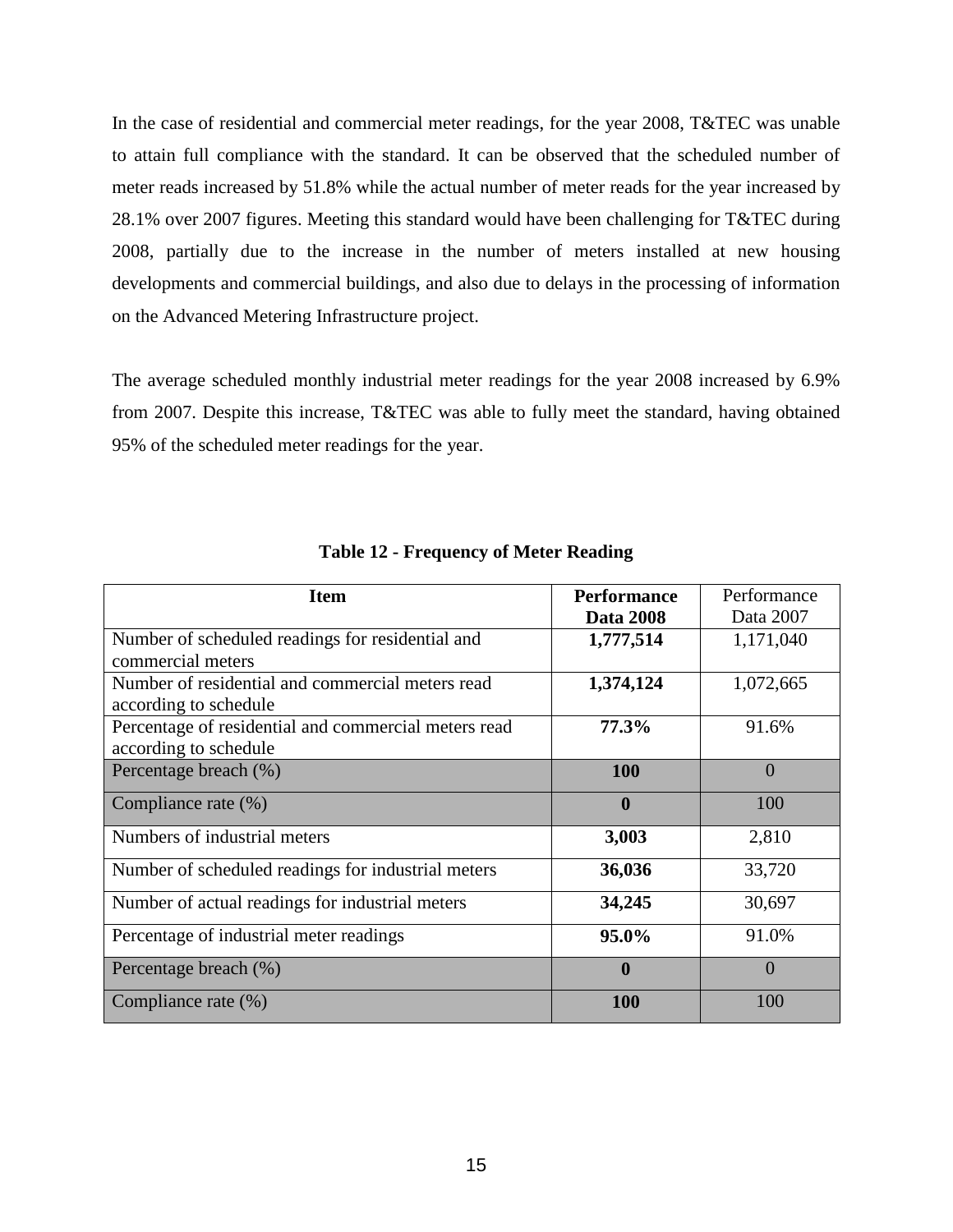#### <span id="page-23-0"></span>**OES 5: System Losses.**

System losses arise because of a discrepancy between the amount of energy that is delivered into the system and the amount of energy from which revenue is derived. Some losses occur because of technical factors, which relate to system design and operation. These can be minimized but not eliminated. Other losses arise from non-technical or administrative causes, from billing and metering, and from the illegal usage of electricity. This standard seeks to encourage T&TEC to reduce technical losses and eliminate sources of unmetered supply so as to improve the efficiency of the electrical system, such that total system losses do not exceed 7.5%.

At the time of implementation of the QSS, "system losses" was defined as the difference between energy received and energy delivered. This difference by quarter is illustrated in **Table 13a**. The RIC developed a new formula in its Final Determination for calculating systems losses which is as follows:

#### **[1- Energy Billed/Energy Purchased \*Collections/Billings]\*100**.

This formula would yield more realistic values than the previous formula for systems losses since, by this method, more consideration is given to commercial losses. See **Table 13b.**

In the fourth quarter of 2008, a negative value for systems losses was obtained, since the figure presented by T&TEC for 'Energy Billed' to customers in MWH was larger than the value for 'Energy Purchased'. T&TEC indicated that a retroactive billing exercise was conducted during the third and fourth quarters of 2008. Issues such as bills estimated for a prolonged period of time were addressed during the exercise and this would have had the effect of inflating the 'Energy billed' figures recorded during these quarters.

Using the RIC formula for the calculation of systems losses, the compliance rate was zero percent in the second and third quarters of 2008, with overall total system losses at 6.14%.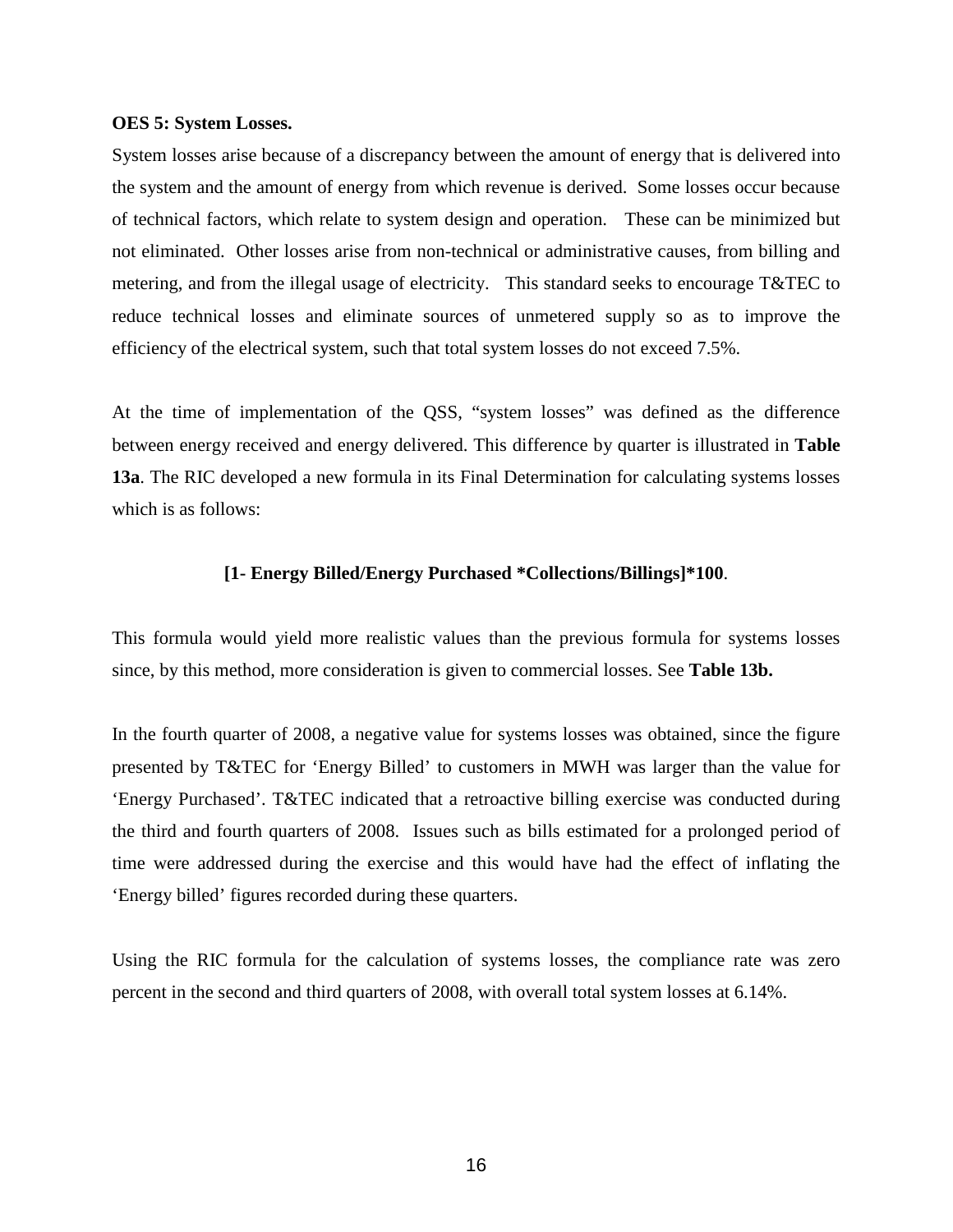<span id="page-24-1"></span>

| <b>Item</b>                    | 1 <sup>st</sup> Quarter | $2nd$ Quarter | 3 <sup>rd</sup> Quarter | 4 <sup>th</sup> Quarter | <b>TOTAL</b> | <b>TOTAL</b> |
|--------------------------------|-------------------------|---------------|-------------------------|-------------------------|--------------|--------------|
|                                |                         |               |                         |                         | 2008         | 2007         |
| purchased<br>from<br>Energy    | 1,846,881               | 1,972,855,    | 2,034,996               | 1,876,653               | 7,731,385    | 7,735,573    |
| generators (MWH) $(A)$         |                         |               |                         |                         |              |              |
| Energy sold to customers (MWH) | 1,757,943               | 1,621,925     | 2,015,780               | 2,148,903               | 7,544,551    | 7,082,588    |
| <b>(B)</b>                     |                         |               |                         |                         |              |              |
| System Losses (MWH) (A-B)      | 88,938                  | 350,950       | 38,456                  | $-272,250$              | 186,834      | 652,985      |
| System Losses (%)              | 5.1                     | 21.6          | 1.9                     | $-12.7$                 | 2.5          | 8.4          |
| Percentage breach (%)          | 0.0                     | 0.0           | 0.0                     | 0.0                     | 0.0          | 100.0        |
| Compliance Rate (%)            | 100.0                   | 100.0         | 100.0                   | 100.0                   | 100.0        | 0.0          |

**Table 13a- Systems Losses for 2008**

**Table 13b- Systems Losses for 2008 using RIC formula**

<span id="page-24-2"></span>

| <b>Item</b>                       | 1 <sup>st</sup> Quarter | $2nd$ Quarter | $3rd$ Quarter | 4 <sup>th</sup> Quarter | <b>TOTAL</b>  |
|-----------------------------------|-------------------------|---------------|---------------|-------------------------|---------------|
|                                   |                         |               |               |                         | 2008          |
| Energy Units Billed (kWh)         | 1,757,942,893           | 1,621,925,252 | 2,015,780,041 | 2,148,903,000           | 7,544,551,186 |
| Units<br>Purchased<br>Energy      | 1,846,881,000           | 1,972,855,000 | 2,034,996,000 | 1,876,653,000           | 7,731,385,000 |
| (kWh)                             |                         |               |               |                         |               |
| Collections in \$                 | 511,614,000             | 478,985,000   | 547,965,000   | 619,021,000             | 2,157,585,000 |
| Billings in \$                    | 516,379,563             | 488,880,742   | 588, 872, 373 | 649.034.357             | 2,243,167,035 |
| <b>RIC</b><br>System Losses using | 5.69                    | 19.45         | 7.83          | $-9.21$                 | 6.14          |
| formula $(\%)$                    |                         |               |               |                         |               |
| Percentage breach (%)             | 0.0                     | 100.0         | 100.0         | 0.0                     | 0.0           |
| Compliance Rate (%)               | 100.0                   | 0.0           | 0.0           | 100.0                   | 100.0         |

### <span id="page-24-0"></span>**OES 6: Response to Customer Queries/Requests (written).**

T&TEC receives queries and/or requests for service in both verbal and written form. This standard focuses on the written form with a view to improve the customer service response. As such this standard requires the following performance with respect to written customer queries or requests:

- (a) The time to respond after receipt of queries be less than 5 working days;
- (b) The time to complete investigation and to communicate final position be less than 15 working days of inquiry; and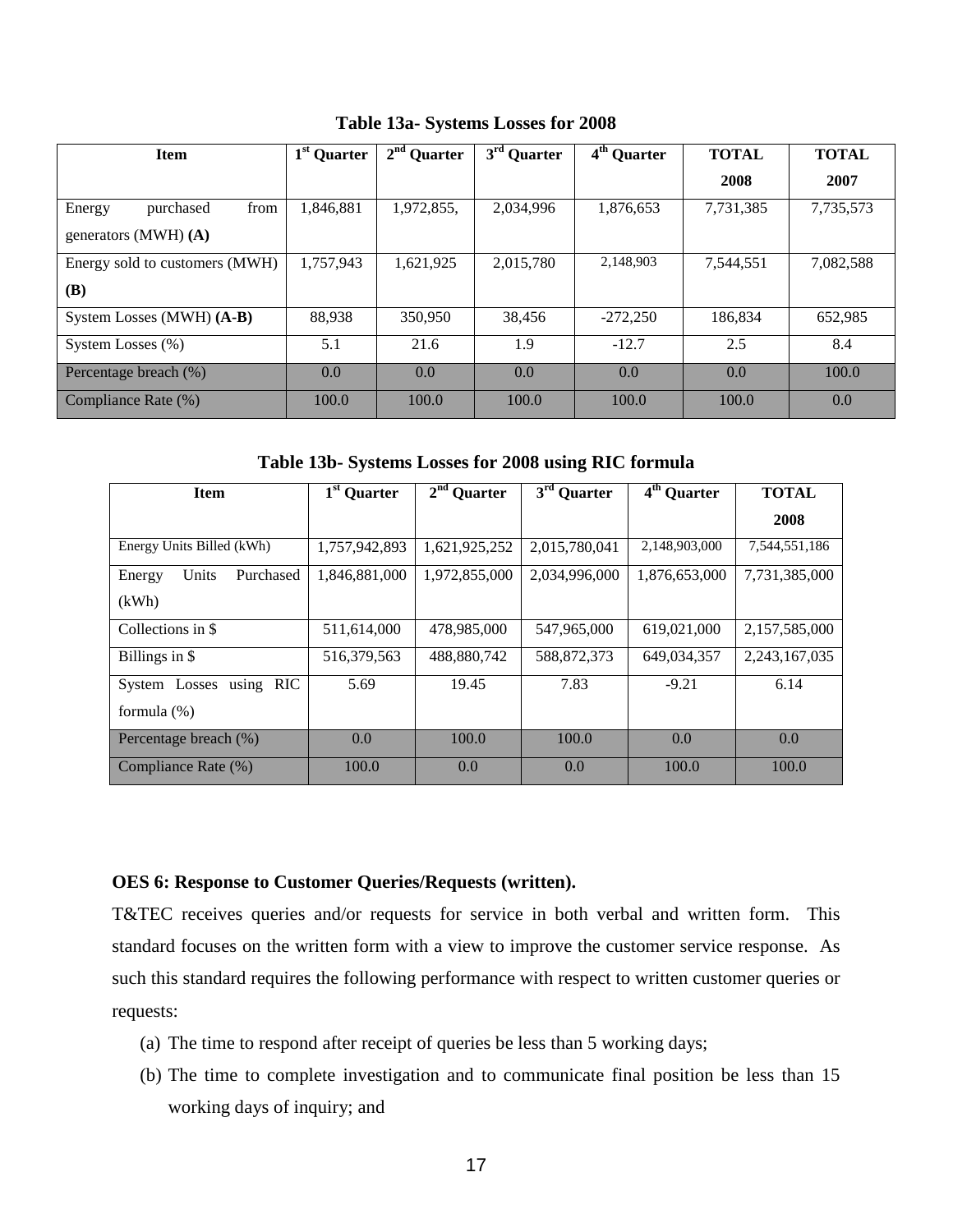(c) The time to complete the investigation and communicate final position if third party is involved be less than 30 working days after third party actions are completed.

The breaches for each aspect of this standard are shown in **Table 14**. For the standard OES 6a, there has been an increase in the number of written complaints and queries in 2008 as compared to 2007 (399 and 308 respectively) and this may have contributed to the decline in the overall compliance rate (72.9% in 2008 from 89.0% in 2007), for the time to respond to receipt of queries.

For the standard OES 6b, the time to complete investigation and communicate final position, T&TEC has shown improvement in the average compliance rate for 2008 (68.4%) as compared to 2007 (52.0%), but the performance under this item of the standard still needs improvement. The compliance rate for 2008 was highest in the third quarter 2008 (89.3%) and lowest in the fourth quarter (50.9%).

For the standard OES 6c, the number of investigations with third party involvement, the compliance rate was highest in the first quarter (79.3%) and lowest in the third quarter (61.7%) of 2008. T&TEC was able to significantly improve its compliance rate overall for this standard in 2008, an average of 73.3% for the year, when compared with 2007 (39.0%).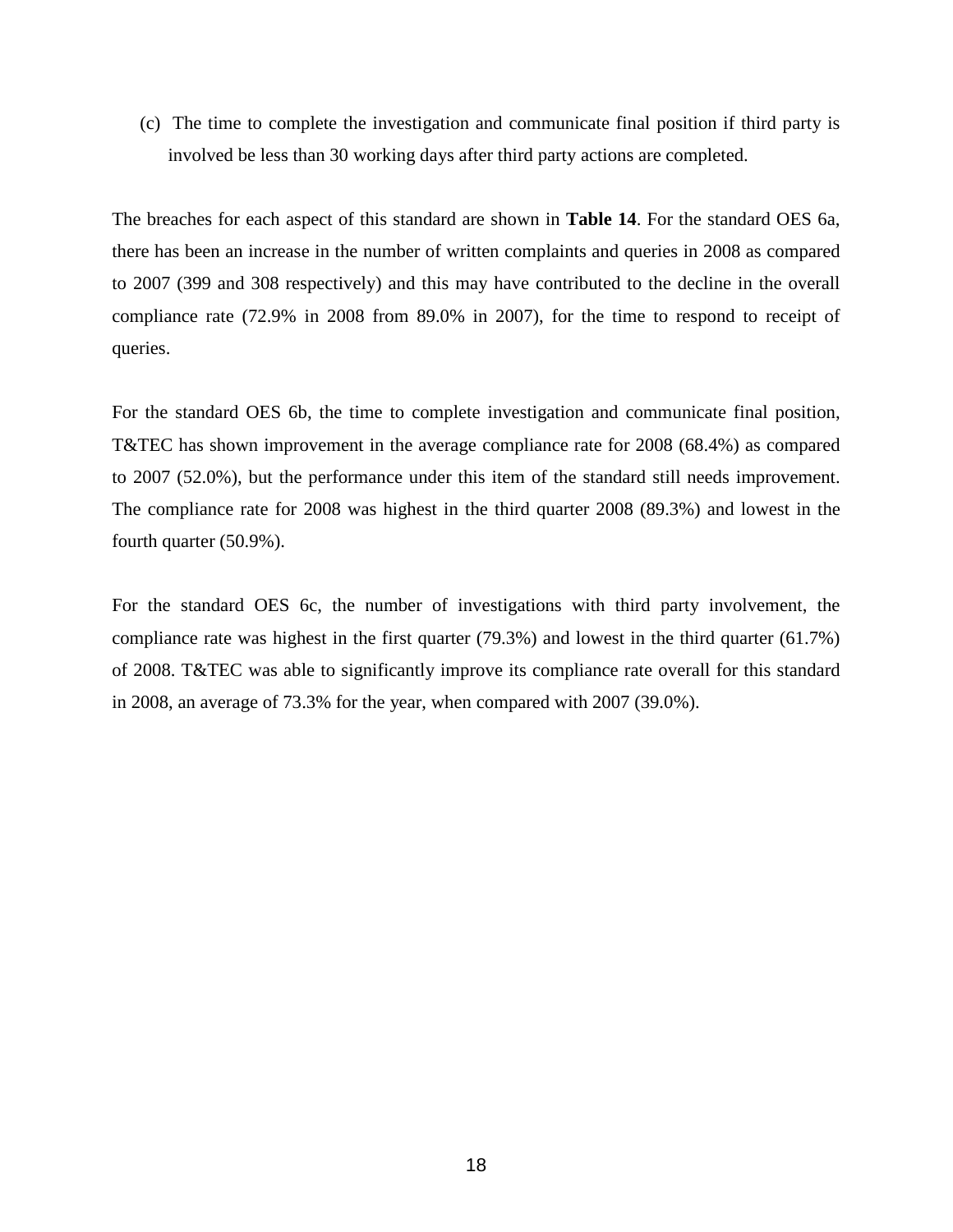| <b>Item</b>                  | <b>Standard</b>                                                                                  | <b>Description</b>                                                                                                              | 1 <sup>st</sup><br><b>Quarter</b> | 2 <sup>nd</sup><br><b>Quarter</b> | $3^{\rm rd}$<br>Quarter | 4 <sup>th</sup><br><b>Quarter</b> | <b>TOTAL</b><br>(2008) | <b>TOTAL</b><br>(2007) |
|------------------------------|--------------------------------------------------------------------------------------------------|---------------------------------------------------------------------------------------------------------------------------------|-----------------------------------|-----------------------------------|-------------------------|-----------------------------------|------------------------|------------------------|
| <b>OES</b>                   | Time to respond<br>after receipt of                                                              | Number of written<br>queries/request received                                                                                   | 102                               | 79                                | 112                     | 106                               | 399                    | 308                    |
|                              | 6a<br>queries                                                                                    | Number not responded<br>to within 5 working<br>days (breach)                                                                    | 23                                | 16                                | 34                      | 35                                | 108                    | 34                     |
|                              |                                                                                                  | Percentage Breach (%)                                                                                                           | 22.5                              | 20.3                              | 30.4                    | 33.0                              | 27.1                   | <b>11.0</b>            |
|                              |                                                                                                  | Compliance Rate (%)                                                                                                             | 77.5                              | 79.9                              | 69.6                    | 67.0                              | 72.9                   | 89.0                   |
| <b>OES</b><br>6 <sub>b</sub> | Time<br>to<br>complete<br>investigation and<br>to communicate<br>final position                  | Number of<br>investigations not<br>completed and<br>communicated within<br>15 working days<br>(breach)                          | 37                                | 25                                | 12                      | 52                                | 126                    | 159                    |
|                              |                                                                                                  | Percentage Breach (%)                                                                                                           | 36.3                              | 31.6                              | 10.7                    | 49.1                              | 31.6                   | 48.0                   |
|                              |                                                                                                  | Compliance Rate (%)                                                                                                             | 63.7                              | 68.4                              | 89.3                    | 50.9                              | 68.4                   | 52.0                   |
| <b>OES</b><br>6c             | Time<br>$\mathbf{t}$<br>complete<br>investigation and                                            | Number of<br>investigations with<br>third party involvement.                                                                    | 87                                | 99                                | 162                     | 106                               | 454                    | 479                    |
|                              | communicate<br>final position if a<br>third party<br>is<br>involved<br>(e.g.<br>insurance claim) | Number of<br>investigations with<br>third party involvement,<br>neither completed nor<br>communicated within<br>30 working days | 18                                | 14                                | 62                      | 27                                | 121                    | 188                    |
|                              |                                                                                                  | Percentage Breach (%)                                                                                                           | 20.7                              | 14.1                              | 38.3                    | 25.5                              | 26.7                   | 61.0                   |
|                              |                                                                                                  | Compliance Rate (%)                                                                                                             | 79.3                              | 85.9                              | 61.7                    | 74.5                              | 73.3                   | 39.0                   |

<span id="page-26-0"></span>**Table 14 – Breaches under OES 6 – Response to Customers' Queries/Requests (written)**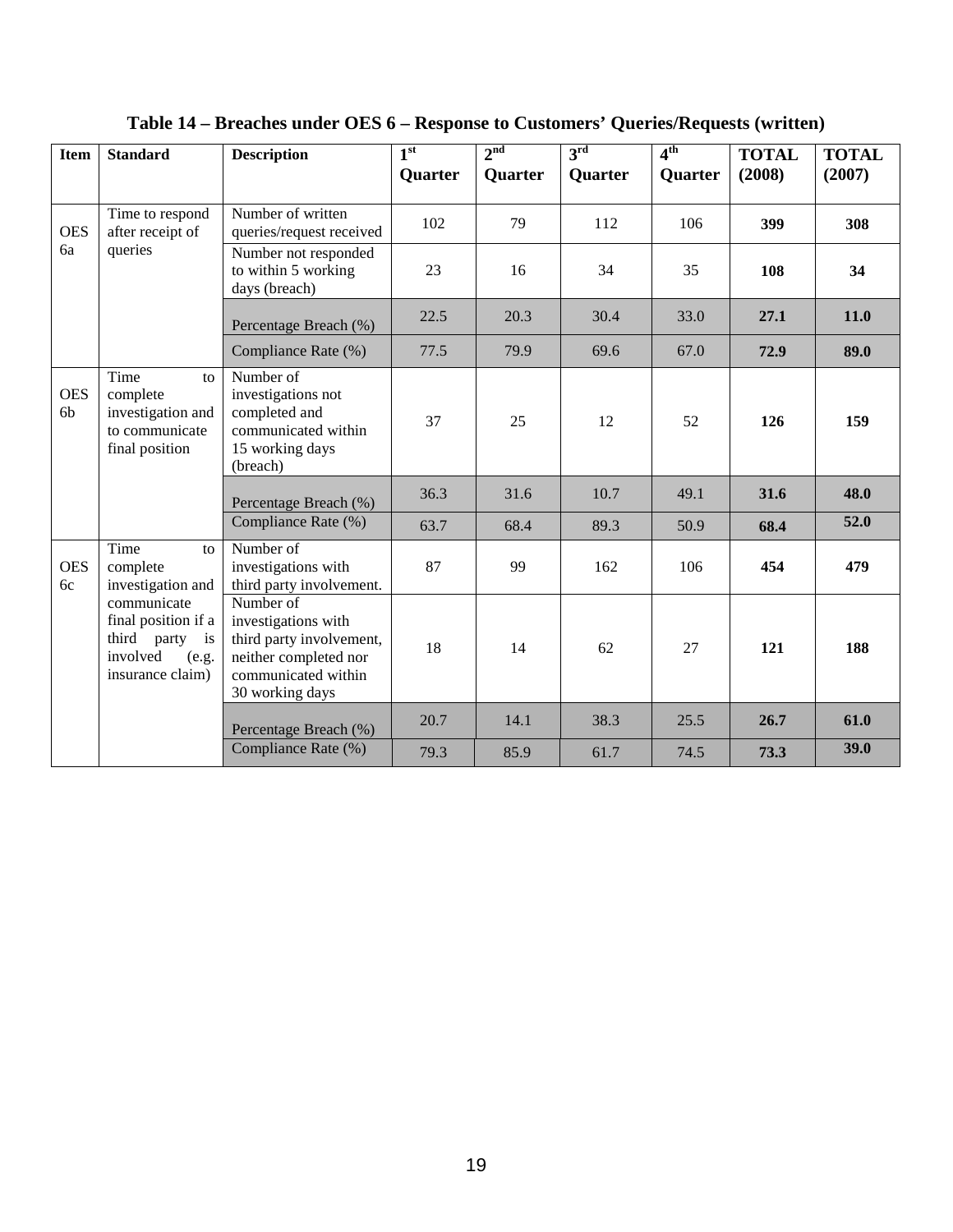#### <span id="page-27-0"></span>**OES 7: Number of Complaints by Type.**

The number of complaints received by T&TEC is an indicator of the quality of service received by customers. A reduction in the number of complaints should therefore be a reflection of improving customer service. This standard categorizes the complaints into three (3) main categories and requires the following performance levels:

- (a) For billing queries, no more than 500 telephone and/or written complaints per 10,000 customers per annum should be received.
- (b) For Voltage fluctuations/Damaged Appliance queries, no more than 300 telephone and/or written complaints per 10,000 customers per annum should be received.
- (c) For Street Lights/Poles/Disconnections/Other complaints, no more than 1000 telephone and/or written complaints per 10,000 customers per annum should be received.

T&TEC's customer base grew from 386,933 in 2007 to 399,092 customers in 2008, and there were 24,758 billing queries complaints for the period January to December 2008. This equates to 620 complaints per 10,000 customers – a breach of the standard and a significant decline in performance when compared with 2007 figures. The increased number of queries arose due to issues of late billings as a result of new automated metering installed at customers' premises and administrative issues with respect to the implementation of the rate adjustments during the months of May and August 2008.

The number of voltage complaints per 10,000 customers was 130 - well within the required range of 300 complaints per 10,000. Therefore, full compliance was achieved for this standard.

The number of street lights/poles/disconnections/other complaints per 10,000 was also within the requirements of the standard, with 443 complaints per 10000 customers received.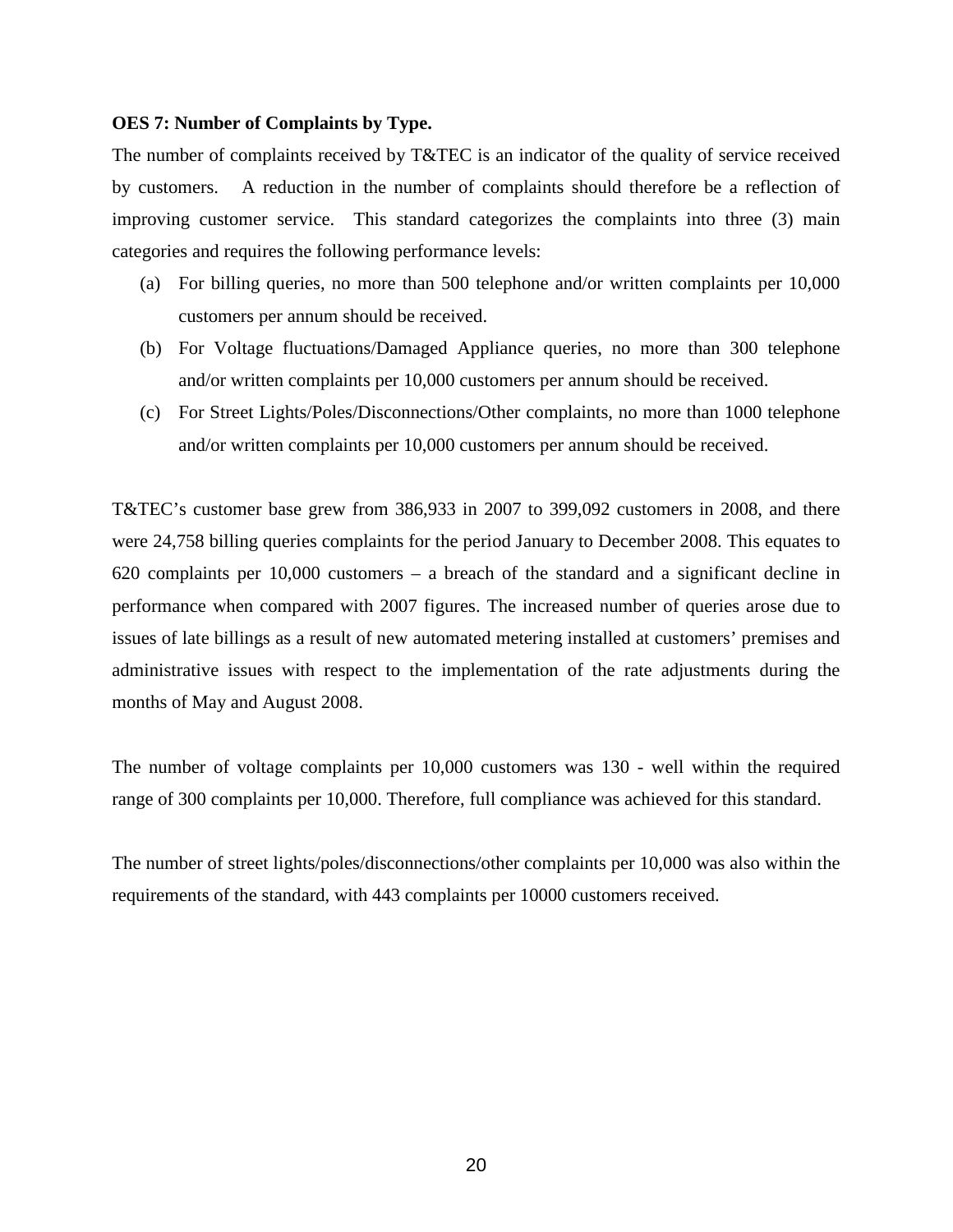<span id="page-28-1"></span>

| <b>Item</b>                                                                                  | <b>Performance</b><br>Data<br>2008 | <b>Performance</b><br>Data<br>2007 | <b>Required</b><br>performance<br>units | Compliance<br>rate $(\% )$<br>(2008) | Compliance<br>rate $(\% )$<br>(2007) |
|----------------------------------------------------------------------------------------------|------------------------------------|------------------------------------|-----------------------------------------|--------------------------------------|--------------------------------------|
| Total number of customers                                                                    | 399,092                            | 386,933                            |                                         |                                      |                                      |
| Number of billing queries<br>complaints                                                      | 24,758                             | 11,416                             |                                         |                                      |                                      |
| Number of billing queries<br>complaints per 10,000<br>customers                              | 620                                | 295                                | < 500                                   | 0.0                                  | 100.0                                |
| of<br>Number<br>voltage<br>complaints                                                        | 5,200                              | 6,804                              |                                         |                                      |                                      |
| Number of voltage<br>complaints per 10,000<br>customers                                      | 130                                | 176                                | $<$ 300                                 | 100.0                                | 100.0                                |
| Number of street<br>lights/poles/disconnections,<br>other complaints                         | 17,715                             | 21,331                             |                                         |                                      |                                      |
| Number of street<br>lights/poles/disconnections,<br>other complaints per<br>10,000 customers | 443                                | 551                                | < 1000                                  | 100.0                                | 100.0                                |

**Table 15 - Number of Complaints by Type**

### <span id="page-28-0"></span>**OES 8: Prior Notice of Planned Outages.**

It is necessary for T&TEC to perform maintenance or repair work on the transmission and distribution system which may involve the interruption of supply. This standard requires that at least 72 hours advance notice of planned outages be given to customers as a courtesy for the inconveniences that might arise.

**Table 16** gives the number of breaches and the compliance rate for OES 8. There were 4674 planned outages for the year. Of this number, there were 2858 planned outages for which 72 hours advance notice was not given. This is continued poor performance on the part of T&TEC, and worse than the performance in 2007.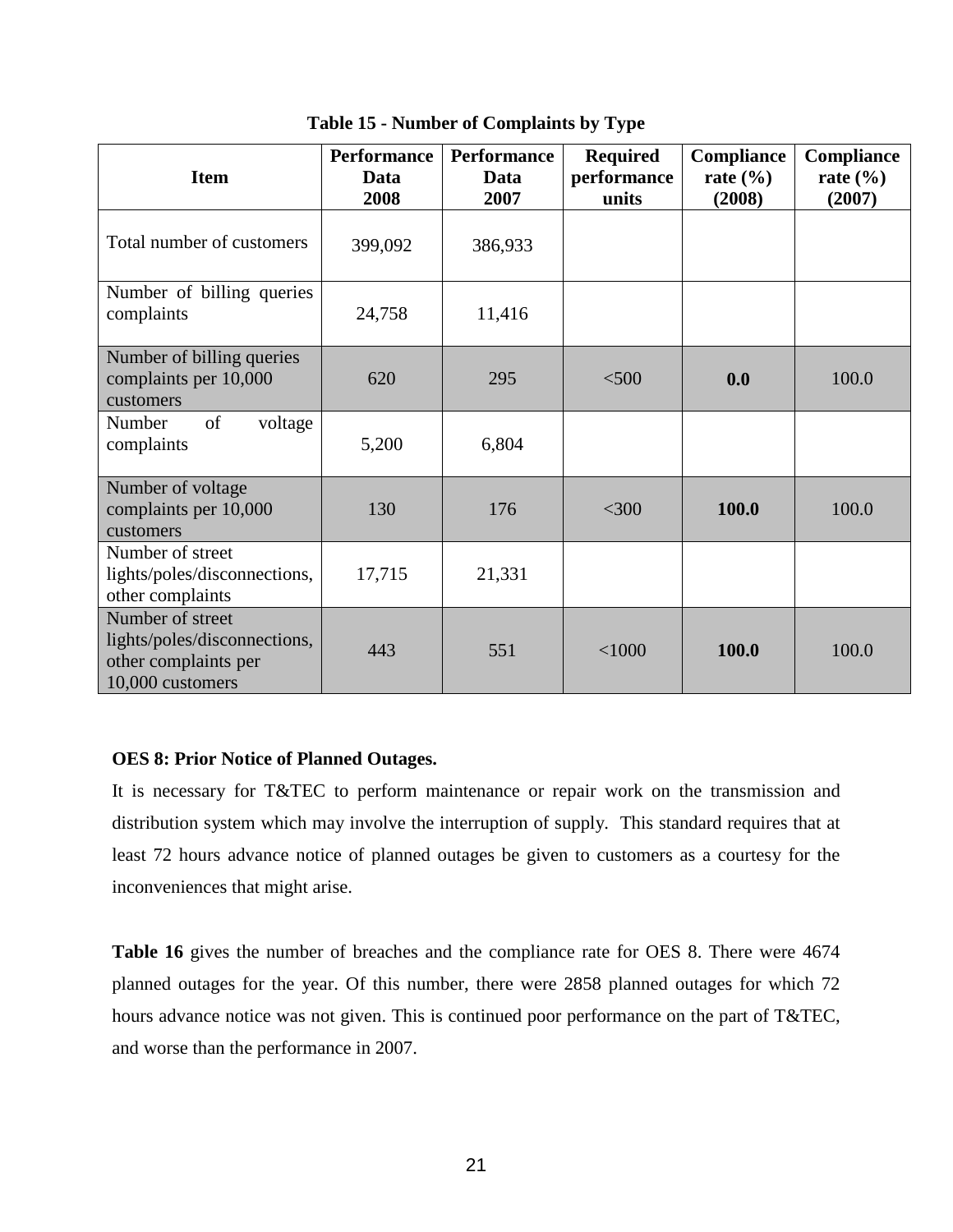<span id="page-29-1"></span>

| <b>Item</b>                                                                        | 1 <sup>st</sup> | $\boldsymbol{\gamma}$ nd | $3^{\rm rd}$   | $\bar{4}^{\rm th}$ | <b>TOTAL</b> | <b>TOTAL</b> |
|------------------------------------------------------------------------------------|-----------------|--------------------------|----------------|--------------------|--------------|--------------|
|                                                                                    | <b>Quarter</b>  | <b>Quarter</b>           | <b>Quarter</b> | <b>Quarter</b>     | 2008         | 2007         |
| No. of planned outages                                                             | 1145            | 1263                     | 1354           | 912                | 4674         | 4243         |
| No. of planned outages<br>which 72 hours<br>for<br>advance notice was not<br>given | 710             | 816                      | 827            | 505                | 2858         | 2198         |
| Percentage Breach (%)                                                              | 62.0            | 64.6                     | 61.1           | 55.4               | 61.1         | 52.0         |
| Compliance rate (%)                                                                | 38.0            | 35.4                     | 38.9           | 44.6               | 38.9         | 48.0         |

**Table 16 - Notice of Planned Outages**

There was a low of 38.0% and a high of 44.6% in the first and fourth quarters respectively. The overall compliance rate in 2008 (38.9%) was less than that of 2007 (48.0%) which shows a decline in performance. T&TEC has been challenged to verify the instances where notices may have been given to areas where traditionally loud speakers are used. Notifications via the print and electronic media have been much easier to record, but a system for accurately capturing data for the other methods of notification still has to be developed.

#### <span id="page-29-0"></span>**OES 9: Correction of Low/High Voltage.**

T&TEC is required by its Act to supply all its customers at specified voltage levels according to customer requirements, and with variations in voltage levels not exceeding six percent (6%) of the nominal voltage level. There are occasions when customers experience voltage fluctuations to their premises, and this should be corrected by T&TEC in a timely manner. This standard seeks to encourage a prompt response by requiring that voltage complaints be responded to within 24 hours and rectified within 15 working days.

With respect to this part of the standard, T&TEC's performance was fairly consistent during 2008, where full compliance was achieved up until the second quarter 2008, after which there was a slight decline in the compliance rate for voltage complaints not responded to within 24 hours. In comparison with 2007, there was a slight decline in performance in this regard.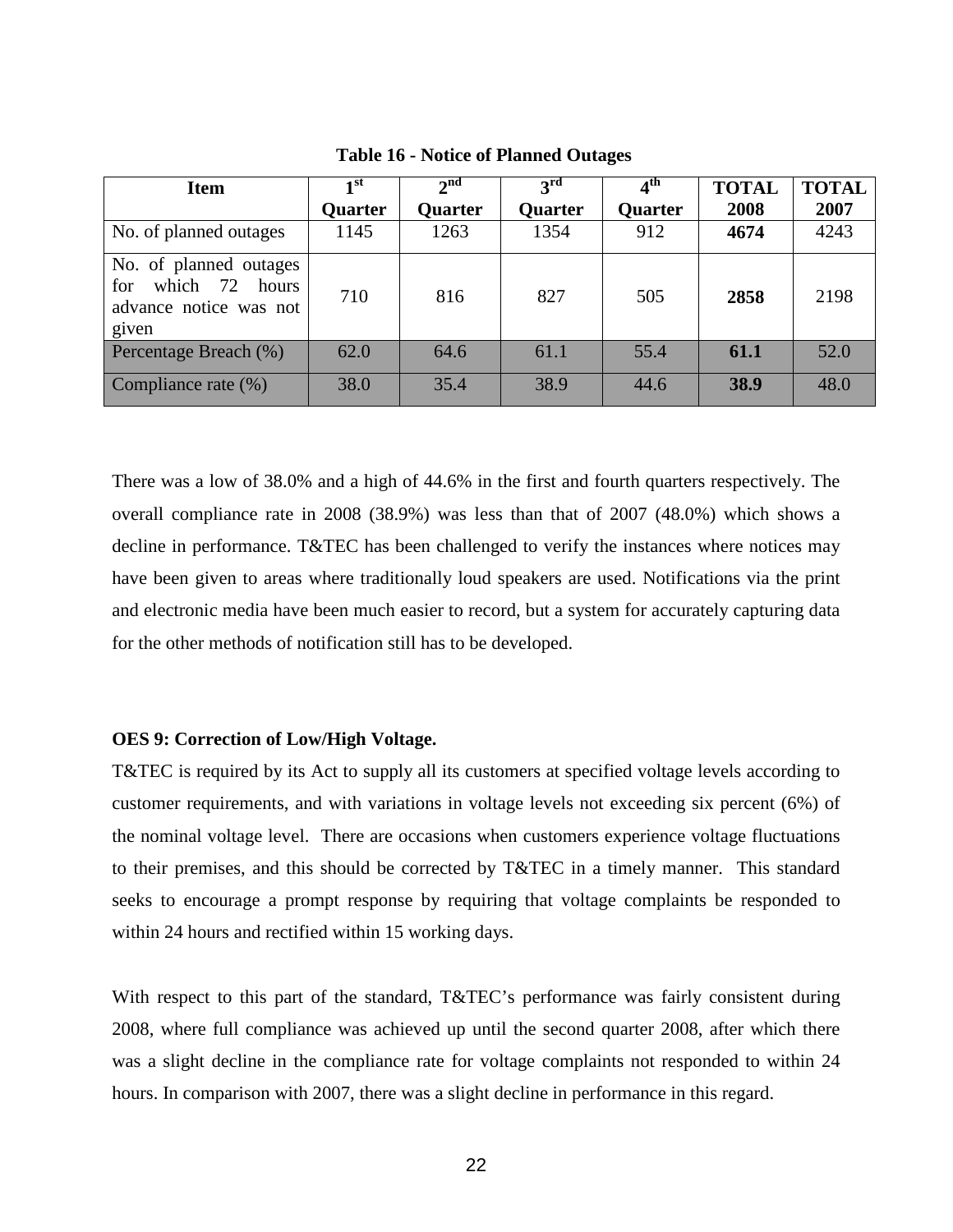The number of complaints not rectified within 15 working days was 77 for the year, an average compliance rate of 96.8%. **Table 17** shows the performance of T&TEC under this standard.

Because any occurrence of voltage abnormalities has the potential to cause considerable damage, the RIC would encourage T&TEC to further improve its performance under this standard.

<span id="page-30-0"></span>

| <b>Item</b>                                                              | 1 <sup>st</sup> | 2 <sup>nd</sup> | 3 <sup>rd</sup> | 4 <sup>th</sup> | <b>TOTAL</b> | <b>TOTAL</b>   |
|--------------------------------------------------------------------------|-----------------|-----------------|-----------------|-----------------|--------------|----------------|
|                                                                          | <b>Quarter</b>  | Quarter         | <b>Quarter</b>  | <b>Quarter</b>  | (2008)       | (2007)         |
| of<br>Number<br>voltage<br>complaints received                           | 531             | 702             | 704             | 592             | 2529         | 2545           |
| Number of complaints<br>not responded to within<br>24 hours (breach)     | $\overline{0}$  | $\mathbf{0}$    | 14              | 14              | 28           | $\overline{2}$ |
| Percentage breach                                                        | 0.0             | 0.0             | 2.0             | 2.4             | 1.1          | $\overline{0}$ |
| Compliance rate                                                          | 100.0           | 100.0           | 98.0            | 97.6            | 98.9         | 100            |
| Number of complaints<br>not rectified within 15<br>working days (breach) | 28              | 18              | 14              | 17              | 77           | 56             |
| Percentage breach                                                        | 5.3             | 2.6             | 2.0             | 2.9             | 3.1          | $\overline{2}$ |
| Compliance rate                                                          | 94.7            | 97.4            | 98.0            | 97.1            | 96.9         | 98.0           |

**Table 17 - Correction of Low/High Voltage**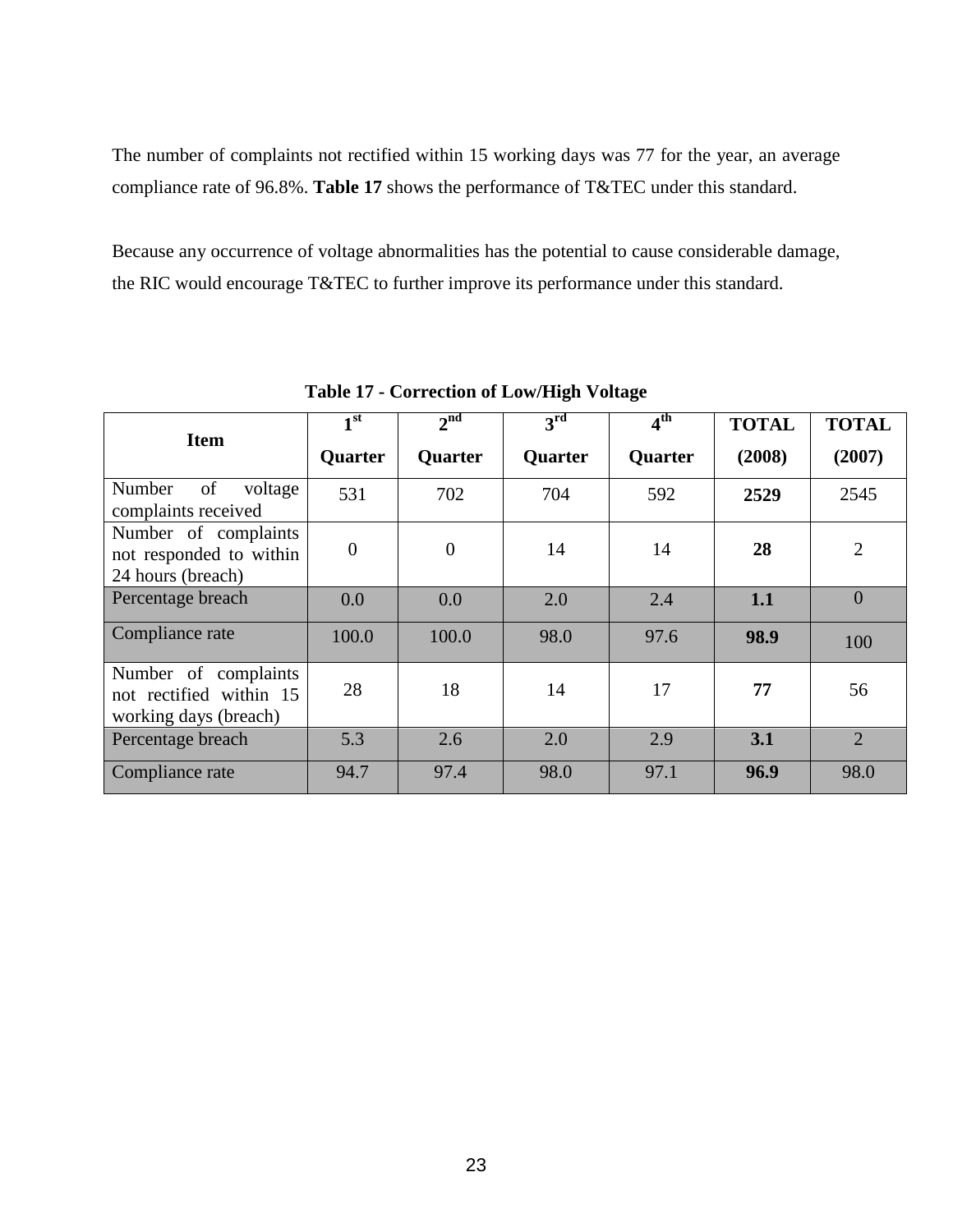### <span id="page-31-0"></span>**SECTION 3 SUMMARY AND CONCLUSION**

### <span id="page-31-1"></span>**3.1 Summary of Performance under Guaranteed Standards**

With respect to the six Guaranteed Standards, 23,885 breaches were recorded in 2008, for which T&TEC would have been required to compensate customers. The highest number of breaches was 13,271 (55.6%) for the Guaranteed Standard, GES 1, while the next highest number of breaches was 10,246 (42.9%) for GES 2. Together, these two standards accounted for 98.5% of all of the breaches. As in 2007, no claims were received under GES 5 during 2008 and hence there was no opportunity to assess T&TEC's performance under this standard. See **Table 18.** Overall, there has been a decline in performance of T&TEC in meeting the Guaranteed Standards for the period January to December 2008 when compared with the previous year.

| <b>Standard</b>             |             | <b>First</b> | <b>Second</b> | <b>Third</b>     | Fourth         | <b>TOTAL</b> |  |
|-----------------------------|-------------|--------------|---------------|------------------|----------------|--------------|--|
|                             |             | Quarter      | Quarter       | Quarter          | Quarter        |              |  |
| $GES 1 - Response$ and      |             |              |               |                  |                |              |  |
| <b>Restoration Times of</b> |             |              |               |                  |                |              |  |
| Supply after unplanned      |             | 1,728        | 2,225         | 6,322            | 2,996          | 13,271       |  |
| outages on the distribution |             |              |               |                  |                |              |  |
| system                      |             |              |               |                  |                |              |  |
| GES $2-$                    | Residential | 2,010        | 1,771         | 3,165            | 3,300          | 10,246       |  |
| <b>Billing</b>              |             |              |               |                  |                |              |  |
| Punctuality                 | Non-        | 11           | 45            | 39               | 40             | 135          |  |
|                             | residential |              |               |                  |                |              |  |
| GES 3 – Reconnection after  |             |              |               |                  |                |              |  |
| Payment of overdue          |             | 3            | 3             | $\boldsymbol{0}$ | $\mathbf{0}$   | 6            |  |
| amount/agreement            |             |              |               |                  |                |              |  |
| GES 4 - Making and          |             | 23           | 12            | 6                | $\overline{0}$ | 41           |  |
| <b>Keeping Appointments</b> |             |              |               |                  |                |              |  |
| $GES$ 5 – Time to credit    |             | N/A          | N/A           | N/A              | N/A            | N/A          |  |
| <b>Compensatory Payment</b> |             |              |               |                  |                |              |  |
| GES $6$ – Connection to     |             | 33           | 52            | 54               | 47             | 186          |  |
| supply                      |             |              |               |                  |                |              |  |
| <b>TOTAL</b>                |             | 3,808        | 4,108         | 9,586            | 6,383          | 23,885       |  |

<span id="page-31-2"></span>**Table 18 - Number of Breaches under the Guaranteed Standards by Quarter (2008)**

**Table 19** below presents T&TEC's performance by looking at compliance rates for the Guaranteed Standards.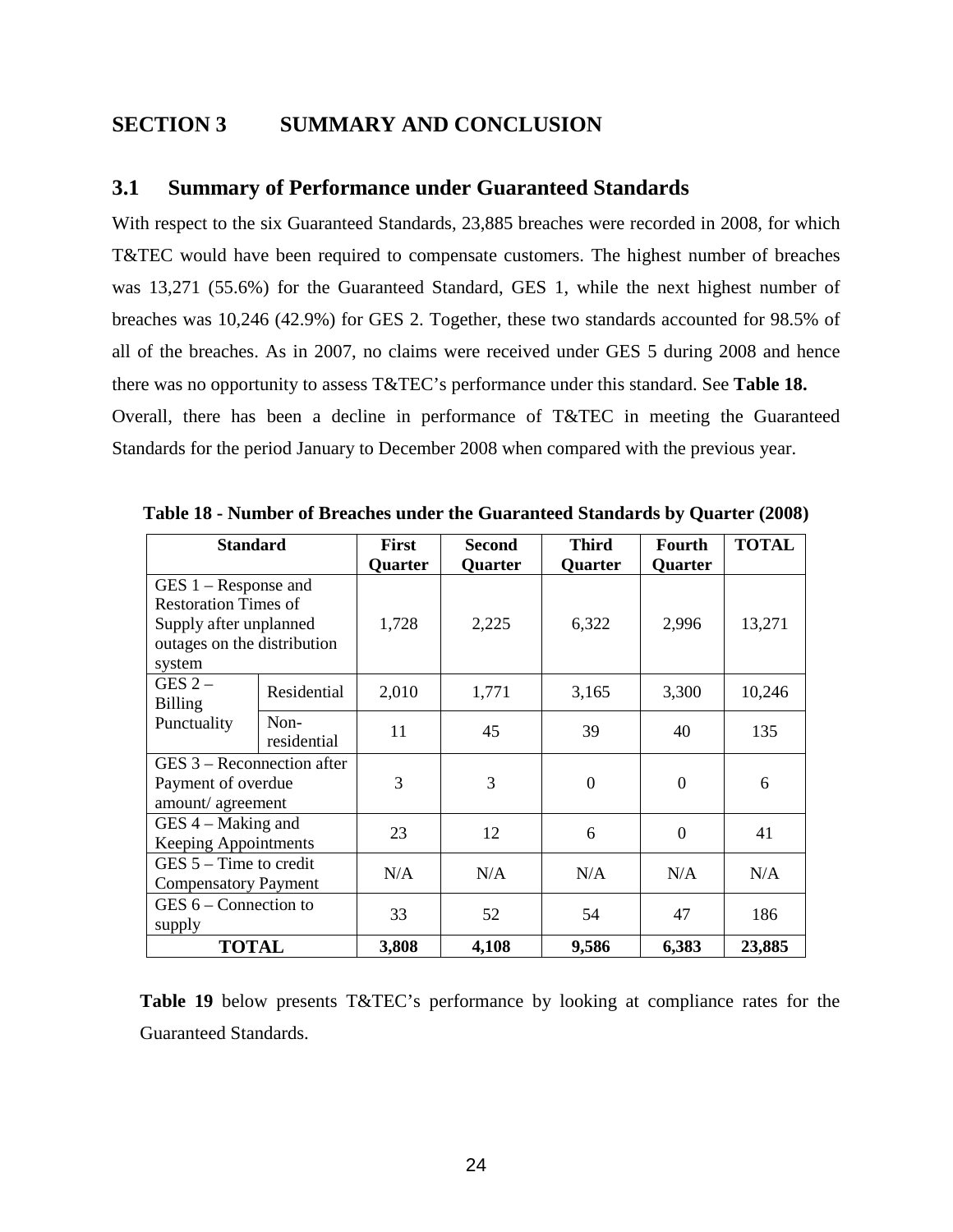<span id="page-32-0"></span>

|                                                                                                           |                                                           | <b>Compliance Rates</b>    |                                   |                            |                            |              |  |  |  |
|-----------------------------------------------------------------------------------------------------------|-----------------------------------------------------------|----------------------------|-----------------------------------|----------------------------|----------------------------|--------------|--|--|--|
| <b>Standard</b>                                                                                           |                                                           | 1 <sup>st</sup><br>Quarter | 2 <sub>nd</sub><br><b>Quarter</b> | 3 <sup>rd</sup><br>Quarter | 4 <sup>th</sup><br>Quarter | <b>TOTAL</b> |  |  |  |
| GES 1 – Response and Restoration Times of<br>Supply after unplanned outages on the<br>distribution system |                                                           | 99.4                       | 99.5                              | 99.2                       | 99.4                       | 99.5         |  |  |  |
| $GES 2 - Billing$<br>Punctuality                                                                          | Residential                                               | 60.1                       | 63.4                              | 40.1                       | 49.7                       | 52.8         |  |  |  |
|                                                                                                           | Non Residential                                           | 42.1                       | 6.2                               | 2.5                        | 0.0                        | 8.6          |  |  |  |
| GES 3 – Reconnection after Payment of<br>overdue amount/ agreement                                        |                                                           | 99.9                       | 99.9                              | 100.0                      | 100.0                      | 99.9         |  |  |  |
| GES 4 - Making and Keeping Appointments                                                                   | 42.5                                                      | 40.0                       | 70.0                              | 100.0                      | 62.8                       |              |  |  |  |
| GES $5 -$ Time to credit<br>Compensatory                                                                  | Credit                                                    | N/A                        | N/A                               | N/A                        | N/A                        | N/A          |  |  |  |
| Payment                                                                                                   | Complete<br>investigation                                 | N/A                        | N/A                               | N/A                        | N/A                        | N/A          |  |  |  |
| $GES 6 -$ Connection to<br>supply                                                                         | Service drop and<br>meter to be installed<br>$<$ 30m      | 100.0                      | 100.0                             | 100.0                      | 99.8                       | 99.95        |  |  |  |
|                                                                                                           | Provision of estimate<br>$(30 \text{ to } 100 \text{m})$  | 85.3                       | 71.2                              | 51.3                       | 46.2                       | 68.6         |  |  |  |
|                                                                                                           | Complete<br>construction (30 to<br>100m                   | 80.9                       | 53.8                              | 25.6                       | 46.2                       | 56.8         |  |  |  |
|                                                                                                           | Provision of estimate<br>$(100 \text{ to } 250 \text{m})$ | 77.8                       | 73.3                              | 93.3                       | 55.6                       | 74.7         |  |  |  |
|                                                                                                           | Complete<br>construction (100 to<br>$250 \text{ m}$ )     | 85.2                       | 40.0                              | 73.3                       | 77.8                       | 69.1         |  |  |  |

### **Table 19 - Summary of Compliance – Guaranteed Standards**

Based on the number of breaches, the RIC estimates that compensatory payments of approximately \$716,550 would have been due to customers had claims been made and payments approved. However, no claims were made in 2008. The low level of claims continues to be an area of concern to the RIC. It is recommended that for the efficacy of GES 5 to improve, that automatic compensatory payments must be instituted by T&TEC.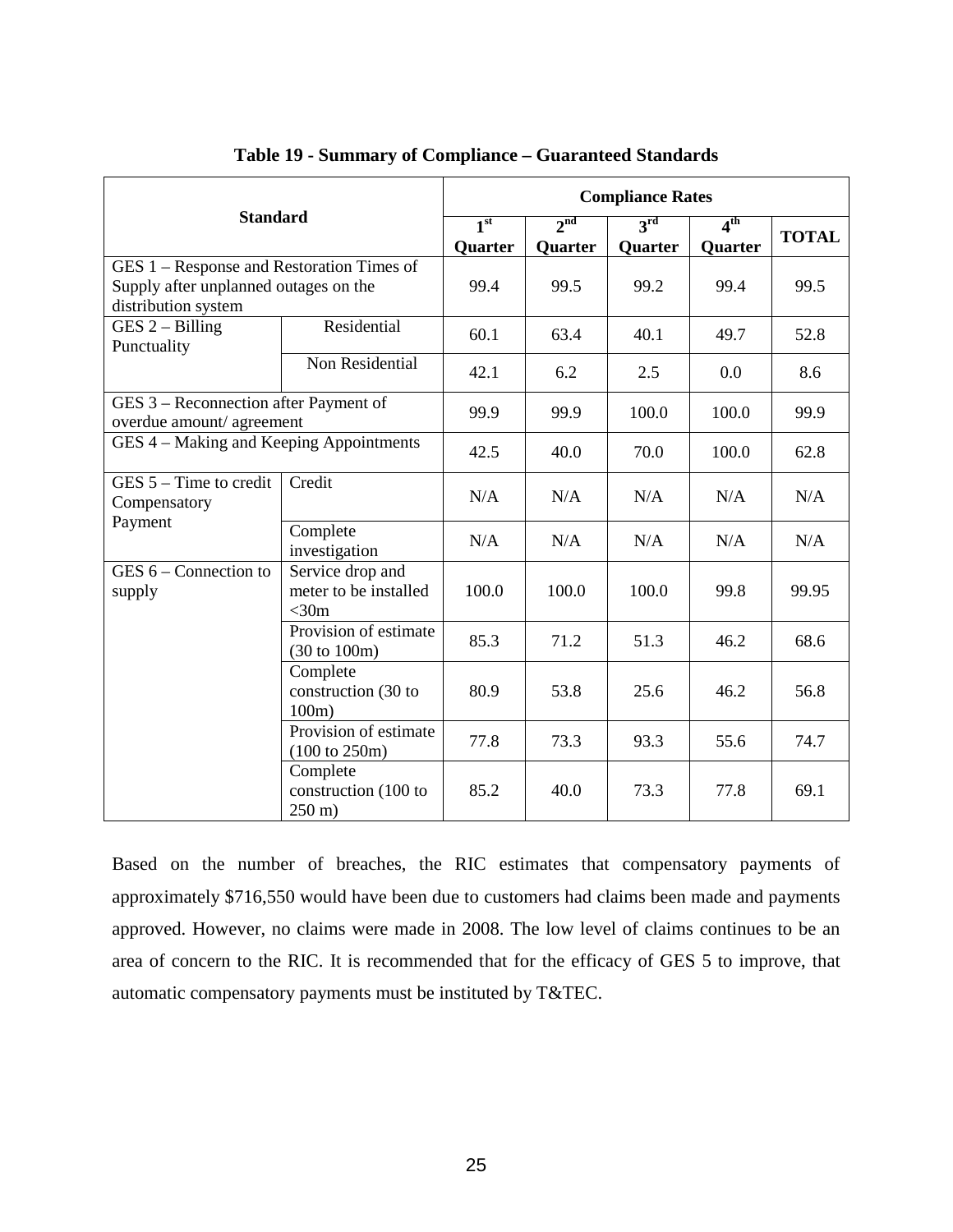### <span id="page-33-0"></span>**3.2 Summary of Performance under Overall Standards**

With respect to the Overall Standards, there was full compliance in OES 1 (Line faults repaired within 48 hours), OES 3 (Frequency of meter testing) and OES 4 Frequency of meter reading. For the other six Overall Standards, there were breaches during the period January to December 2008. In OES 5 – System Losses, T&TEC's performance fluctuated between poor and good. Breaches were recorded in only one category (Billing Queries) for OES 7 (Number of complaints by type). Though breaches occurred in OES 9 (Correction of low/high voltage complaints), the performance was generally good. The performances under OES 2 (Billing Punctuality), OES 6 (Response to customer queries/requests), and under OES 8 (Prior notice of planned outages) were not satisfactory. **Table 20** gives the summary of compliance rates of the performance of T&TEC under the Overall Standards for the year 2008.

<span id="page-33-1"></span>

| <b>Standard</b>                                                       |                                | 1 <sup>st</sup> Quarter<br>Compliance<br>Rate $(\% )$ | $2nd$ Quarter<br>Compliance<br>Rate $(\% )$ | $3rd$ Quarter<br>Compliance<br>Rate $(\% )$ | $\overline{4^{th}}$ Quarter<br>Compliance<br>Rate $(\% )$ | <b>TOTAL</b><br>Compliance<br>Rate $(\% )$ |
|-----------------------------------------------------------------------|--------------------------------|-------------------------------------------------------|---------------------------------------------|---------------------------------------------|-----------------------------------------------------------|--------------------------------------------|
| $OES 1$ – Line faults affecting customers<br>repaired within 48 hours |                                | 100.0                                                 | 100.0<br>100.0                              |                                             | 100.0                                                     | 100.0                                      |
| $OES$ 2 – Billing Punctuality                                         |                                | 90.4                                                  | 77.2                                        | 11.5                                        | 41.5                                                      |                                            |
| OES 3 – Frequency of meter testing                                    |                                |                                                       | 100.0                                       |                                             |                                                           | 100.0                                      |
| OES 4 – Frequency of meter reading                                    |                                |                                                       |                                             | 100.0                                       |                                                           | 100.0                                      |
| OES 5 - System Losses                                                 | 100.0                          | 0.0                                                   | 0.0                                         | 100.0                                       |                                                           |                                            |
| $OES 6 - Response to$<br>customer queries/requests                    | 6a                             | 77.5                                                  | 79.9                                        | 69.6                                        | 67.0                                                      | 72.9                                       |
| (written)                                                             | 6 <sub>b</sub>                 | 63.7                                                  | 68.4                                        | 89.3                                        | 50.9                                                      | 68.4                                       |
|                                                                       | 6c                             | 79.3                                                  | 85.9                                        | 61.7                                        | 74.5                                                      | 73.3                                       |
| OES 7 - Number of<br>complaints by type                               | <b>Billing</b><br>Queries      |                                                       | 0.0                                         |                                             |                                                           |                                            |
|                                                                       | Voltage<br>Complaints          |                                                       | 100.0                                       |                                             |                                                           |                                            |
|                                                                       | Street lights,<br>poles, other |                                                       | 100.0                                       |                                             |                                                           |                                            |
| OES 8 – Prior notice of planned outages                               |                                | 38.0                                                  | 35.4                                        | 38.9                                        | 44.6                                                      | 38.9                                       |
| OES 9 – Correction of<br>low/high voltage<br>complaints               | 9a                             | 100.0                                                 | 100.0                                       | 98.0                                        | 97.6                                                      | 98.9                                       |

**Table 20- Summary of Compliance – Overall Standards**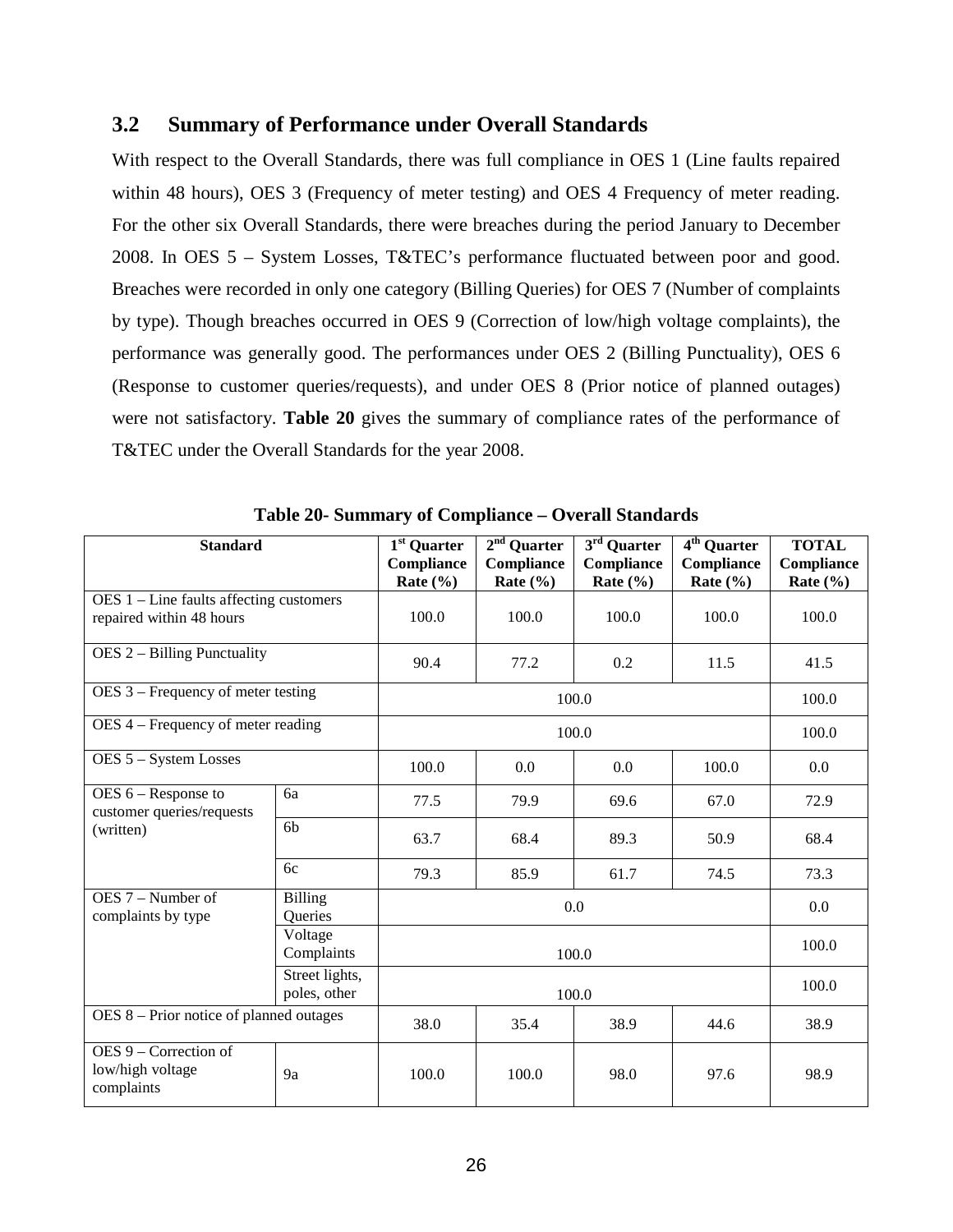| 9 <sub>b</sub> | 94.7 | 97.4 | 98.0 | 97.1 | 96.9 |
|----------------|------|------|------|------|------|
|----------------|------|------|------|------|------|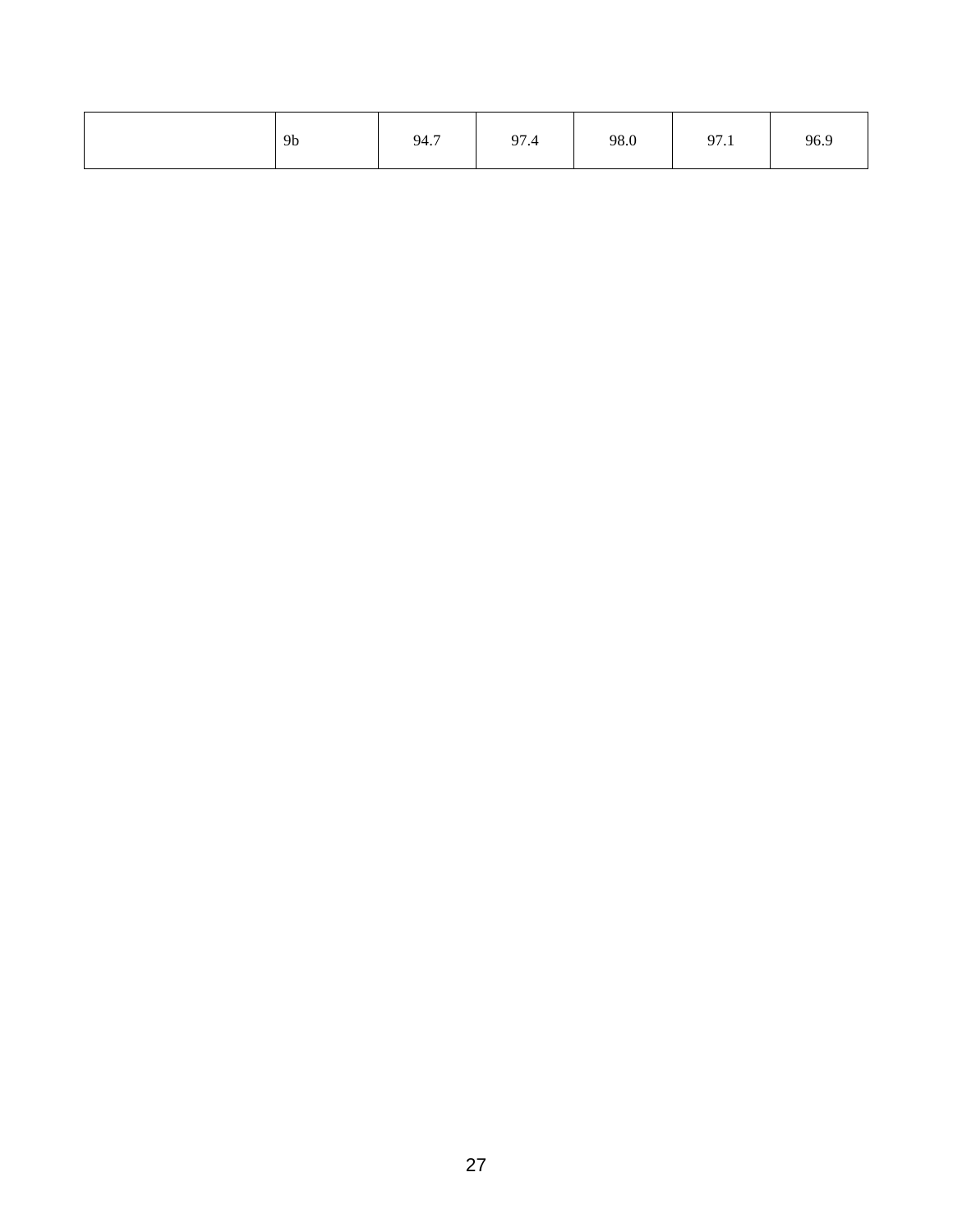# <span id="page-35-0"></span>**3.3 Conclusion**

The performance of T&TEC has been mixed for 2008. T&TEC has showed declining performance in the following standards:

- GES 1 Response and Restoration Times of Supply after unplanned outages on the distribution system;
- GES  $2$  Billing Punctuality;
- GES  $6$  Connection to supply;
- OES  $2 -$  Billing Punctuality;
- OES 5 Systems Losses;
- OES 6 Response to customer queries/requests (written);
- OES 7 Number of complaints by type- Billing queries;
- OES 8 Prior notice of planned outages; and
- OES 9 Correction of low/high voltage complaints.

The standards listed below have been met consistently by T&TEC with full compliance in every year:

- OES 1- Line faults affecting customers repaired within 48 hours; and
- OES 3- Frequency of meter testing.

<span id="page-35-1"></span>The RIC will consider changing some of the Overall standards that are poorly complied with into Guaranteed Standards, as there are at present no real incentives to improve in these areas. The RIC may also revise the performance measures of the standards that have been met consistently to include more stringent measures. These and other issues will be taken into consideration when the standards are revised.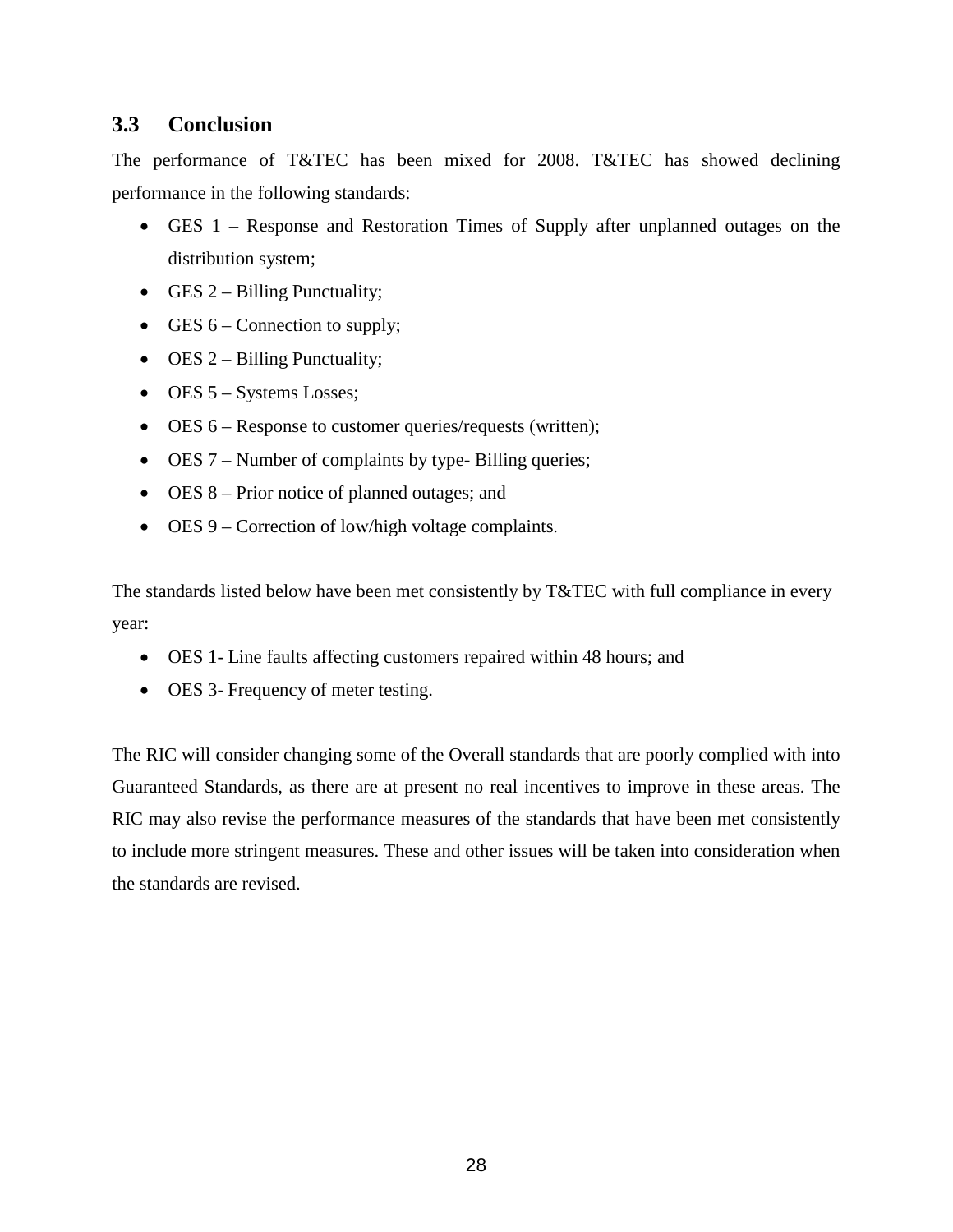# **APPENDIX 1**

**Table A1** presents a description of the Guaranteed Standards, the required performance units, and the compensatory payment levels for each standard.

<span id="page-36-0"></span>

| <b>Code</b>      | <b>Service</b><br><b>Description</b>                                                                | <b>Performance</b><br><b>Measure</b>                                                                                                                                           | <b>Required</b><br><b>Performance</b><br><b>Units</b>                         | <b>Payments</b> per<br><b>Customers</b> *         |
|------------------|-----------------------------------------------------------------------------------------------------|--------------------------------------------------------------------------------------------------------------------------------------------------------------------------------|-------------------------------------------------------------------------------|---------------------------------------------------|
| GES1             | Response and restoration<br>time after unplanned<br>(forced) outages on the<br>distribution system. | Time for restoration of supply to<br>affected customers                                                                                                                        | Within 12 hours                                                               | \$30 (residential)<br>\$200 (non-<br>residential) |
|                  |                                                                                                     |                                                                                                                                                                                | For each further 12<br>hr period                                              | \$20                                              |
| GES <sub>2</sub> | <b>Billing Punctuality (new</b><br>customers)                                                       | Time for first bill to be mailed<br>after service connection:<br>(a) Residential                                                                                               | 65 days                                                                       | \$30 (residential)                                |
|                  |                                                                                                     | (b) Non-Residential                                                                                                                                                            | 35 days                                                                       | \$200 (non-<br>residential)                       |
| GES3             | Reconnection after<br>payment of overdue<br>amounts or agreement on<br>payment schedule             | Time to restore supply after<br>payment is made (All customers)                                                                                                                | Within 24 hours                                                               | \$30 (residential)<br>\$200 (non-<br>residential) |
| GES4             | Making and keeping<br>appointments                                                                  | Where required, appointments<br>will be made on a morning or<br>afternoon basis                                                                                                | Failure to give 24<br>hours notice of<br>inability to keep<br>the appointment | \$30 (residential)<br>\$200 (non-<br>residential) |
| GES5             | Compensatory payment                                                                                | (i) Time to credit compensatory<br>payment after non-compliance<br>(ii) Time to complete<br>investigation, determine liability<br>and make payment after receiving<br>a claim. | Within 35 working<br>days<br>Within 35 working<br>days                        | \$30 (residential)<br>\$200 (non-<br>residential) |
| GES <sub>6</sub> | Connection to supply:                                                                               |                                                                                                                                                                                |                                                                               |                                                   |
|                  | Under 30 metres<br>30 to 100 metres                                                                 | Service drop and meter to be<br>installed:<br>(a) Provision of estimate (subject<br>to all documents being provided)                                                           | Within 3 working<br>days.<br>Within 5 working<br>days.                        |                                                   |
|                  | 30 to 100 metres                                                                                    | (b) Complete construction (after<br>payment is made)                                                                                                                           | Within 15 working<br>days.                                                    | \$30 (residential)<br>\$200 (non-<br>residential) |
|                  | 100 to 250 metres                                                                                   | (a) Provision of estimate (subject<br>to all documents being provided)                                                                                                         | Within 7 working<br>days.                                                     |                                                   |
|                  | 100 to 250 metres                                                                                   | (b) Complete construction (after<br>payment is made)                                                                                                                           | Within 20 working<br>days.                                                    |                                                   |

# **Table A1 - Guaranteed Standards**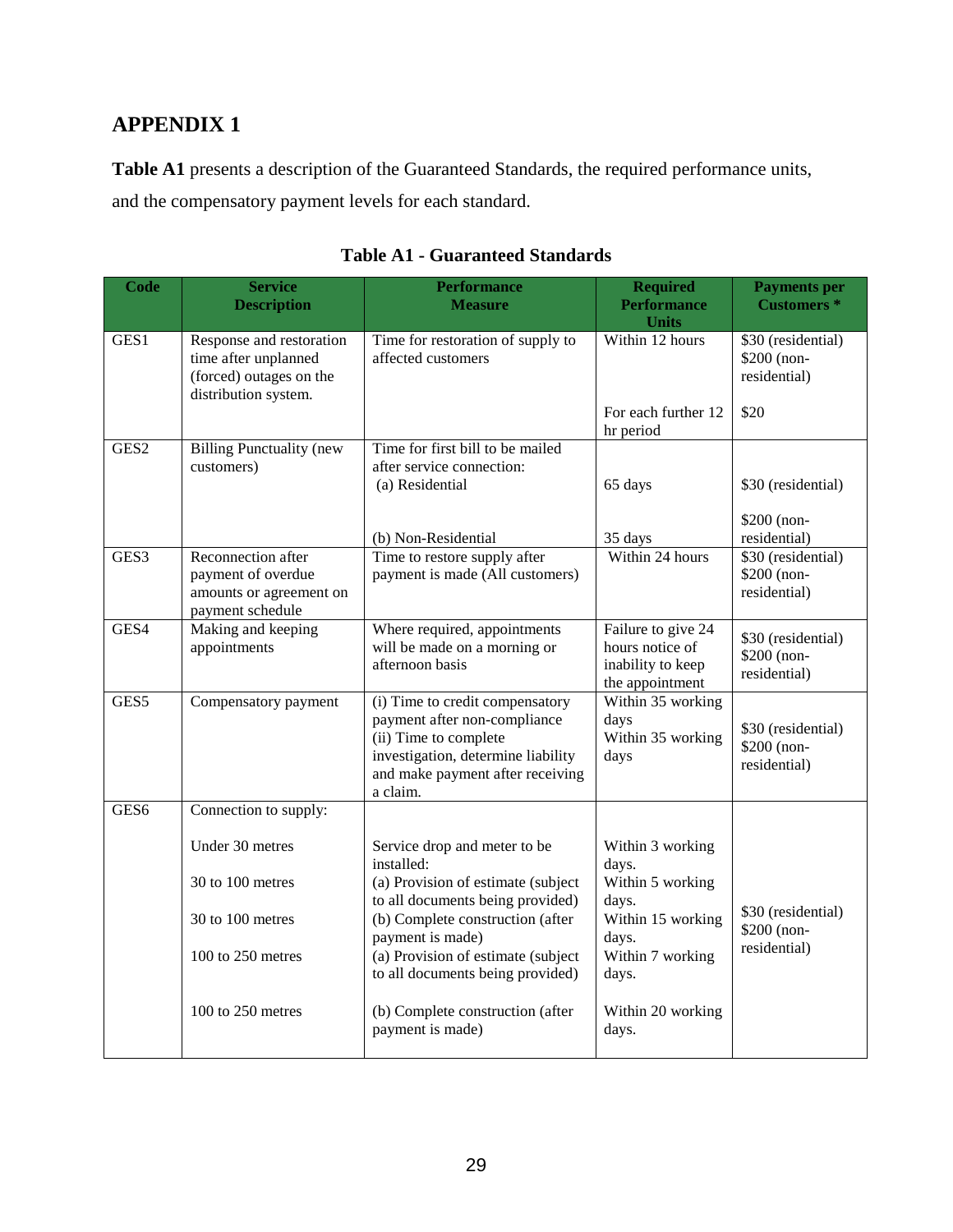**Table A2** presents a description of the Overall Standards and the required performance units for each standard.

<span id="page-37-0"></span>

| Code             | <b>Description</b>                                                                                                                       | <b>Required Performance Units</b>                                                                                                              |
|------------------|------------------------------------------------------------------------------------------------------------------------------------------|------------------------------------------------------------------------------------------------------------------------------------------------|
| OES1             | Line faults repaired within a specified period (for line<br>faults that result in customers being affected)                              | 100% within 48 hours                                                                                                                           |
| OES <sub>2</sub> | <b>Billing punctuality</b>                                                                                                               | 98% of all bills to be mailed within ten (10)<br>working days after meter reading or estimation                                                |
| OES3             | Frequency of meter testing                                                                                                               | 10% of industrial customers' meters tested for<br>accuracy annually.                                                                           |
| OES4             | Frequency of meter reading                                                                                                               | 90% of industrial meters should be read<br>(c)<br>every month<br>90% of residential and commercial meters<br>(d)<br>read according to schedule |
| OES5             | System revenue losses (difference between energy<br>received and energy for which revenue is derived)                                    | 7.5 % of total energy delivered to customers                                                                                                   |
| OES6             | Response to customer queries/requests (written)                                                                                          |                                                                                                                                                |
|                  | (a) Time to respond after receipt of queries.                                                                                            | Within 5 working days                                                                                                                          |
|                  | (b) Time to complete investigation and to<br>communicate final position                                                                  | Within 15 working days of inquiry                                                                                                              |
|                  | $(c)$ Time<br>complete<br>investigation<br>to<br>and<br>communicate final position if third party is<br>involved (e.g. insurance claim.) | Within 30 working days after third party action<br>s completed                                                                                 |
| OES7             | Number of complaints to TTEC by type:<br><b>Billing</b> queries<br>(c)                                                                   | 500<br>telephone<br>and/or<br>written<br>(a)<br>complaints per 10,000 customers per annum                                                      |
|                  | <b>Voltage Fluctuations/Damage</b><br>(d)                                                                                                | 300<br>(b)<br>telephone<br>and/or<br>written<br>complaints per 10,000 customers per annum                                                      |
|                  | Street Lights/Poles/Disconnections/Other<br>(e)                                                                                          | (c)<br>1000 telephone and/or written<br>complaints per 10,000 customers per annum                                                              |
| OES8             | Prior Notice of planned outages                                                                                                          | At least 72 hours (3 days) advance notice of<br>planned outages 100% of the time                                                               |
| OES9             | Correction of Low/High Voltage complaints                                                                                                | All voltage complaints to be responded to<br>within 24 hours and rectified within 15 working<br>days                                           |

**Table A2 - Overall Standards**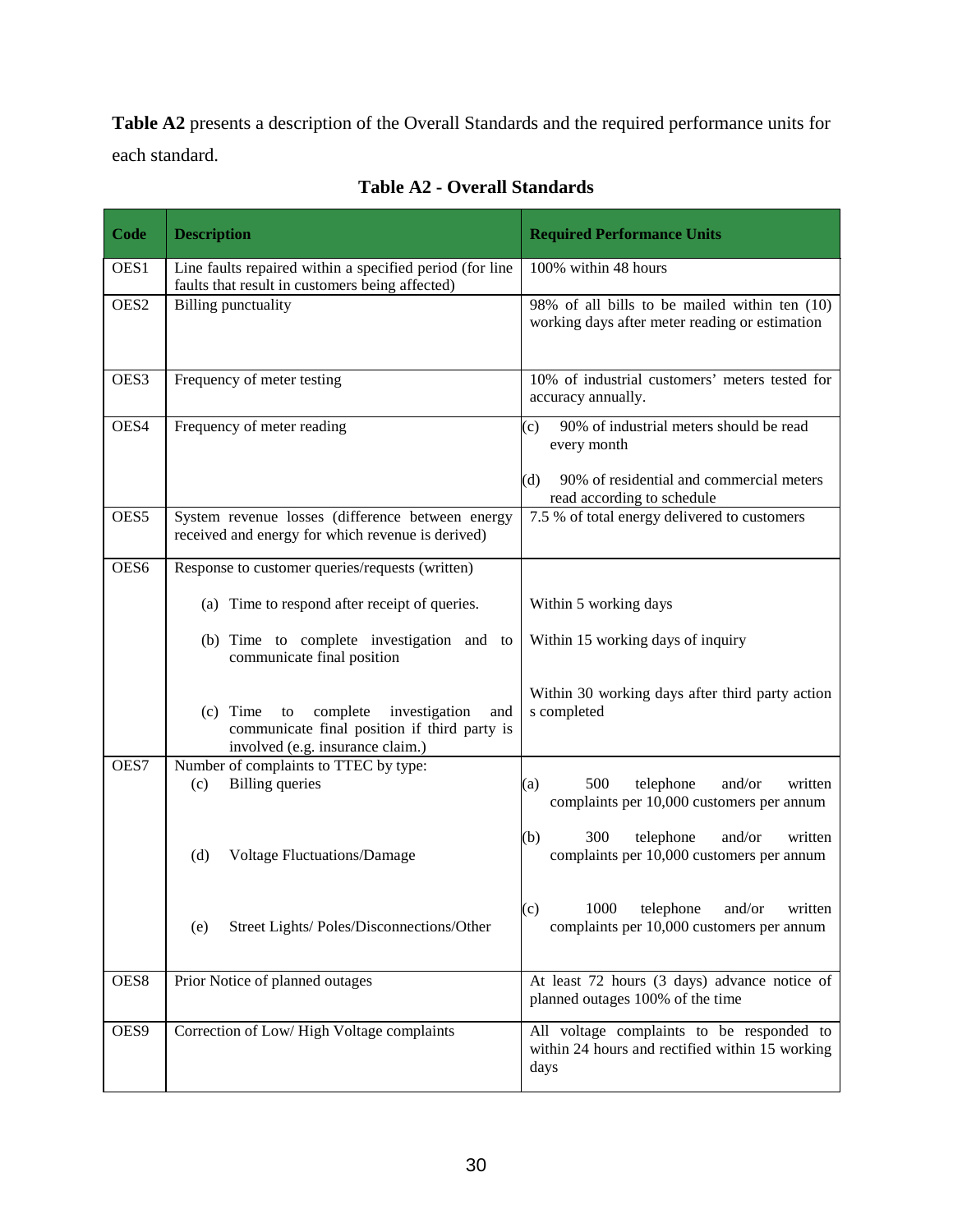# **APPENDIX 2**

**Table A3** shows the compliance rates of the Trinidad and Tobago Electricity Commission with respect to the Guaranteed Standards for Electricity Transmission and Distribution for the period January 2006 to December 2008.

<span id="page-38-1"></span><span id="page-38-0"></span>

|                   |       | 2006  |       |       |       | 2007  |       |       |       | 2008  |       |         |  |
|-------------------|-------|-------|-------|-------|-------|-------|-------|-------|-------|-------|-------|---------|--|
| Standard          | Jan   | April | July  | Oct   | Jan   | April | July  | Oct   | Jan   | April | July  | Oct     |  |
| Code              | To    | to    | to    | to    | To    | to    | to    | to    | To    | to    | to    | to      |  |
|                   | March | June  | Sept  | Dec   | March | June  | Sept  | Dec   | March | June  | Sept  | Dec     |  |
| GES <sub>1</sub>  | 99.9  | 99.9  | 99.9  | 99.9  | 100.0 | 100.0 | 99.9  | 99.8  | 99.4  | 99.5  | 99.2  | 99.4    |  |
| GES 2a            | 50.5  | 37.4  | 44.1  | 51.9  | 56.5  | 14.7  | 53.2  | 56.4  | 60.1  | 63.4  | 40.1  | 49.7    |  |
| GES 2b            | 53.8  | 75.0  | 17.9  | 28.6  | 16.7  | 14.6  | 3.8   | 3.7   | 42.1  | 6.2   | 2.5   | $0.0\,$ |  |
| GES <sub>3</sub>  | 99.5  | 99.8  | 100.0 | 99.8  | 99.7  | 99.6  | 98.9  | 99.9  | 99.9  | 99.9  | 100.0 | 100.0   |  |
| GES <sub>4</sub>  | 100.0 | 100.0 | 100.0 | 100.0 | 100.0 | 100.0 | 100.0 | 100.0 | 42.5  | 40.0  | 70.0  | 100.0   |  |
| GES 5a            | 100.0 | 100.0 | 100.0 | 100.0 | N/A   | N/A   | N/A   | N/A   | N/A   | N/A   | N/A   | N/A     |  |
| GES 5b            | 100.0 | 100.0 | 100.0 | 100.0 | N/A   | N/A   | N/A   | N/A   | N/A   | N/A   | N/A   | N/A     |  |
| GES <sub>6a</sub> | 99.7  | 95.7  | 99.4  | 83.5  | 100.0 | 100.0 | 100.0 | 100.0 | 100.0 | 100.0 | 100.0 | 99.8    |  |
| GES 6b            | 79.3  | 99.0  | 73.2  | 98.0  | 97    | 97    | 94    | 81    | 85.3  | 71.2  | 51.3  | 46.2    |  |
| GES 6c            | 83.6  | 89.8  | 67.9  | 94.4  | 89    | 86    | 65    | 77    | 80.9  | 53.8  | 25.6  | 46.2    |  |
| GES 6d            | 86.5  | 92.0  | 71.4  | 80.6  | 100.0 | 97    | 80    | 81    | 77.8  | 0.0   | 93.3  | 55.6    |  |
| GES 6e            | 94.6  | 64.0  | 80.0  | 77.8  | 83    | 60    | 30    | 13    | 85.2  | 40.0  | 73.3  | 77.8    |  |

**Table A3 – Compliance Rates (%) for Guaranteed Standards from January 2006 to December 2008**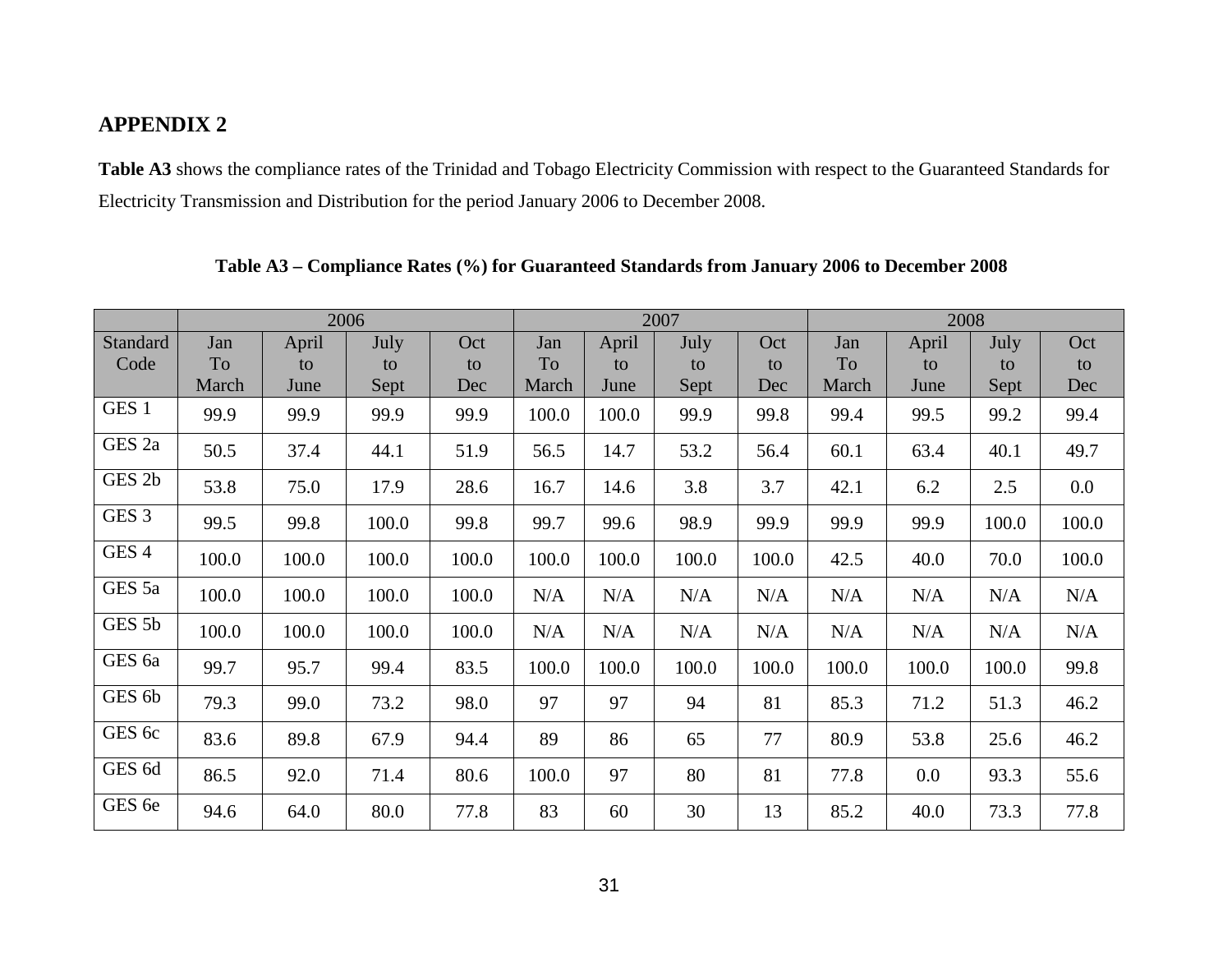**Table A4** shows the compliance rates of the Trinidad and Tobago Electricity Commission with respect to the Overall Standards for Electricity Transmission and Distribution for the period January 2006 to December 2008.

<span id="page-39-0"></span>

|                   |       |       | 2006    |       | 2007<br>2008 |       |       |       |         |        |       |       |
|-------------------|-------|-------|---------|-------|--------------|-------|-------|-------|---------|--------|-------|-------|
| Standard          | Jan   | April | July    | Oct   | Jan          | April | July  | Oct   | Jan     | April  | July  | Oct   |
| Code              | to    | to    | to Sept | to    | to           | to    | to    | to    | to      | to     | to    | to    |
|                   | March | June  |         | Dec   | March        | June  | Sept  | Dec   | March   | June   | Sept  | Dec   |
| OES <sub>1</sub>  | 100.0 | 100.0 | 100.0   | 100.0 | 100.0        | 100.0 | 100.0 | 100.0 | 100.0   | 100.0  | 100.0 | 100.0 |
| OES <sub>2</sub>  | 83.9  | 104.0 | 73.2    | 103.4 | 66.3         | 98.0  | 95.9  | 92.9  | 90.4    | 77.2   | 0.2   | 11.5  |
| OES <sub>3</sub>  |       |       | 100.0   |       |              |       | 100.0 |       |         |        | 100.0 |       |
| OES <sub>4a</sub> | 100.0 |       |         |       | 100.0        |       |       |       | $0.0\,$ |        |       |       |
| OES <sub>4b</sub> |       |       | 100.0   |       | 100.0        |       |       | 100.0 |         |        |       |       |
| OES <sub>5</sub>  | 100.0 | 100.0 | 0.0     | 0.0   | 100.0        | 0.0   | 0.0   | 0.0   | 100.0   | $00\,$ | 0.0   | 100.0 |
| OES <sub>6a</sub> | 47.0  | 89.0  | 87.0    | 84.0  | 81.0         | 91.0  | 87.0  | 95.0  | 77.5    | 79.9   | 69.6  | 67.0  |
| OES 6b            | 21.0  | 23.0  | 33.0    | 28.0  | 42.0         | 39.0  | 44.0  | 81.0  | 63.7    | 68.4   | 89.3  | 50.9  |
| OES 6c            | 9.0   | 31.0  | 16.0    | 19.0  | 17.0         | 34.0  | 51.0  | 56.0  | 79.3    | 85.9   | 61.7  | 74.5  |
| OES <sub>7a</sub> | 100.0 |       |         |       | 100.0        |       |       |       |         |        | 100.0 |       |
| OES <sub>7b</sub> |       |       | 100.0   |       |              | 100.0 |       |       | 100.0   |        |       |       |
| OES <sub>7c</sub> | 100.0 |       |         |       |              | 100.0 |       |       | 100.0   |        |       |       |
| OES <sub>8</sub>  | 52.0  | 56.0  | 53.0    | 79.0  | 45           | 44    | 48    | 56    | 38.0    | 35.4   | 38.9  | 44.6  |
| OES <sub>9a</sub> | 100.0 | 100.0 | 100.0   | 100.0 | 100.0        | 100.0 | 100.0 | 100.0 | 100.0   | 100.0  | 98.0  | 97.6  |
| OES <sub>9b</sub> | 94    | 97    | 96      | 96    | 98           | 96    | 99    | 98    | 94.7    | 97.4   | 98.0  | 97.1  |

**Table A4 - Compliance Rates (%) for Overall Standards from January 2006 to December 2008**

*Note: A dash indicates that the data was not provided.*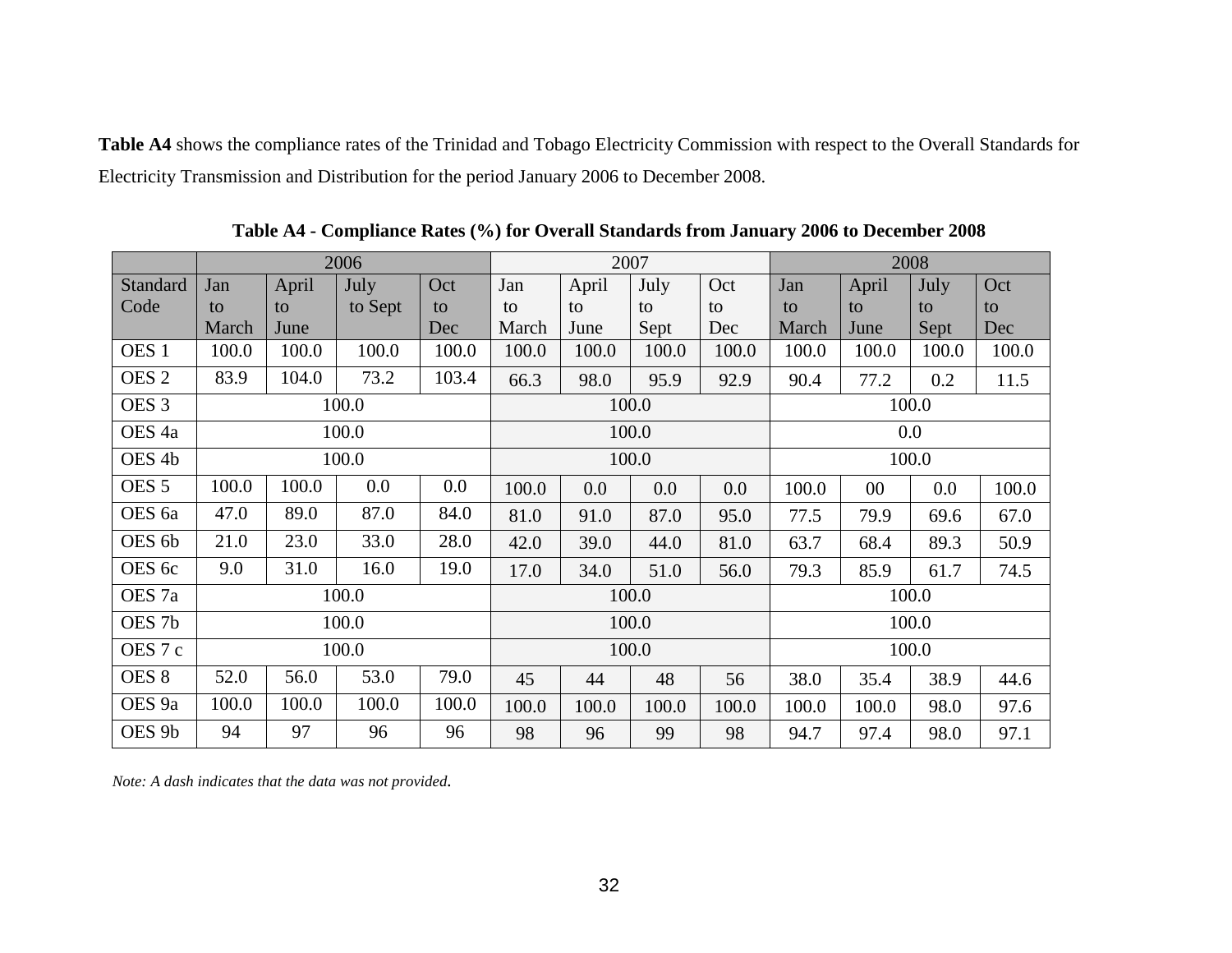These charts give a visual representation of the performance of T&TEC by indicating the compliance rates for selected standards for the period April 2004 to December 2008.



**Figure A1- Compliance Rate for GES 1**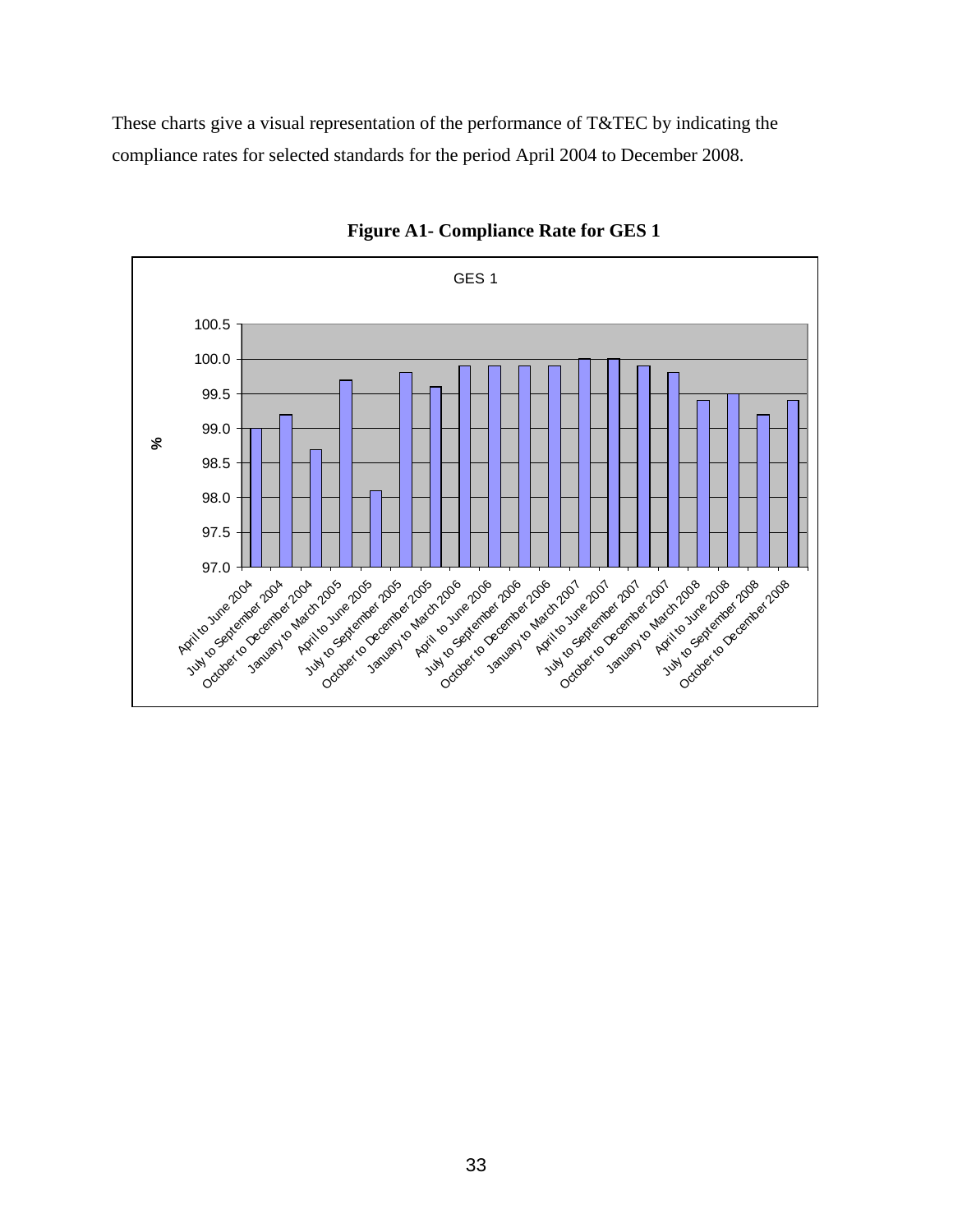**Figure A2 Compliance Rate for GES 2**

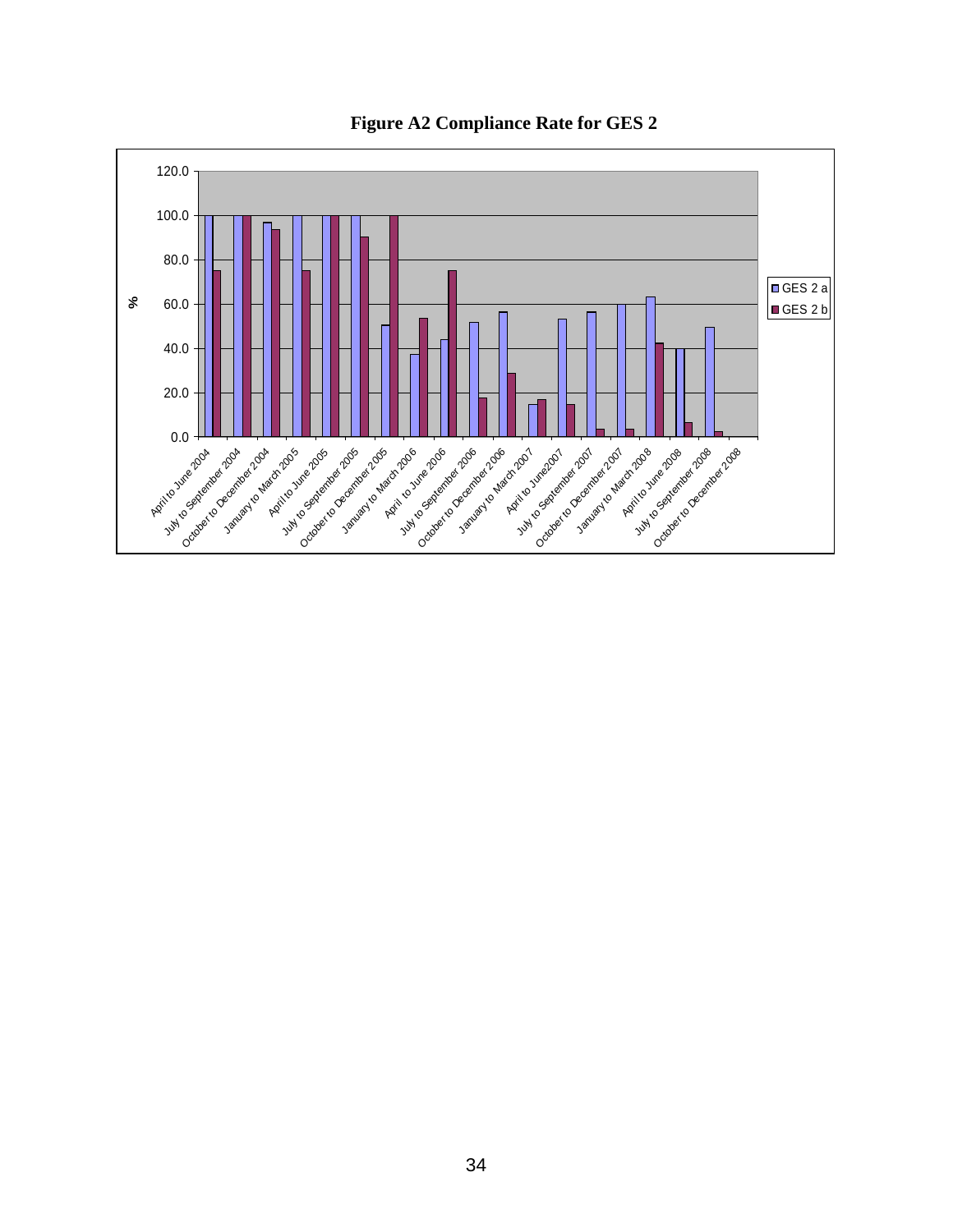

**Figure A3- Compliance Rate for GES 3**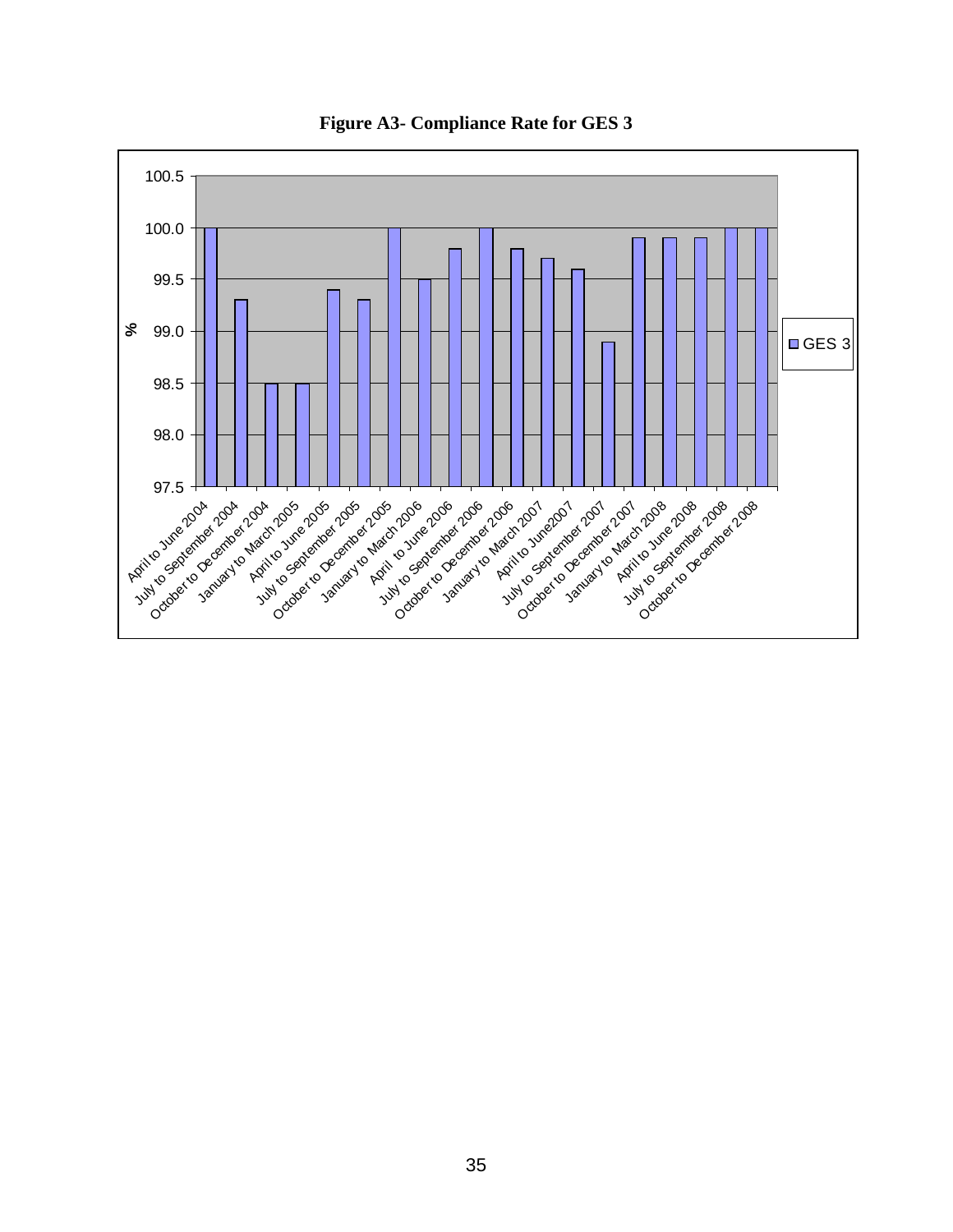

**Figure A4 - Compliance Rate for GES 6**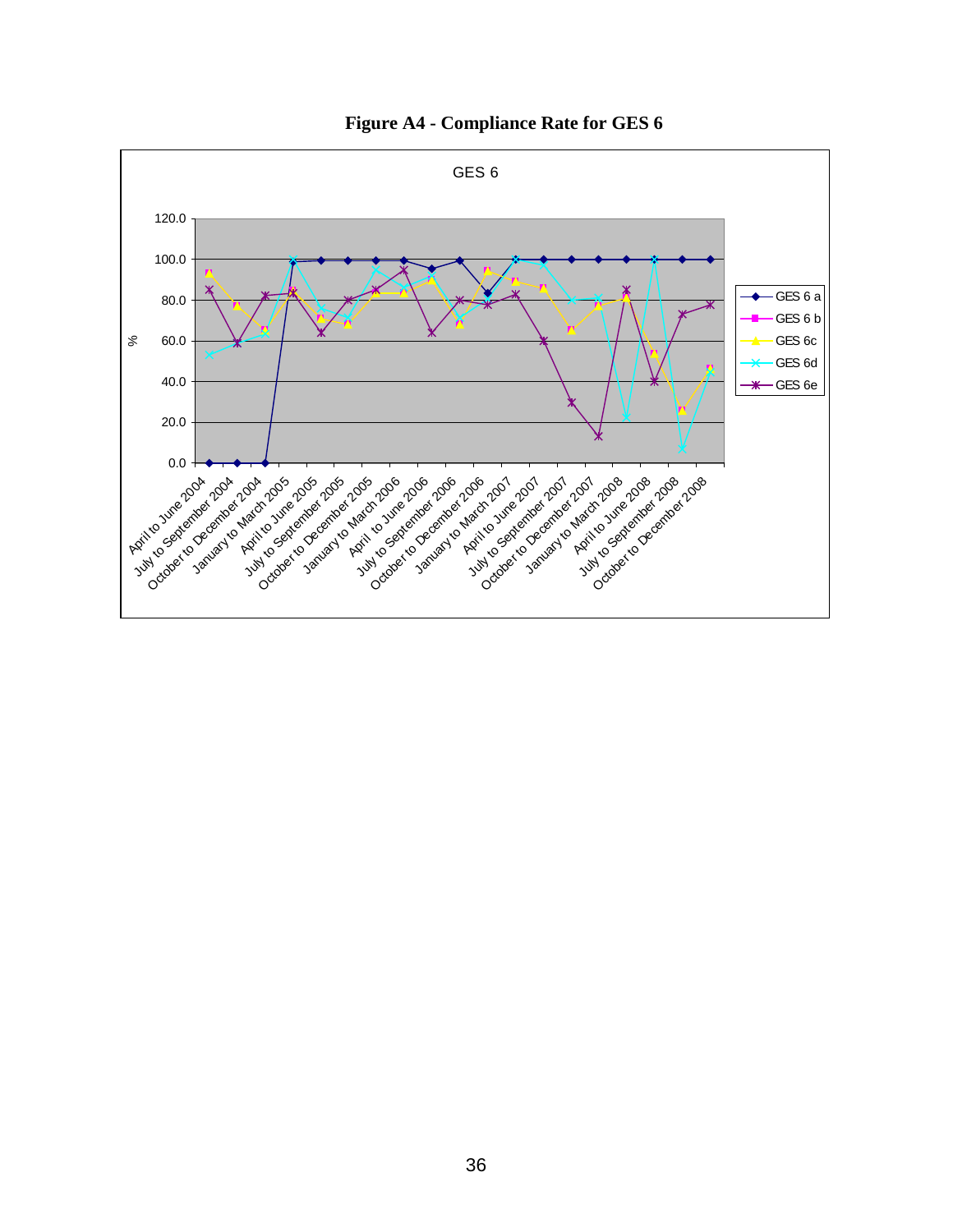**Figure A5 - Compliance Rate for OES 2**

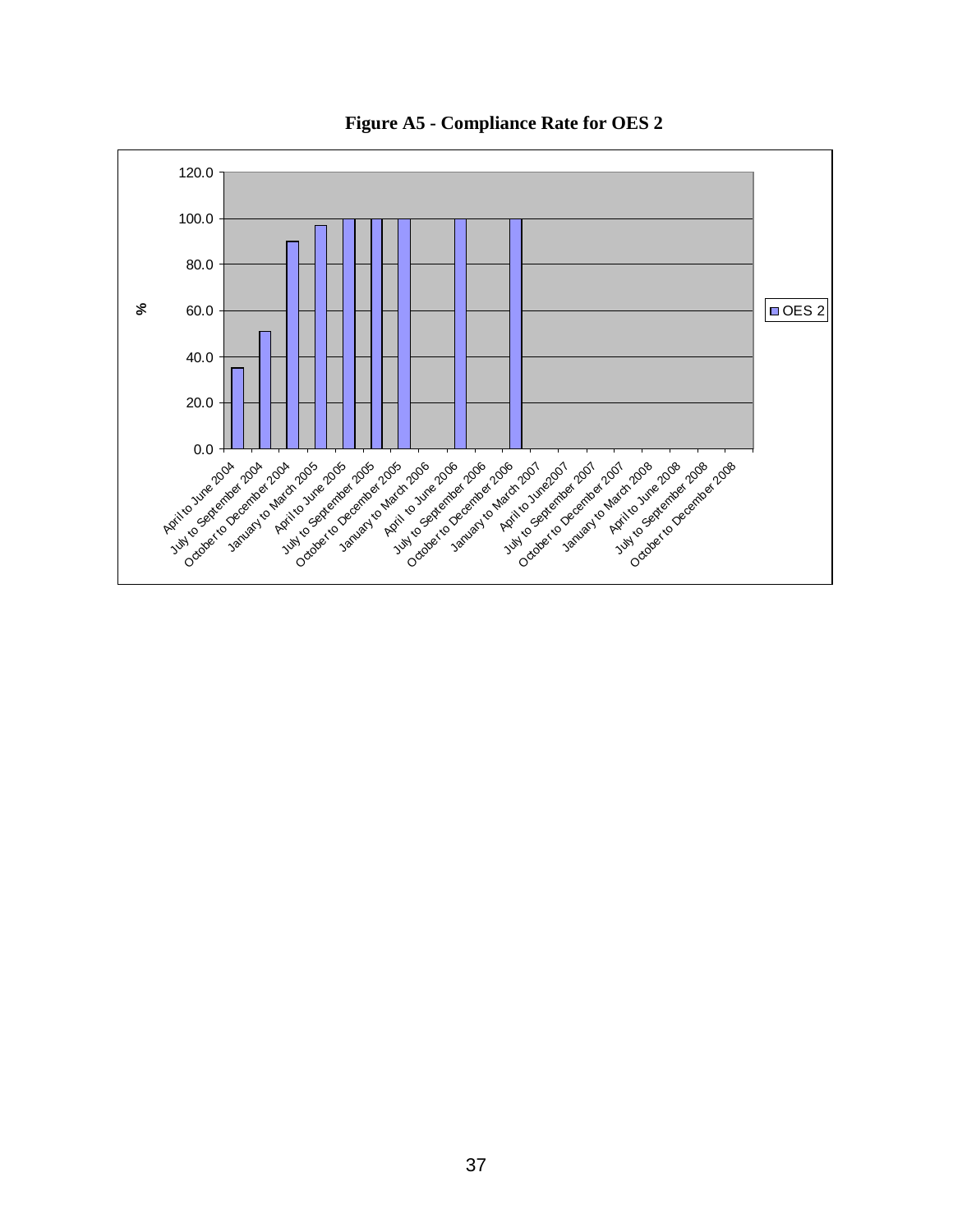

**Figure A6 - Compliance Rate for OES 6**